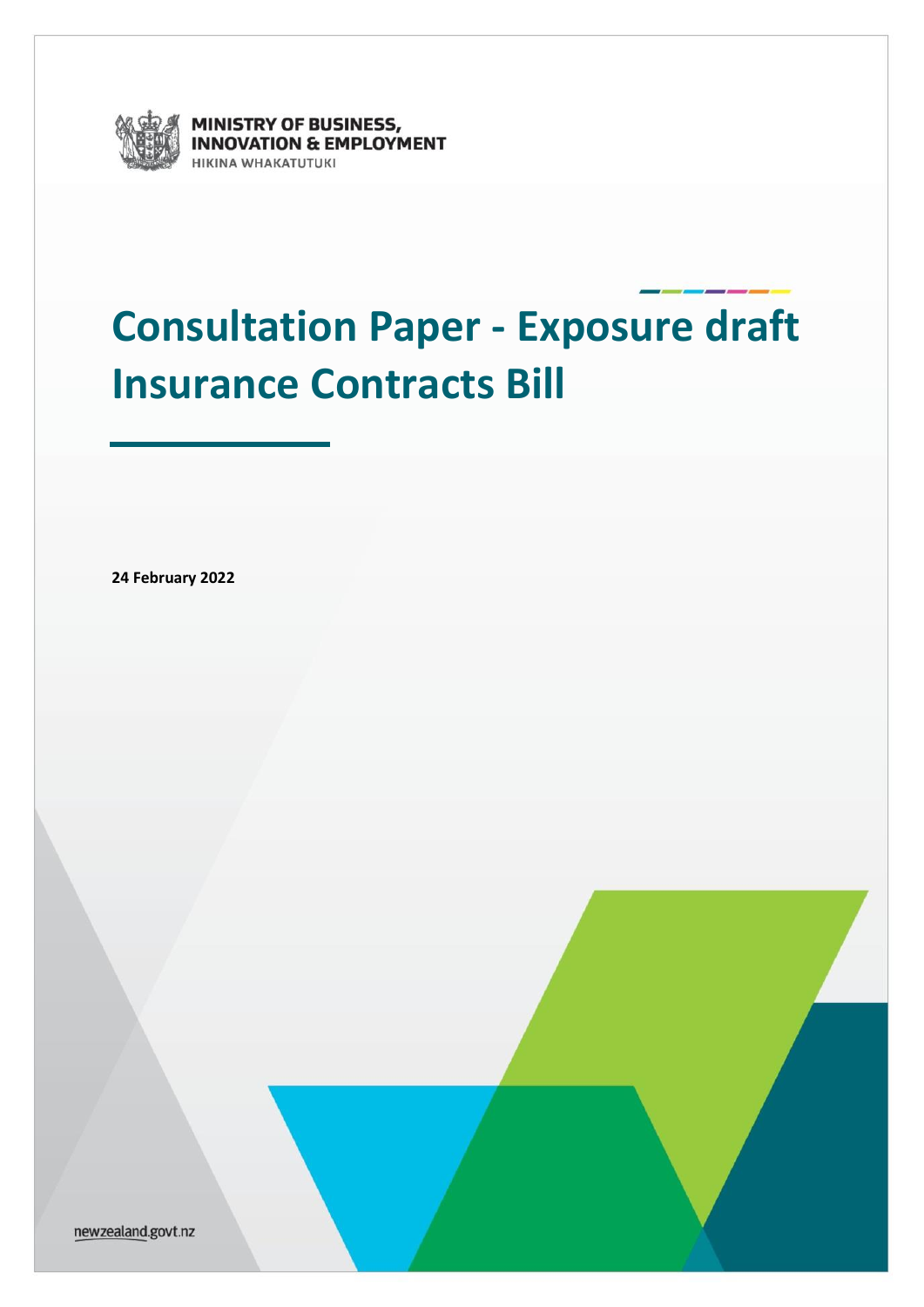## <span id="page-1-0"></span>**We seek your views**

### <span id="page-1-1"></span>**Submissions process**

The Ministry of Business, Innovation and Employment (MBIE) seeks written submissions on the issues raised in this document and the draft Insurance Contracts Bill by 5pm on **Wednesday 4 May 2022**.

Your submission may respond to any or all of the issues or draft Bill. We also encourage your input on any other relevant issues. Where possible, please include evidence to support your views, for example references to independent research, facts and figures, or relevant examples.

Please use the submission template provided at: *[https://www.mbie.govt.nz/have-your](https://www.mbie.govt.nz/have-your-say/consultation-on-exposure-draft-insurance-contracts-bill)[say/consultation-on-exposure-draft-insurance-contracts-bill](https://www.mbie.govt.nz/have-your-say/consultation-on-exposure-draft-insurance-contracts-bill)* This will help us to collate submissions and ensure that your views are fully considered. Please also include your name and (if applicable) the name of your organisation in your submission. Please include your contact details in the cover letter or e-mail accompanying your submission.

You can make your submission:

- By sending your submission as a Microsoft Word document to *[insurancereview@mbie.govt.nz](mailto:insurancereview@mbie.govt.nz)*.
- By mailing your submission to:

Financial Markets Policy Building, Resources and Markets Ministry of Business, Innovation & Employment PO Box 1473 Wellington 6140 New Zealand

Please direct any questions that you have in relation to the submissions process to *[insurancereview@mbie.govt.nz](mailto:faareview@mbie.govt.nz)*.

During the consultation period we will be available to meet with stakeholders. If you would like to discuss the contents of this document with us, please email: *[insurancereview@mbie.govt.nz](mailto:faareview@mbie.govt.nz)*.

#### **Use of information**

The information provided in submissions will be used to inform the development of the Insurance Contracts Bill, decisions in relation to the outstanding policy matters, and advice to Ministers.

We may contact submitters directly if we require clarification of any matters in submissions.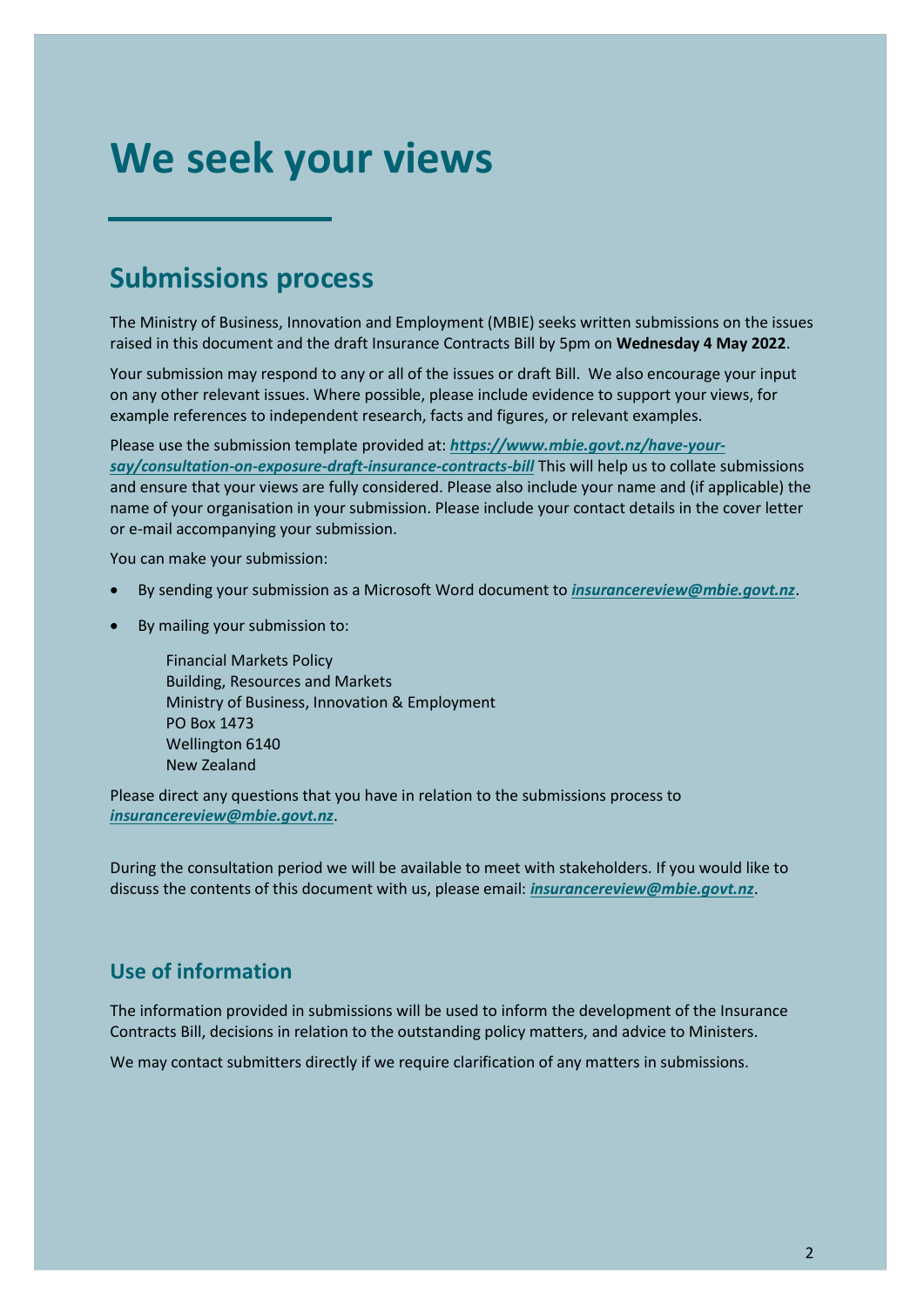#### **Release of information**

Except for material that may be defamatory, MBIE intends to upload PDF copies of submissions received to MBIE's website at [www.mbie.govt.nz.](http://www.mbie.govt.nz/) MBIE will consider you to have consented to uploading by making a submission, unless you clearly specify otherwise in your submission.

Submissions are also subject to the Official Information Act 1982. Please set out clearly in the cover letter or e-mail accompanying your submission if you have any objection to the release of any information in the submission, and in particular, which parts you consider should be withheld, together with the reasons for withholding the information. MBIE will take such objections into account and will consult with submitters when responding to requests under the Official Information Act 1982.

If your submission contains any confidential information, please indicate this on the front of the submission. Any confidential information should be clearly marked within the text. If you wish to provide a submission containing confidential information, please provide a separate version excluding the relevant information for publication on our website.

#### **Private information**

The Privacy Act 2020 establishes certain principles with respect to the collection, use and disclosure of information about individuals by various agencies, including MBIE. Any personal information you supply to MBIE in the course of making a submission will only be used for the purpose of assisting in the development of policy advice in relation to this review. Please clearly indicate in the cover letter or e-mail accompanying your submission if you do not wish your name, or any other personal information, to be included in any summary of submissions that MBIE may publish.

#### **Permission to reproduce**

The copyright owner authorises reproduction of this work, in whole or in part, as long as no charge is being made for the supply of copies, and the integrity and attribution of the work as a publication of MBIE is not interfered with in any way.

ISBN 978-1-99-102249-3 (online)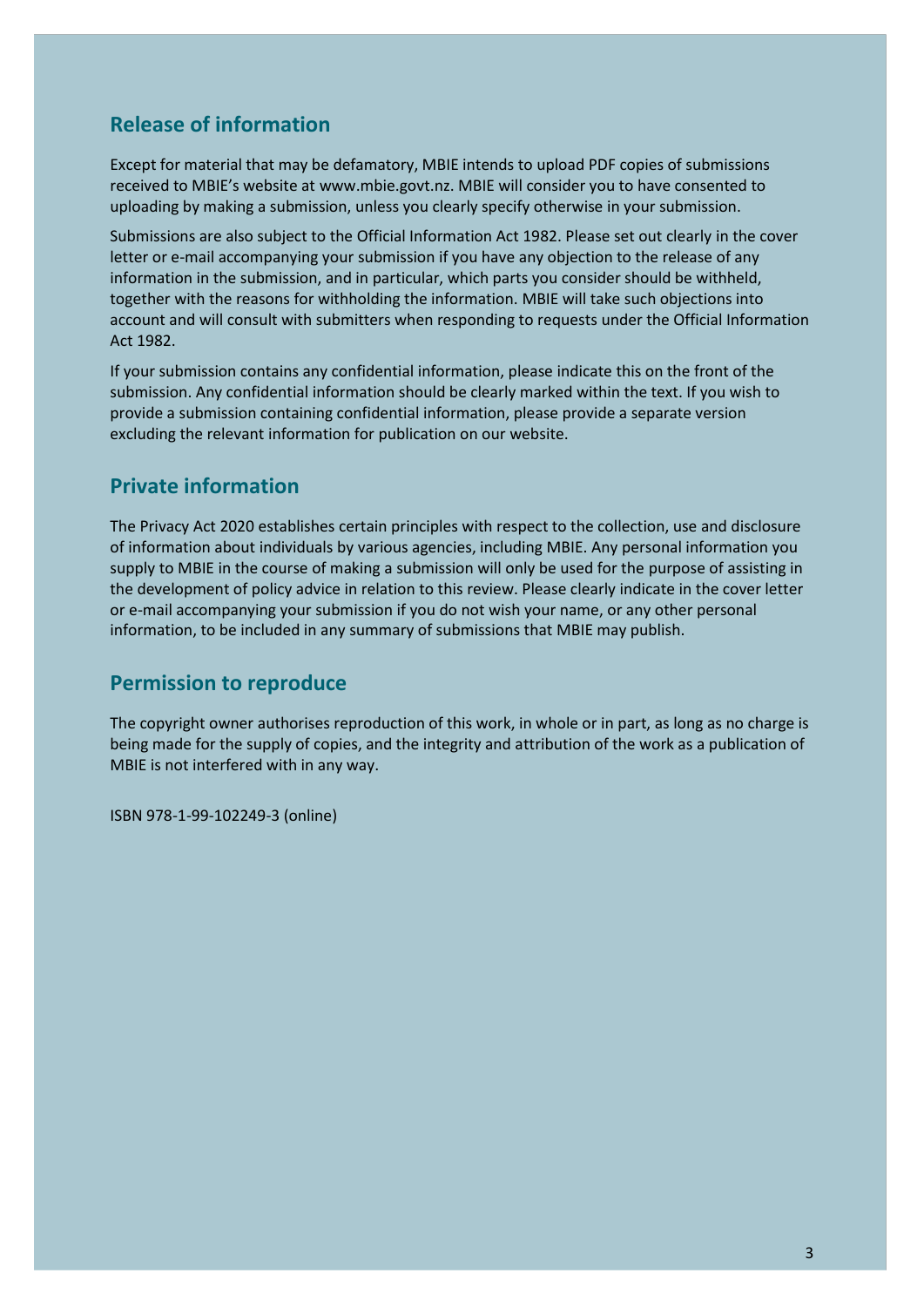## <span id="page-3-0"></span>**Contents**

| 1              |                                                                                             |  |
|----------------|---------------------------------------------------------------------------------------------|--|
|                |                                                                                             |  |
|                |                                                                                             |  |
|                |                                                                                             |  |
|                |                                                                                             |  |
|                |                                                                                             |  |
| $\overline{2}$ |                                                                                             |  |
|                |                                                                                             |  |
|                | Part 2 of the Bill contains the disclosure duties, and Schedule 2 contains the remedies  12 |  |
|                |                                                                                             |  |
|                | Part 4 of the Bill relates to payments of monies to insurance intermediaries 25             |  |
|                |                                                                                             |  |
|                | Part 6 of the Bill contains regulation-making powers and miscellaneous provisions  31       |  |
|                | Part 7 of the Bill amends other Acts, including in relation to unfair contract terms and    |  |
|                |                                                                                             |  |
|                |                                                                                             |  |
|                |                                                                                             |  |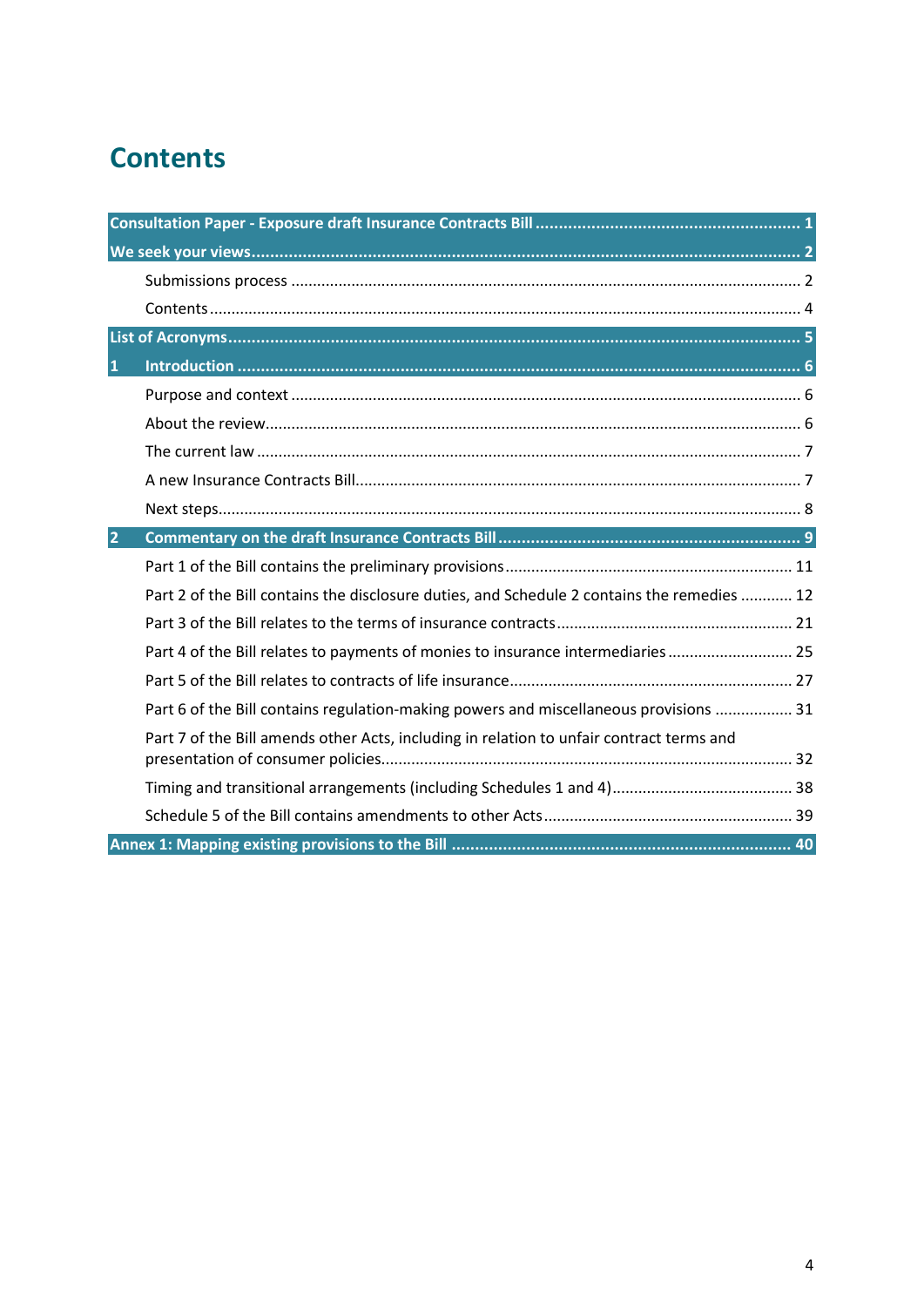## <span id="page-4-0"></span>**List of Acronyms**

| Fair Trading Act 1986                           | <b>FTA</b>       |
|-------------------------------------------------|------------------|
| <b>Financial Markets Authority</b>              | <b>FMA</b>       |
| <b>Financial Markets Conduct Act 2013</b>       | <b>FMC Act</b>   |
| Insurance Intermediaries Act 1994               | 11A              |
| Insurance Law Reform Act 1977                   | <b>ILRA 1977</b> |
| Insurance Law Reform Act 1985                   | <b>ILRA 1985</b> |
| Law Reform Act 1936                             | <b>LRA</b>       |
| Life Insurance Act 1908                         | LIA.             |
| Marine Insurance Act 1908                       | <b>MIA</b>       |
| Ministry of Business, Innovation and Employment | <b>MBIE</b>      |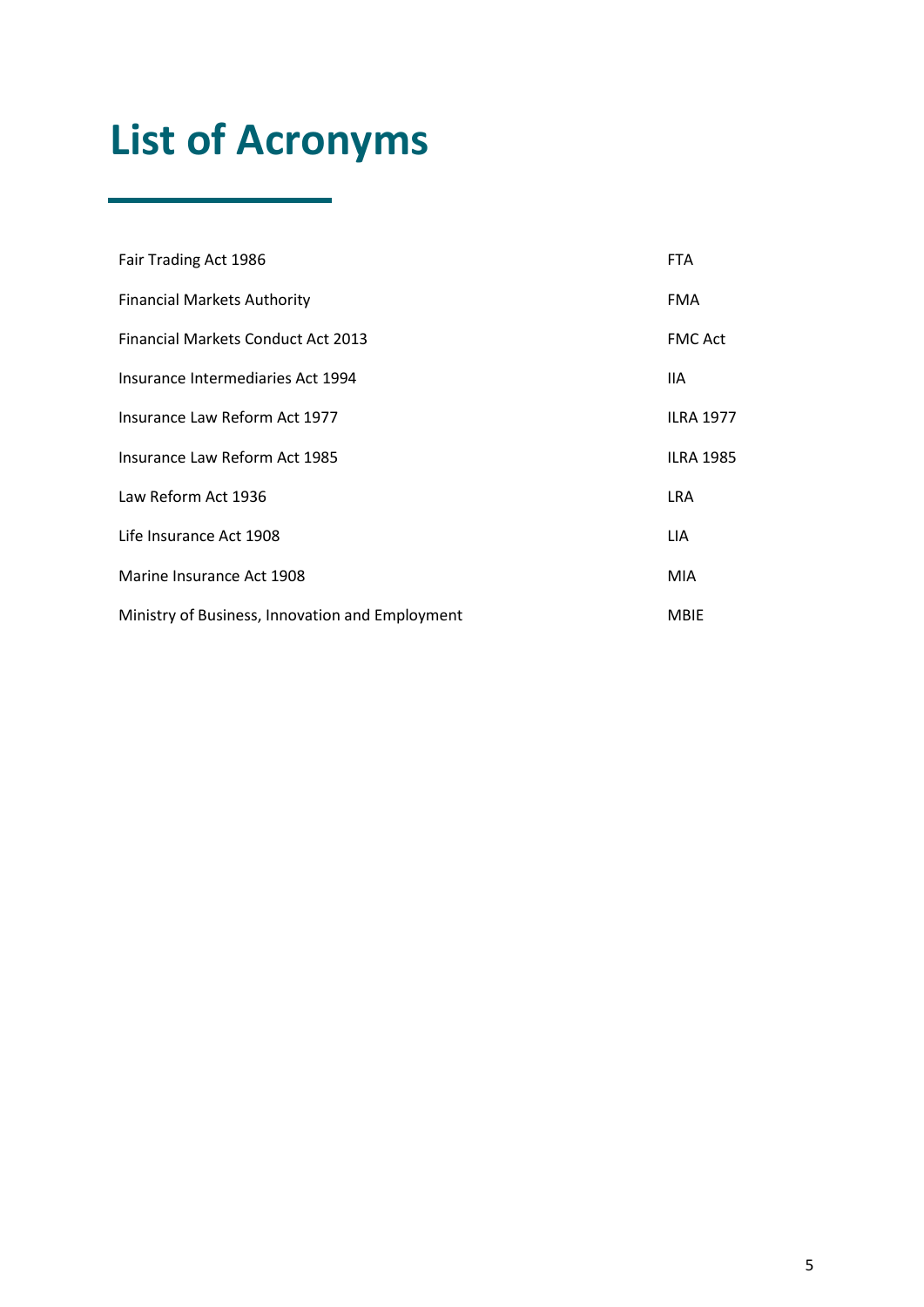## <span id="page-5-0"></span>**1 Introduction**

## <span id="page-5-1"></span>**Purpose and context**

This document seeks feedback on the draft Insurance Contracts Bill (the Bill) which will reform insurance contract law, and consolidate and modernise existing insurance legislation in New Zealand. The Bill includes:

- provisions that apply to insurance contracts generally, whether consumer (including home, vehicle, travel, health and life) or business; and
- provisions that apply to specific types of insurance contracts, eg Part 5 relating to contracts of life insurance.

Specifically, this document seeks your feedback on whether the drafting achieves the policy intent or could have any unintended consequences. In a few cases, policy questions remain and we are seeking feedback on these. However, for the most part, the policy of the new Bill has already been decided by the Government following previous consultation and the purpose of this consultation is to seek your feedback on the drafting.

#### *Not legal advice*

The information in this document is general information provided to help with reading the draft Bill, and is not legal advice. Please refer to the text of the Bill and seek legal advice if you wish to understand how the Bill would apply to specific circumstances.

## <span id="page-5-2"></span>**About the review**

The Government launched a review of insurance contract law in February 2018. The review's purpose is to ensure New Zealand's insurance contract law is facilitating insurance markets that work well and enable individuals and businesses to effectively protect themselves against risk. Problems have been identified with several aspects of the existing law, and both industry and consumer groups have been calling for reform for a number of years. The current review was preceded by a number of previous reviews, including Law Commission's 1998 report *Some Insurance Law Problems* and 2004 report *Life Insurance.* 

A number of jurisdictions with similar laws have reformed them to reflect the changing nature of insurance and to provide more protection to consumers. This leaves the New Zealand regime out of step with what is occurring elsewhere.

The Ministry of Business, Innovation and Employment (MBIE) released an issues paper in May 2018 seeking submissions on the current review. An options paper was released in April 2019 seeking submissions on the proposed options. While submitters had different views on specific issues, there was widespread agreement that New Zealand's insurance contract law needed updating.

More information about the review can be found at *[https://www.mbie.govt.nz/business-and](https://www.mbie.govt.nz/business-and-employment/business/financial-markets-regulation/insurance-contract-law-review/)[employment/business/financial-markets-regulation/insurance-contract-law-review/.](https://www.mbie.govt.nz/business-and-employment/business/financial-markets-regulation/insurance-contract-law-review/)*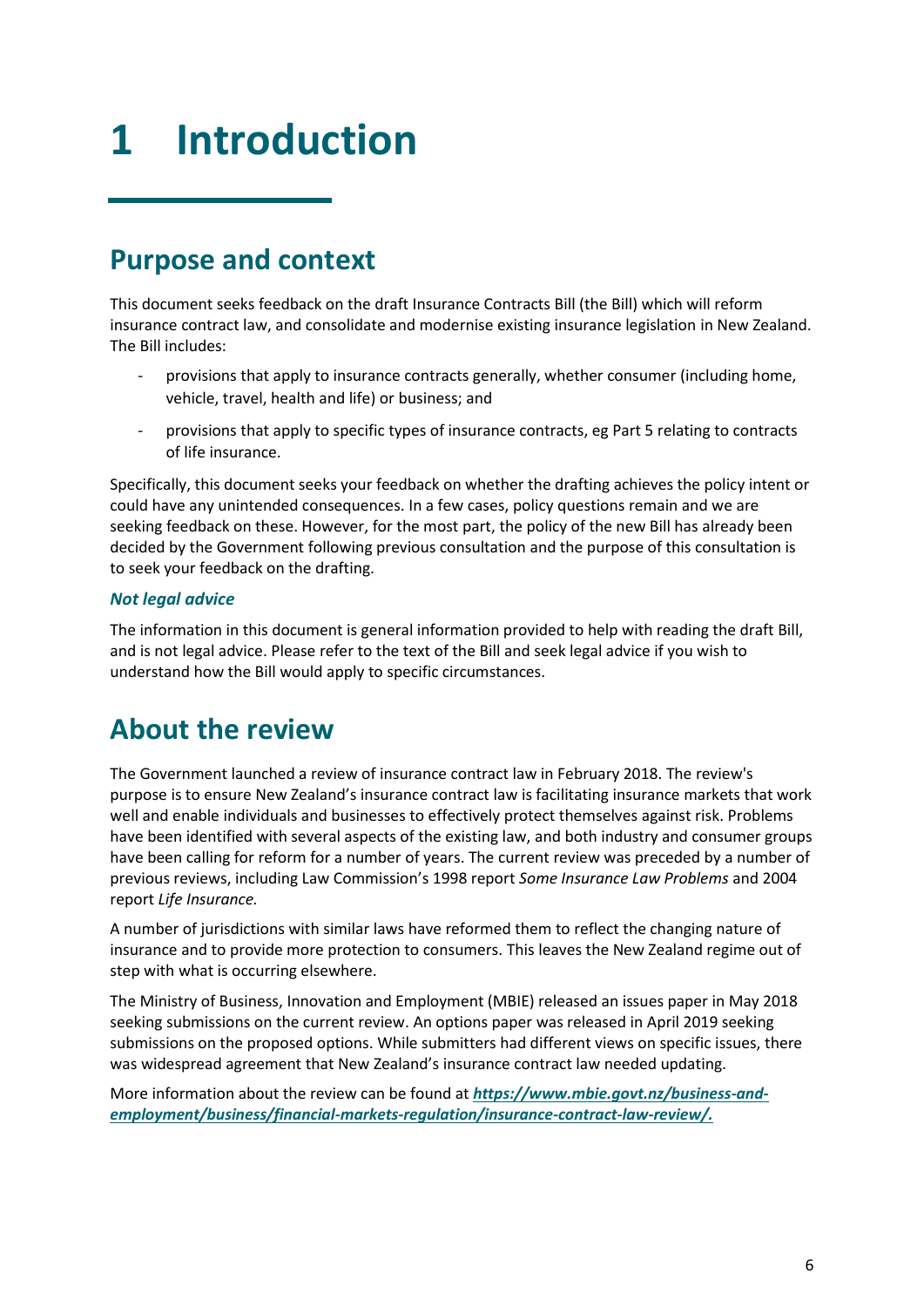## <span id="page-6-0"></span>**The current law**

New Zealand's law relating to insurance contracts is currently spread across a mix of case law and various pieces of legislation. This reflects the incremental development of insurance contract law in New Zealand.

New Zealand's existing insurance contract-related legislation includes:

- a. the Marine Insurance Act 1908
- b. the Life Insurance Act 1908
- c. Part 3 of the Law Reform Act 1936
- d. the Insurance Law Reform Act 1977
- e. the Insurance Law Reform Act 1985
- f. the Insurance Intermediaries Act 1994.

A number of these Acts were made to address specific issues and did not result from a comprehensive review of New Zealand's insurance contract law.

### <span id="page-6-1"></span>**A new Insurance Contracts Bill**

In November 2019, the Government agreed to a number of changes to New Zealand's insurance contract law and these are incorporated into the draft Bill. The Cabinet paper setting out the Government's decisions can be found at *[https://www.mbie.govt.nz/dmsdocument/7478-insurance](https://www.mbie.govt.nz/dmsdocument/7478-insurance-contract-law-reforms-proactiverelease-pdf)[contract-law-reforms-proactiverelease-pdf.](https://www.mbie.govt.nz/dmsdocument/7478-insurance-contract-law-reforms-proactiverelease-pdf)*

The key changes agreed to are outlined below.

#### *Policyholders' duty of disclosure*

Currently, policyholders (whether consumer or business) must, before entering into an insurance contract, disclose to the insurer all material information that would influence the judgment of a prudent insurer in setting the premium or deciding whether to insure the risk. However, consumer policyholders may not know what an insurer might consider material, and the consequences for failing to disclose information can be harsh.

The Government agreed to reform this duty to instead require consumers to "take reasonable care not to make a misrepresentation" (effectively to answer any questions asked by the insurer truthfully and accurately). This approach has been implemented in the UK and was also recently adopted in Australia. The Government also agreed to requiring insurers to respond proportionately to any nondisclosure by consumer or business policyholders.

#### *Unfair contract terms*

The Fair Trading Act 1986 prohibits unfair terms in standard form consumer contracts. That Act currently states that certain insurance terms cannot be declared unfair. Consumer groups have been concerned for some time that the current insurance exceptions mean that inferior protections are available compared to contracts for other goods or services.

The Government agreed to remove the current insurance exceptions and tailor to insurance the exceptions which apply to all consumer contracts (i.e. exceptions for terms that define the main subject matter and upfront price of the contract). The Government agreed to consult on two options for how the generic exceptions apply to insurance.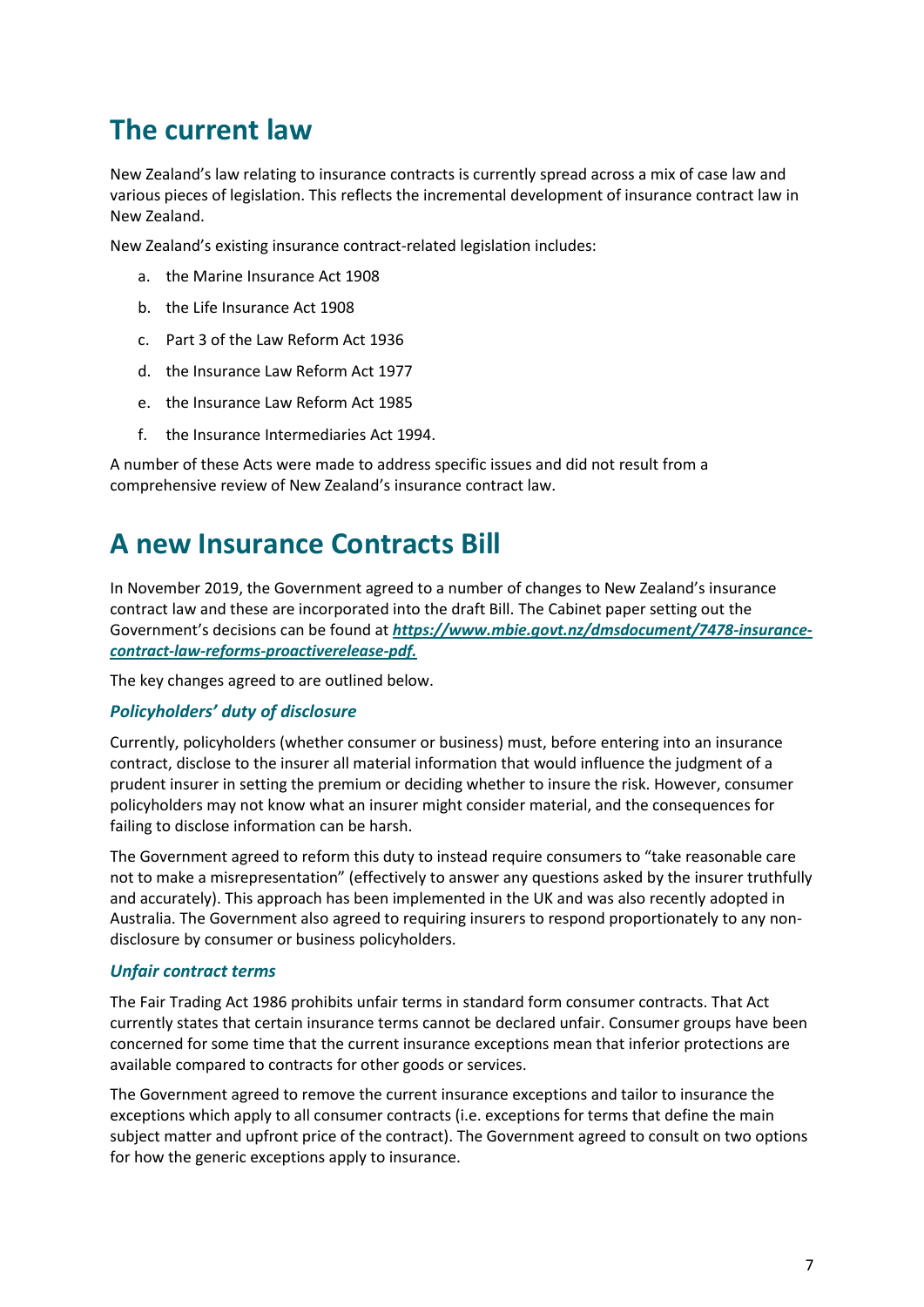#### *Assisting consumer understanding and decision-making in relation to insurance policies*

Consumers often do not fully understand the terms of their insurance policies. This includes important features such as extent of cover and exclusions which may apply.

To help consumers better understand and choose between insurance policies, the Government has agreed to require that consumer insurance policies be presented and worded clearly. The Government has also agreed to enable regulations to prescribe specific presentation requirements and specific information that insurers must make publicly available

#### *Other matters*

The Government also agreed to a number of other changes of a more technical nature, and to consolidate and modernise New Zealand's insurance legislation.

### <span id="page-7-0"></span>**Next steps**

We seek your feedback on the draft Bill by **Wednesday 4 May 2022**. The purpose of this consultation is to seek your feedback on whether the proposed drafting achieves the policy intent and is workable in practice. There may be some instances where the draft provisions may not adequately account for the variety of situations which occur in practice across the insurance industry. Where that is the case, we encourage feedback on suggested alternatives.

After the consultation period closes, MBIE will analyse the feedback received and consider any changes that may be required to the Bill. Once the drafting of the Bill is complete it will be introduced to Parliament and the normal Parliamentary process for the passage of legislation will begin. This will include a select committee process which will provide a further opportunity for public submissions on the Bill.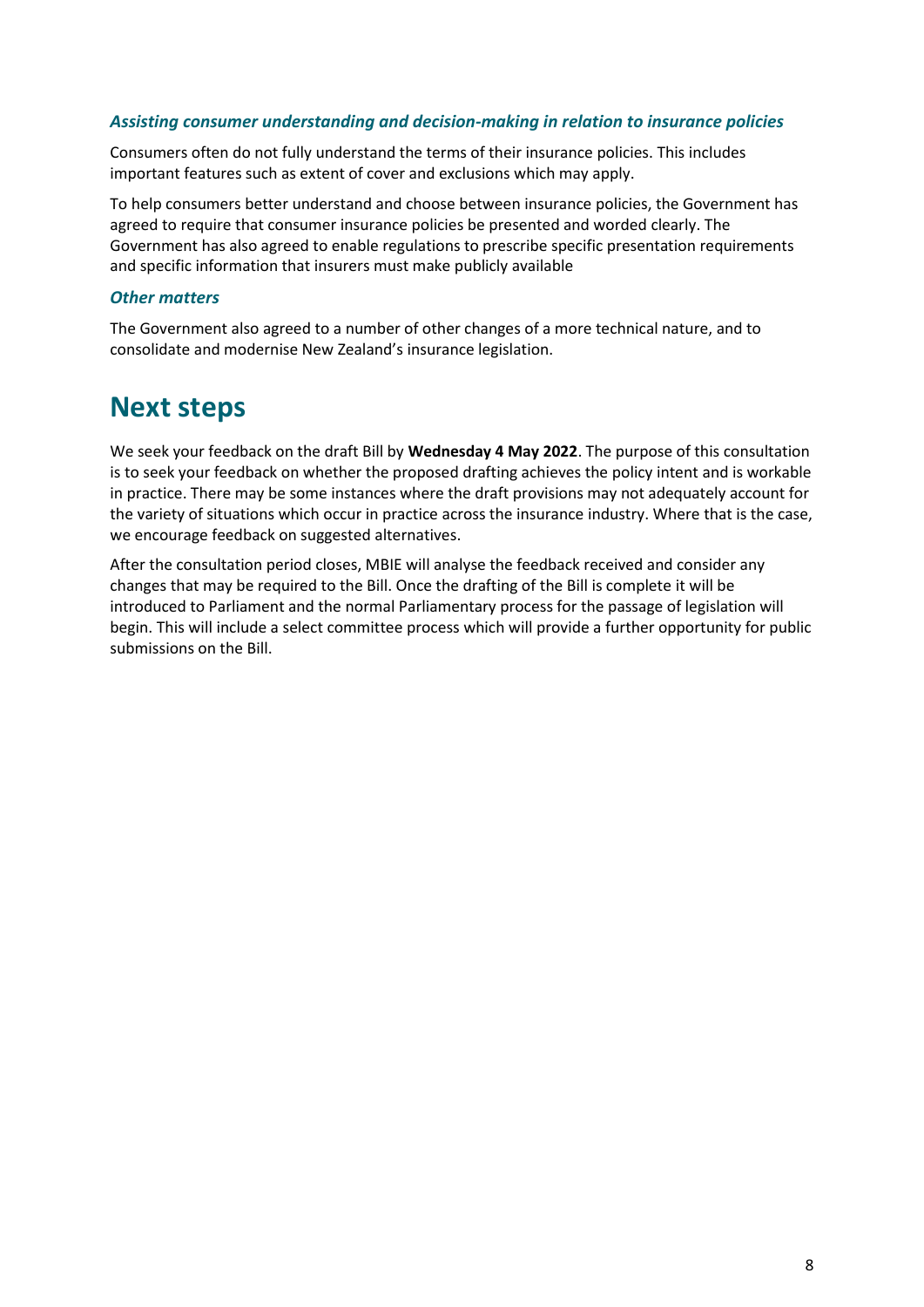# <span id="page-8-0"></span>**2 Commentary on the draft Insurance Contracts Bill**

This section outlines and provides background information on core provisions in the Bill.

There are consultation questions throughout for you to respond to. In a few cases, policy questions remain and we have included specific questions to seek feedback on these. However, for the most part, the design of the new regime has already been decided by the Government following previous consultation, and the purpose of this consultation is to seek your feedback on the drafting. The table below summarises the contents of each part of the Bill.

**Annex 1** sets out how each provision of the existing insurance legislation has been dealt with in the Bill.

| <b>Part of the Bill</b> | What does it do?                                                                                                                                                                                       |
|-------------------------|--------------------------------------------------------------------------------------------------------------------------------------------------------------------------------------------------------|
| Part 1                  | Part 1 of the Bill contains preliminary provisions. This includes the purpose and<br>interpretation sections.                                                                                          |
| Part 2                  | Part 2 of the Bill sets out:                                                                                                                                                                           |
|                         | amended disclosure duties for consumer and non-consumer policyholders,<br>along with related provisions including:                                                                                     |
|                         | insurers' duties to inform policyholders of certain matters<br>$\circ$                                                                                                                                 |
|                         | duties on specified intermediaries to pass on information to insurers<br>$\circ$                                                                                                                       |
|                         | the duty of utmost good faith.                                                                                                                                                                         |
| Part 3                  | Part 3 of the Bill carries over and updates provisions from Part 3 of the Law<br>Reform Act 1936, Insurance Law Reform Act 1977 and Insurance Law Reform<br>Act 1985. It includes changes relating to: |
|                         | time limits for making claims under claims-made liability policies                                                                                                                                     |
|                         | increased risk exclusions                                                                                                                                                                              |
|                         | third party claims for liability insurance money.                                                                                                                                                      |
| Part 4                  | Part 4 of the Bill carries over and updates the provisions of the Insurance<br><b>Intermediaries Act 1994.</b>                                                                                         |
| Part 5                  | Part 5 of the Bill carries over and updates provisions of the Life Insurance Act<br>1908. Some provisions have not been carried over as they are considered to be<br>no longer needed.                 |
| Part 6                  | Part 6 contains miscellaneous provisions and regulation-making powers.                                                                                                                                 |
| Part 7                  | Part 7 of the Bill:                                                                                                                                                                                    |
|                         | amends the Fair Trading Act 1908 in relation to unfair contract terms                                                                                                                                  |
|                         | amends the Financial Markets Conduct Act 2013 in relation to presentation<br>requirements for consumer insurance contracts                                                                             |
|                         | repeals certain redundant provisions of the Marine Insurance Act 1908                                                                                                                                  |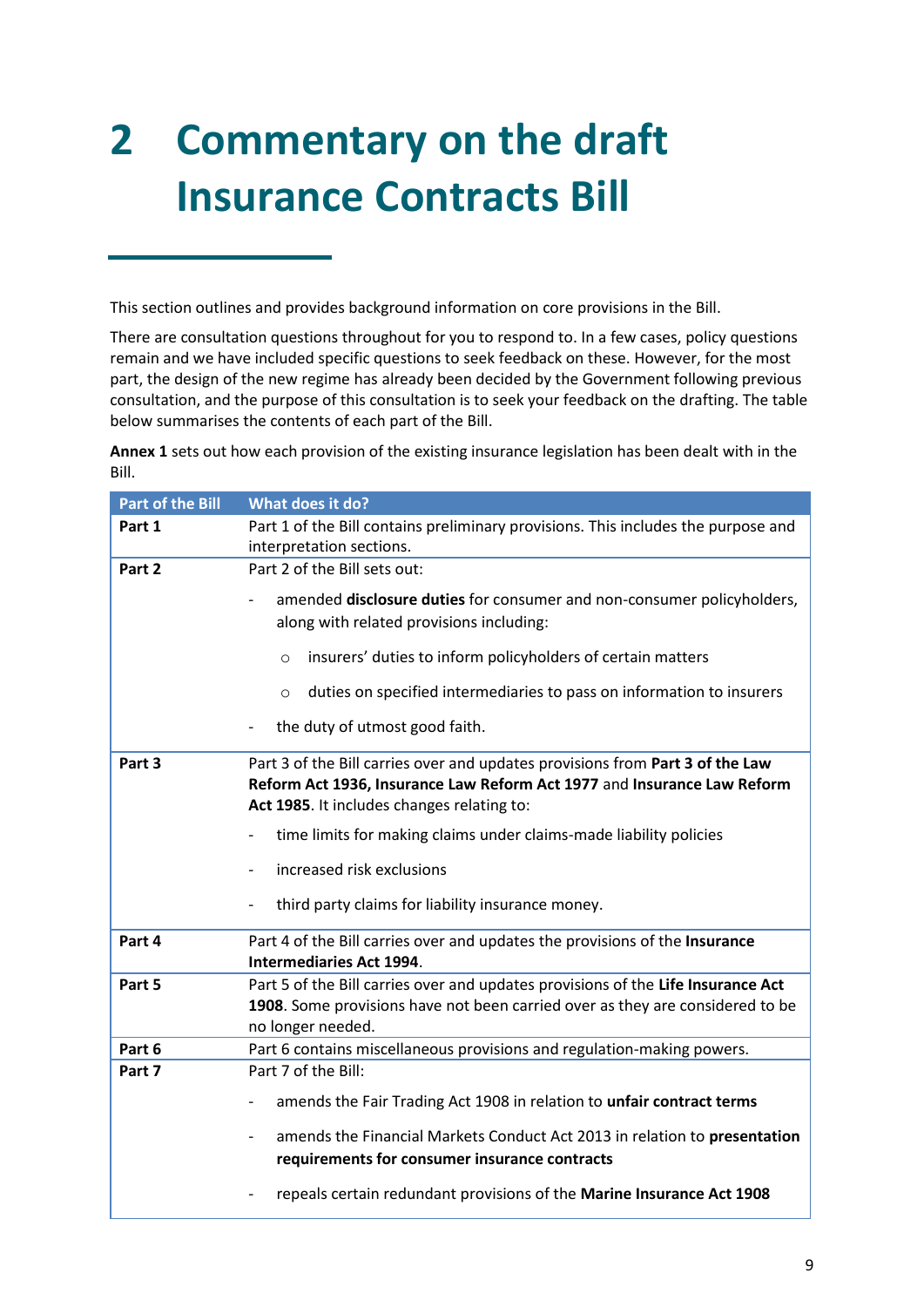| <b>Part of the Bill</b>     | What does it do?                                                                                                                                                                                                              |
|-----------------------------|-------------------------------------------------------------------------------------------------------------------------------------------------------------------------------------------------------------------------------|
| <b>Schedules 1</b><br>and 4 | Schedules 1 and 4 contain certain transitional provisions.                                                                                                                                                                    |
| <b>Schedule 2</b>           | Schedule 2 sets out insurers' remedies where policyholders have breached<br>disclosure duties.                                                                                                                                |
| Schedule 3                  | Schedule 3 sets out how third party claimants may request information about<br>insurance arrangements.                                                                                                                        |
| <b>Schedule 5</b>           | Schedule 4 contains amendments to other Acts, including to the Financial<br>Markets Authority Act 2011, to reflect the Financial Markets Authority taking<br>responsibility for monitoring and enforcing aspects of the Bill. |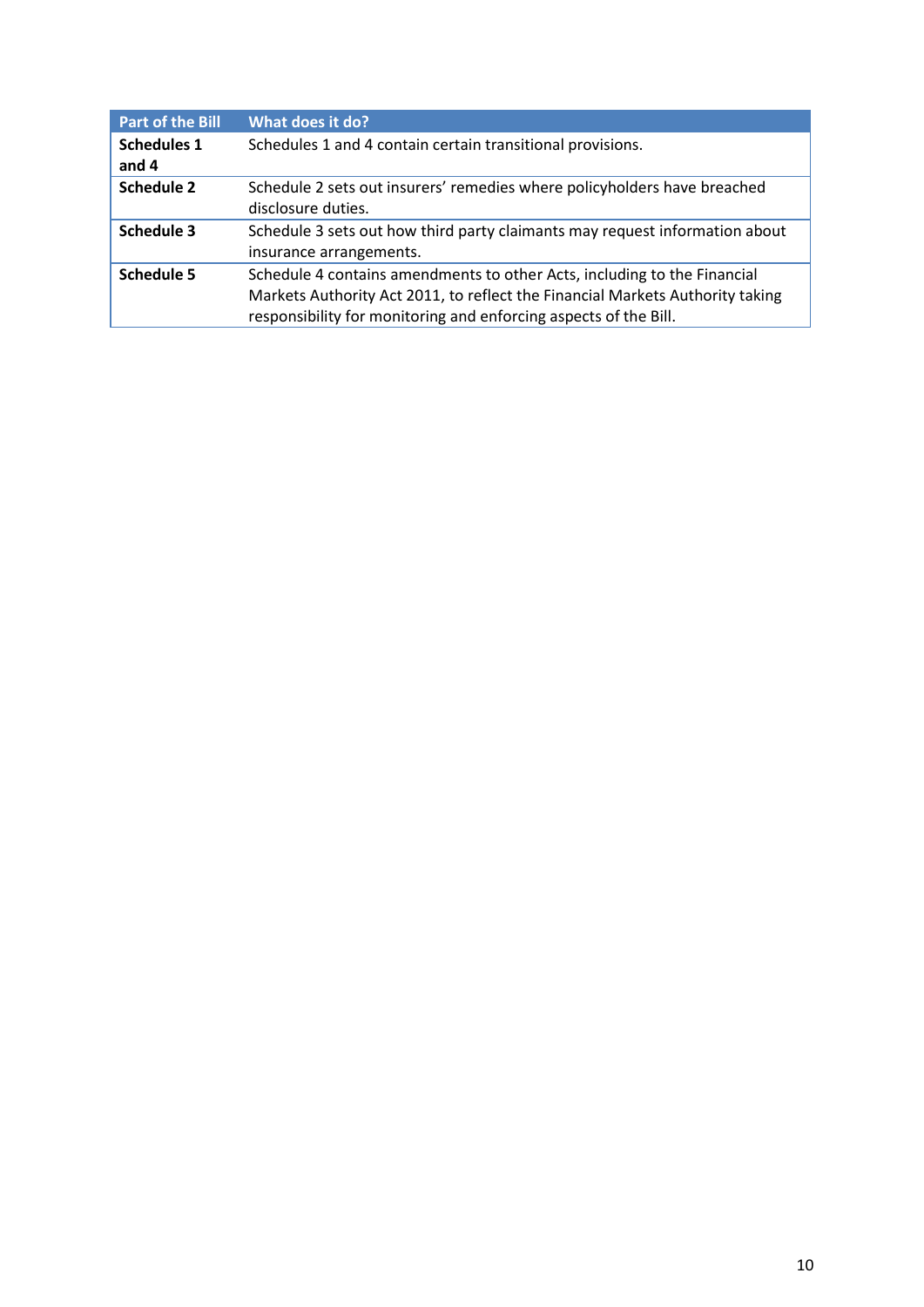## <span id="page-10-0"></span>**Part 1 of the Bill contains the preliminary provisions**

Part 1 of the Bill contains the preliminary provisions, including purpose, interpretation and conflict of laws provisions.

The Bill provides that the purpose of the new Insurance Contracts Act is to reform and modernise the law relating to contracts of insurance to:

- promote the confident and informed participation of insurers, policyholders, and other participants in the New Zealand insurance market; and
- ensure that the provisions included in contracts of insurance, and the practices of insurers in relation to those contracts, operate fairly.

Part 1 also defines a "contract of insurance" to which the Bill applies to. The definition is consistent with that in the Insurance (Prudential Supervision) Act 2010, being a contract involving the transference of risk and under which a person (the insurer) agrees, in return for a premium, to pay to another person (the policyholder) a sum of money on the happening of uncertain events. The Bill applies to a range of insurance contracts, whether consumer (including home, vehicle, travel, health and life), business, or contracts of reinsurance. There are exclusions for contracts relating to matters such as derivatives transactions, gambling and product guarantees.

The interpretation provisions cross-refer to a number of new key terms used in Part 2 of the Bill. Those terms are discussed further below in the commentary on Part 2. Please refer to the Bill for definitions of other terms, which are based on the Insurance (Prudential Supervision) Act 2010 or the existing insurance Acts.

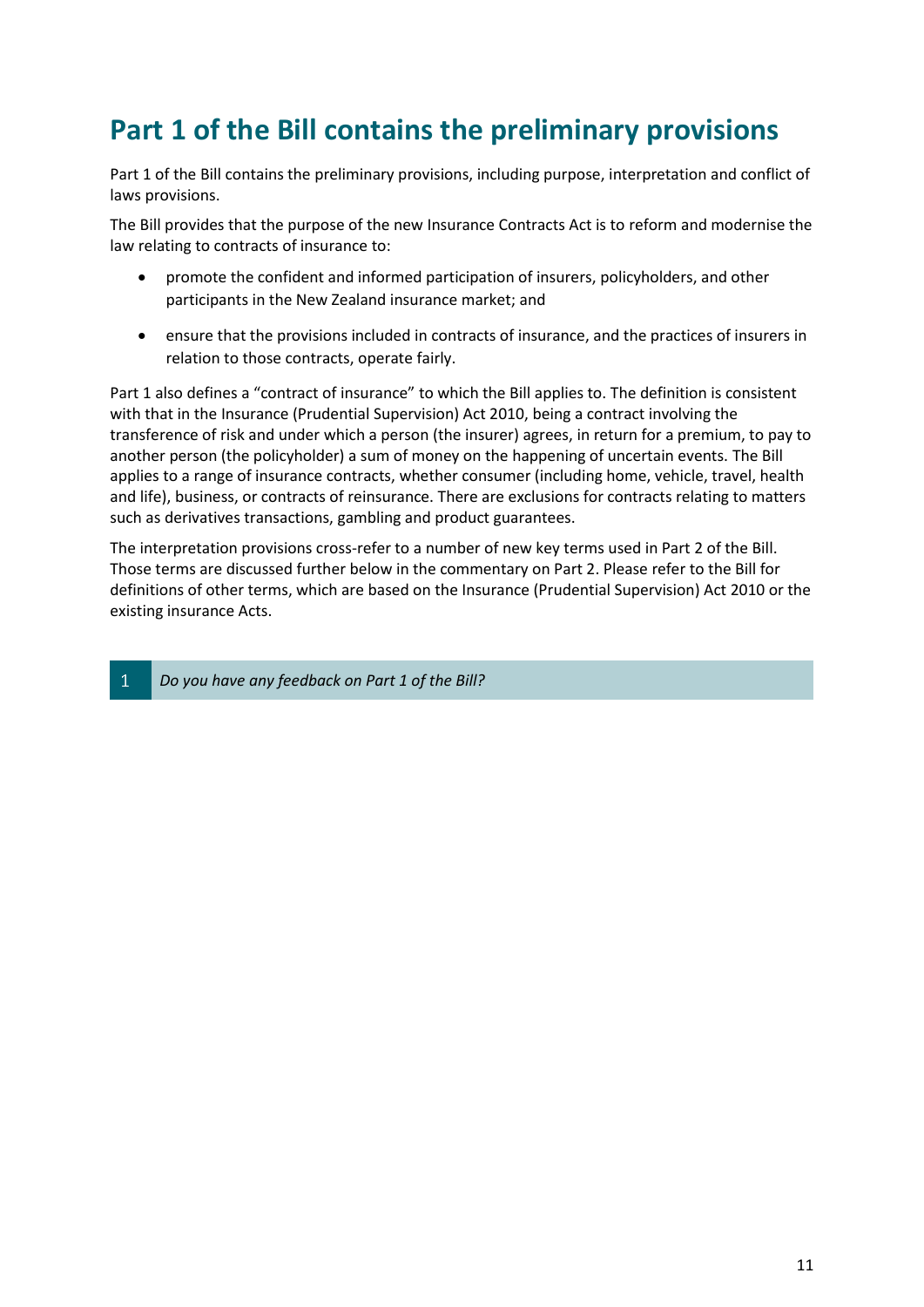## <span id="page-11-0"></span>**Part 2 of the Bill contains the disclosure duties, and Schedule 2 contains the remedies**

This part of the Bill reforms the current duty of disclosure placed on policyholders that enter into insurance contracts. The Government has already agreed to reform aspects of the policyholders' duty of disclosure as follows:

- to change policyholders' duty to disclose material information so that
	- $\circ$  the duty for consumers is to take reasonable care not to make a misrepresentation
	- o the duty for non-consumers is to make a fair presentation of risk
- to change the remedies for non-disclosure and misrepresentation for both consumers and non-consumers to provide proportionate consequences (based on how the insurer would have responded to the information when considering entering into or varying the contract of insurance, and whether the policyholders intended to mislead or deceive the insurer or were reckless)
- to require insurers to inform policyholders of the disclosure duties and the consequences before they enter the contract
- that if an insurer seeks permission to access medical or other third party records about a consumer, the insurer must inform consumers of the information the insurer will likely access.

Part 2 of the Bill gives effect to these decisions along with other clauses that provide relevant definitions, consider the role of specified intermediaries in relation to disclosure, and set out how the duty applies to group insurance contracts. Remedies for breach of duty and assumed knowledge provisions are also contained in this part and Schedule 2.

#### **Duty for consumers**

Currently, before a contract of insurance is entered into or renewed, a policyholder has to disclose to the insurer all material information that would influence the judgment of the insurer, regardless of whether the insurer explicitly asked for the information or not. Material information can include any information that would influence how the insurer sets the premium or decides whether to insure the risk.

Clause 14 of the Bill replaces this duty and instead requires policyholders under consumer insurance contracts to "take reasonable care not to make a misrepresentation to the insurer" having regard to all the relevant circumstances. This effectively means a consumer must answer any questions asked by the insurer (or its specified intermediaries) truthfully and accurately.

"**Consumer insurance contract**" is defined in clause 10 to be a contract or proposed contract of insurance entered into by a policyholder wholly or predominantly for personal, domestic, or household purposes. $1$  Clauses 11-12 include rules to help determine whether a contract is a

 $1$  The definition of consumer insurance contract in Part 2 of the draft Bill differs in form to the definition in the Financial Markets (Conduct of Institutions) Amendment Bill (the latter is also used in Part 7 of the draft Bill as Part 7 also amends the Financial Markets Conduct Act 2013). The difference is because group insurance arrangements (see below on page 13) that cover consumers need to be dealt with separately for the purpose of Part 2 of this Bill so are not included in the definition of consumer insurance contract in Part 2 of the Bill, whereas they can be treated the same as other consumer insurance contracts for the purpose of the Conduct of Institutions Bill.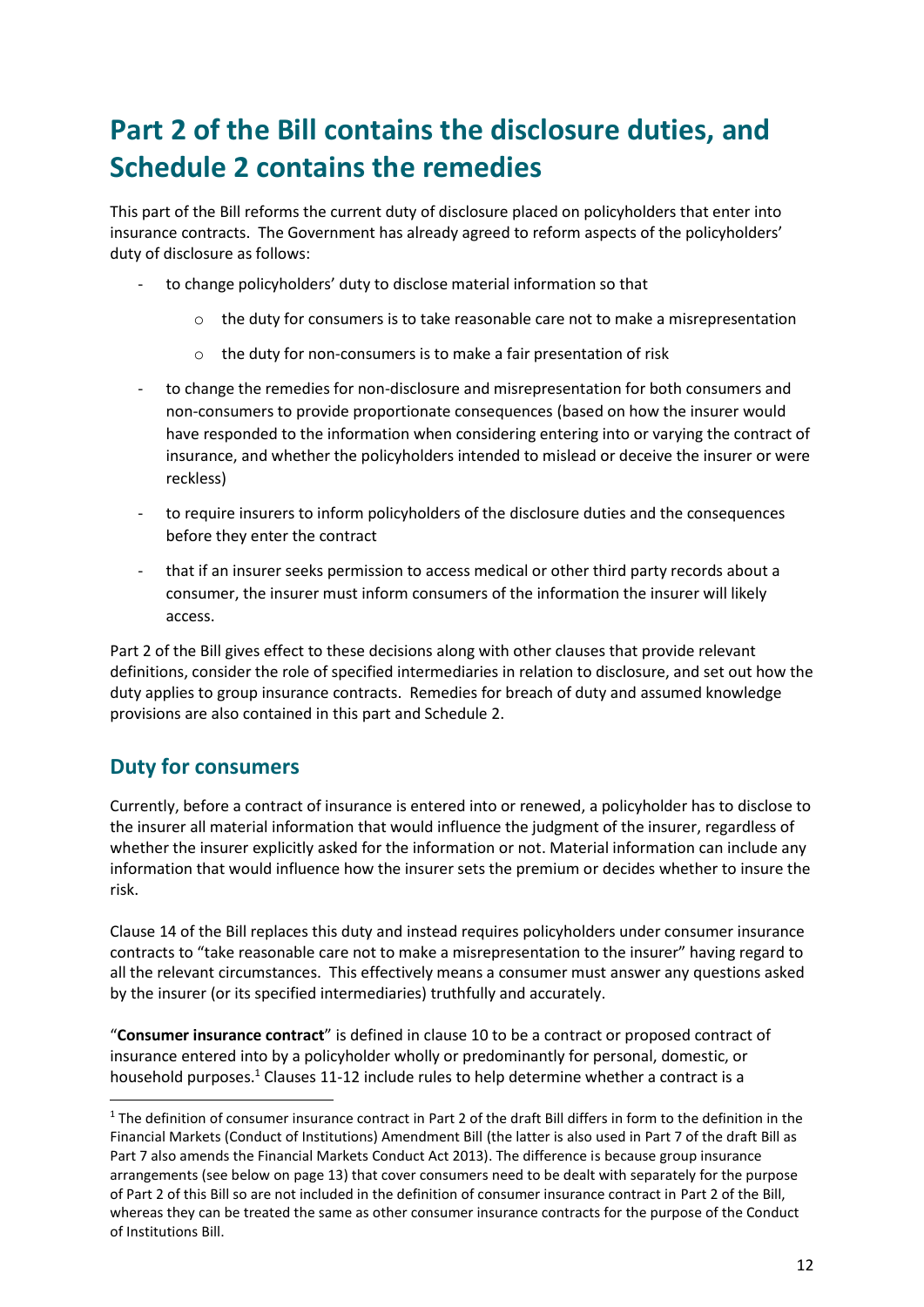consumer insurance contract. Private home, motor vehicle, life, health and personal travel insurance policies are likely to be "consumer insurance contracts" under the Bill.

Clauses 15 to 19 set out the matters that may be taken into account when determining if a policyholder has taken reasonable care not to make a misrepresentation. The matters in the Bill are based on the provisions of the UK's Consumer Insurance (Disclosure and Representations) Act 2012 for consumers, and are consistent with the new duty introduced in Australia under the Financial Sector Reform (Hayne Royal Commission Response) Act 2020.

The matters that may be taken into account include the type of insurance product, how clear and specific any questions asked by the insurer of the policyholder were, how clearly the insurer communicated to the policyholder the importance of answering the questions, and whether the consumer received advice from a financial advice provider, lawyer or not-for-profit organisation in relation to the information they disclosed to the insurer.<sup>2</sup>

This approach means that it would be harder for an insurer to suggest a consumer breached the duty to take reasonable care if the insurer asked an open-ended question such as "Please tell us about your health history."<sup>3</sup>

The list does not limit the relevant circumstances that can be taken into consideration when determining if a policyholder has taken reasonable care. In addition, it is necessary to have regard to any particular characteristics or circumstances of the policyholder that it was reasonable for the insurer to be aware of. If a policyholder merely fails to answer or gives an incomplete or irrelevant answer to a question it cannot be considered a misrepresentation. However, any fraudulent misrepresentation is a breach of the duty.

Clause 20 of the Bill provides that a representation to a specified intermediary is treated as having been made to the insurer. See further discussion in relation to this on page [19.](#page-18-0)

#### **Group Insurance**

Subpart 2 of Part 2 applies to 'group insurance' which occurs when an insurance contract covers a group of people, for example all employees of an organisation. The contract will be entered into by one person, to provide cover for others. Under this part of the Bill, if the person to whom the cover is provided gives information directly or indirectly to the insurer they are also subject to the duty to take reasonable care not to make a misrepresentation to the insurer. A breach of duty by one person does not affect the contract in so far as it relates to the other parties and will only have consequences for the cover of that member and not for the policy as a whole.

 $\overline{2}$ 

*Do you have any feedback on the Bill's provisions in relation to the duty for consumers to take reasonable care not to make a misrepresentation, including the matters that may be taken into account to determine whether a consumer policyholder has taken reasonable care not to make a misrepresentation?*

<sup>&</sup>lt;sup>2</sup> The UK and Australia legislation refer to "whether or not an agent was acting for the [consumer/insured]". In the UK and Australia, whether a third party who assisted the policyholder is an agent of the policyholder is relevant for determining whether information given to the third party is deemed to be given to the insurer. As Part 2 does not follow that approach, clause 15 does not use the concept of an "agent".

 $3$  See clause 15(1)(c) of the Bill.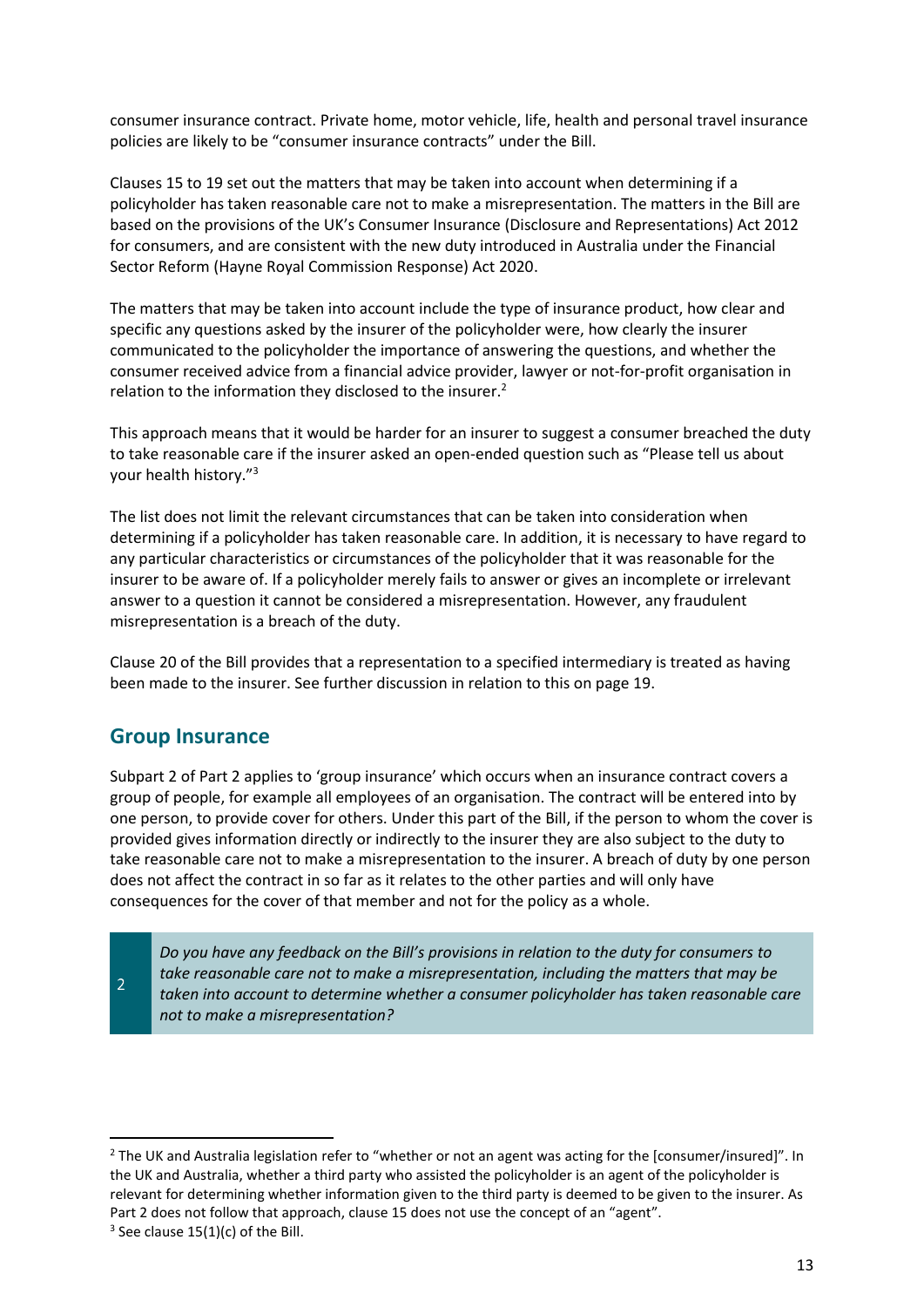### **Remedies for breach of consumer duty**

The Government has agreed that where a policyholder has breached the duty to take reasonable care, the insurer will have proportionate remedies available based on how the insurer would have responded to the information at the time and whether the policyholder's breach was intentional or reckless.

Subpart 3 of Part 2 of the Bill provides in relation to consumer policyholders that:

- An insurer has a remedy if the policyholder made a misrepresentation in breach of the policyholder's duty and the insurer would not have entered into the contract or would have entered the contract on different terms absent the misrepresentation (these misrepresentations are referred to as 'qualifying misrepresentations')
- The insurer's remedy differs based on whether the qualifying misrepresentation
	- o was deliberate or reckless; or
	- $\circ$  was neither deliberate or reckless<sup>4</sup>

The table below sets out the available remedies for qualifying misrepresentations as set out in Schedule 2. The remedies seek to put both parties back in the position they would have been in had insurers had the correct relevant information at the start, and create the right disincentives against policyholders deliberately or recklessly withholding information.

|              |                                                                                                                                            | <b>Contract</b>                                               | <b>Claims</b>                                                                                                                                                             | <b>Premium</b>                        |
|--------------|--------------------------------------------------------------------------------------------------------------------------------------------|---------------------------------------------------------------|---------------------------------------------------------------------------------------------------------------------------------------------------------------------------|---------------------------------------|
| 1            | Qualifying misrepresentations -<br>deliberate or reckless                                                                                  | Avoid the<br>contract                                         | Refuse all claims                                                                                                                                                         | Not return                            |
| $\mathbf{2}$ | Qualifying misrepresentations - not<br>deliberate nor reckless - but without it<br>insurer would not have entered contract<br>on any terms | Avoid the<br>contract                                         | Refuse all claims                                                                                                                                                         | any premium<br>Return the<br>premiums |
| 3            | Qualifying misrepresentations - not<br>deliberate nor reckless - but insurer<br>would have entered contract on different<br>terms          | Contract<br>treated as<br>entered into<br>on altered<br>terms | Reduce the<br>amount paid on<br>the claim by the<br>difference in the<br>premium that<br>would have<br>been charged<br>under the<br>contract or<br>series of<br>contracts |                                       |

#### **New contracts: Insurer remedies for misrepresentation – non-life policy**

Note that unlike the UK position, clause 5 of Schedule 2 (scenario 3 above) provides for the amount payable on a claim to be reduced by the amount of the difference in the premium that would have been charged eg if the insurer would have charged \$100 instead of \$70 in premiums, the claim is reduced by \$30. The UK legislation provides for the claim to be reduced proportionately based on the premium actually paid eg if the insurer would have charged \$100 instead of \$70 in premiums, the

<sup>4</sup> This second category would capture when the consumer policyholder was careless in making a misrepresentation (there would only be a qualifying misrepresentation if the policyholder did not take "reasonable care"), but was not deliberate or reckless (as defined in clause 28 of the Bill).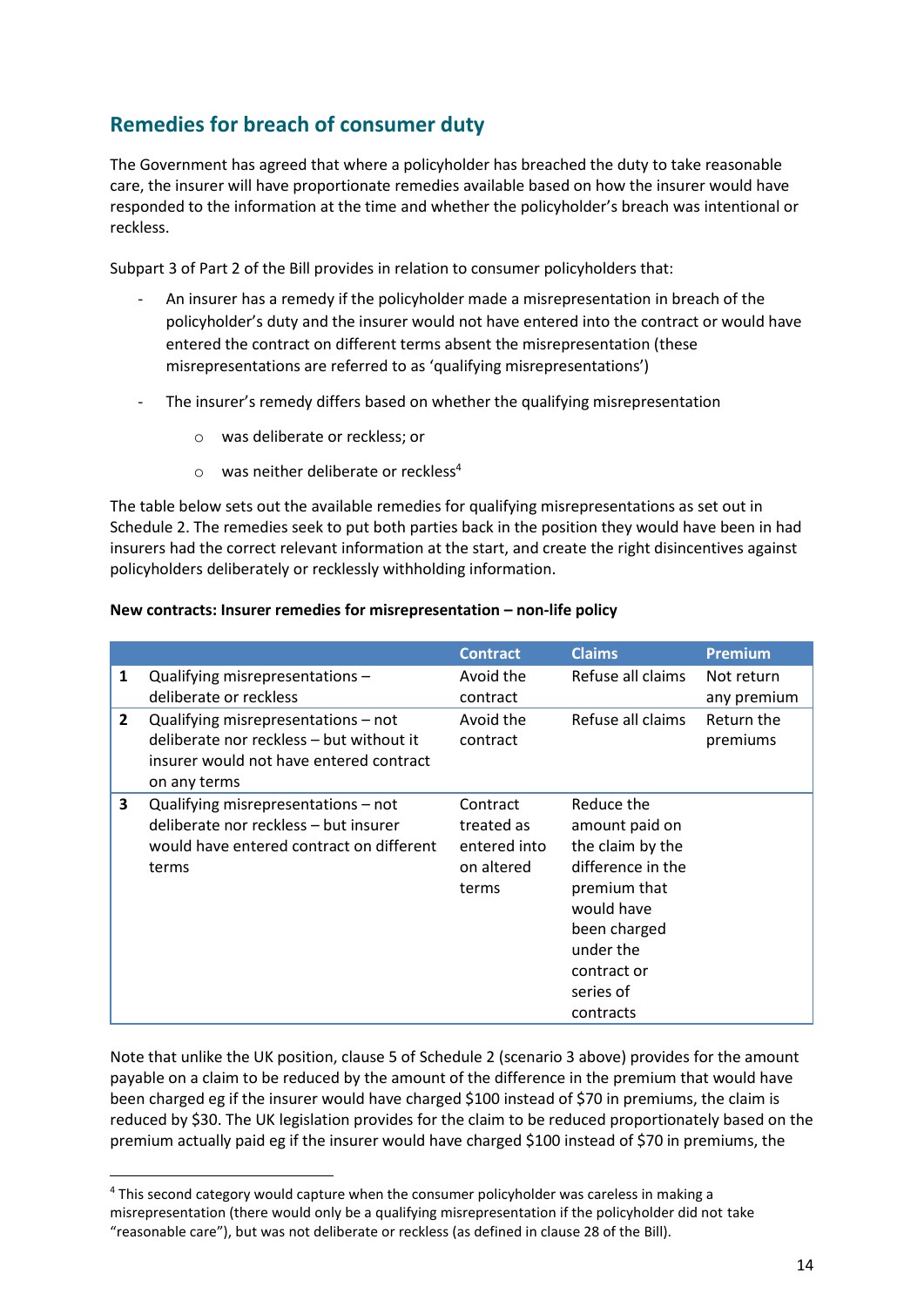claim is reduced by 30%. We consider that the proposed approach in clause 5 of Schedule 2 more equitably puts the parties back in the position they would have been absent the misrepresentation, and we are interested in feedback on this approach.

Clause 5 of Schedule 2 also provides that if the contract was part of a series of contracts (eg house insurance that is renewed each year), the difference in premium under scenario 3 in the table above relates to each of those contracts for which the premium would be different because of the misrepresentation.

#### *Life policies*

Clauses 2(2) and 4(2) of Schedule 2 contain special provisions in relation to life policies, which are based on the position under section 4 of the Insurance Law Reform Act 1977 (ILRA 1977). A life policy cannot be avoided for a qualifying misrepresentation unless the representation was made either fraudulently or, if not fraudulently, within three years before the date on which the policy is sought to be avoided, or the death of the life insured. We understand these provisions reflected industry practice.

We are interested in feedback as to whether it is still necessary to include legislative provisions on this matter, and if so, whether the Bill should provide for any other remedies for the insurer in relation to misrepresentations that are not fraudulent and more than three years ago eg whether the insurer should be entitled to vary the terms of the contract or reduce the amount paid on a claim. Special rules relating to misstatement of age in clause 7 of the ILRA 1977 have not been carried over as it is unclear to us why misstatements of age should be treated differently.

#### **Variations: Insurer remedies for misrepresentation**

|                |                                                                                                                                                                                                                  | <b>Contract</b>                                                                                | <b>Claims</b>                                                                                                                                             | <b>Premium</b>                          |
|----------------|------------------------------------------------------------------------------------------------------------------------------------------------------------------------------------------------------------------|------------------------------------------------------------------------------------------------|-----------------------------------------------------------------------------------------------------------------------------------------------------------|-----------------------------------------|
| 1              | Qualifying misrepresentation -<br>deliberate or reckless                                                                                                                                                         | Treat contract<br>as terminated<br>from date of<br>variation                                   | Refuse all claims<br>made after date<br>of variation                                                                                                      | Not return<br>any premium<br>paid       |
| $\overline{2}$ | Qualifying misrepresentation - not<br>deliberate nor reckless - total premium<br>increased or not changed <sup>5</sup> – insurer<br>would not have agreed to variation on<br>any terms without misrepresentation | Treat the<br>contract as if<br>the variation<br>was never<br>made                              |                                                                                                                                                           | Return any<br>extra<br>premiums<br>paid |
| 3              | Same as 2 but insurer would have<br>agreed to variation on different terms                                                                                                                                       | Variation to be<br>treated as if it<br>had been<br>entered into on<br>those different<br>terms | Reduce the<br>amount paid on<br>the claim by the<br>difference in the<br>premium that<br>would have<br>been charged<br>under the<br>contract <sup>6</sup> |                                         |

The table below sets out available remedies for qualifying misrepresentations made prior to the variation of a contract.

<sup>&</sup>lt;sup>5</sup> See clauses 11-14 of Schedule 2 in relation to situations where the total premium decreases as a result of the variation.

<sup>6</sup> Clause 14 of Schedule 2 is intended to deal with the scenario in which the varied contract is still in force. If there is a series of contracts and a contract is renewed after a variation has been made (eg house insurance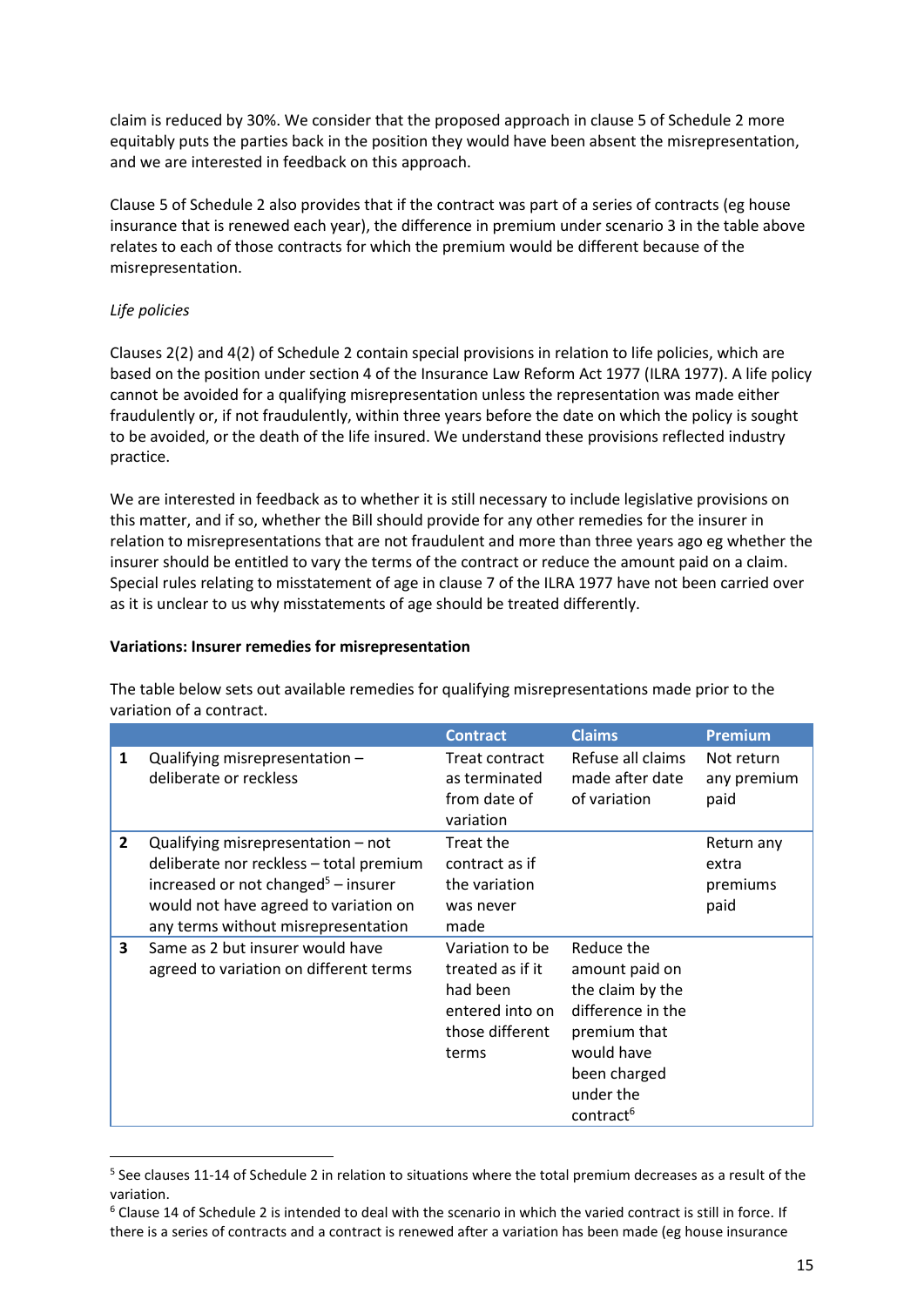*Do you have any feedback on the Bill's provisions in relation to remedies for breach of the*   $\overline{3}$ *consumer duty?*

*Do you have any feedback on the Bill's provisions on remedies for breach of the consumer duty in relation to life insurance policies where the misrepresentation was not fraudulent and more than three years ago?* 

#### **Duty for non-consumer insurance contracts**

Clause 31 replaces the disclosure duty for a policyholder under a non-consumer insurance contract with a duty to make a 'fair presentation of the risk'. This is modelled on the UK's duty of disclosure for businesses in its Insurance Act 2015. A non-consumer contract is any contract of insurance that is not a consumer insurance contract.

A fair presentation is one that:

 $\overline{4}$ 

- makes the required disclosure of every 'material circumstance' which the policyholder knows or ought to know
- failing that, make disclosure of sufficient information to put a prudent insurer on notice that it needs to make further enquiries for the purposes of revealing those material circumstances
- makes such disclosure in a reasonably clear and accessible manner
- ensures that every material representation of fact is 'substantially correct' and every material representation of expectation or belief is made in good faith.

Clauses 34 and 35 of the Bill provide a description of what is a 'material' circumstance or representation and what is 'substantially correct'. A material circumstance is one which would influence the judgment of a prudent insurer in determining whether to take the risk, and on what terms. For example, special or unusual facts relating to the risk, any particular concerns that led the policyholder to seek insurance to cover the risk, or anything that those concerned with the class of insurance in question would understand to be something that should be dealt with in a fair presentation of risks. A material representation is substantially correct if a prudent insurer would not consider the difference between what is represented and what is actually correct to be material.

There is no obligation on the policyholder to disclose a circumstance if it:

- diminishes the risk
- is known to the insurer
- ought to be known by the insurer
- is information which is waived by the insurer
- is something that the insurer is presumed to know.

policy varied in 2019 to cover new extension, and the contract is renewed twice after the variation), and the misrepresentation comes to light after the renewal, the intention is that clause 5 of Schedule 2 deals with the remedies in that scenario.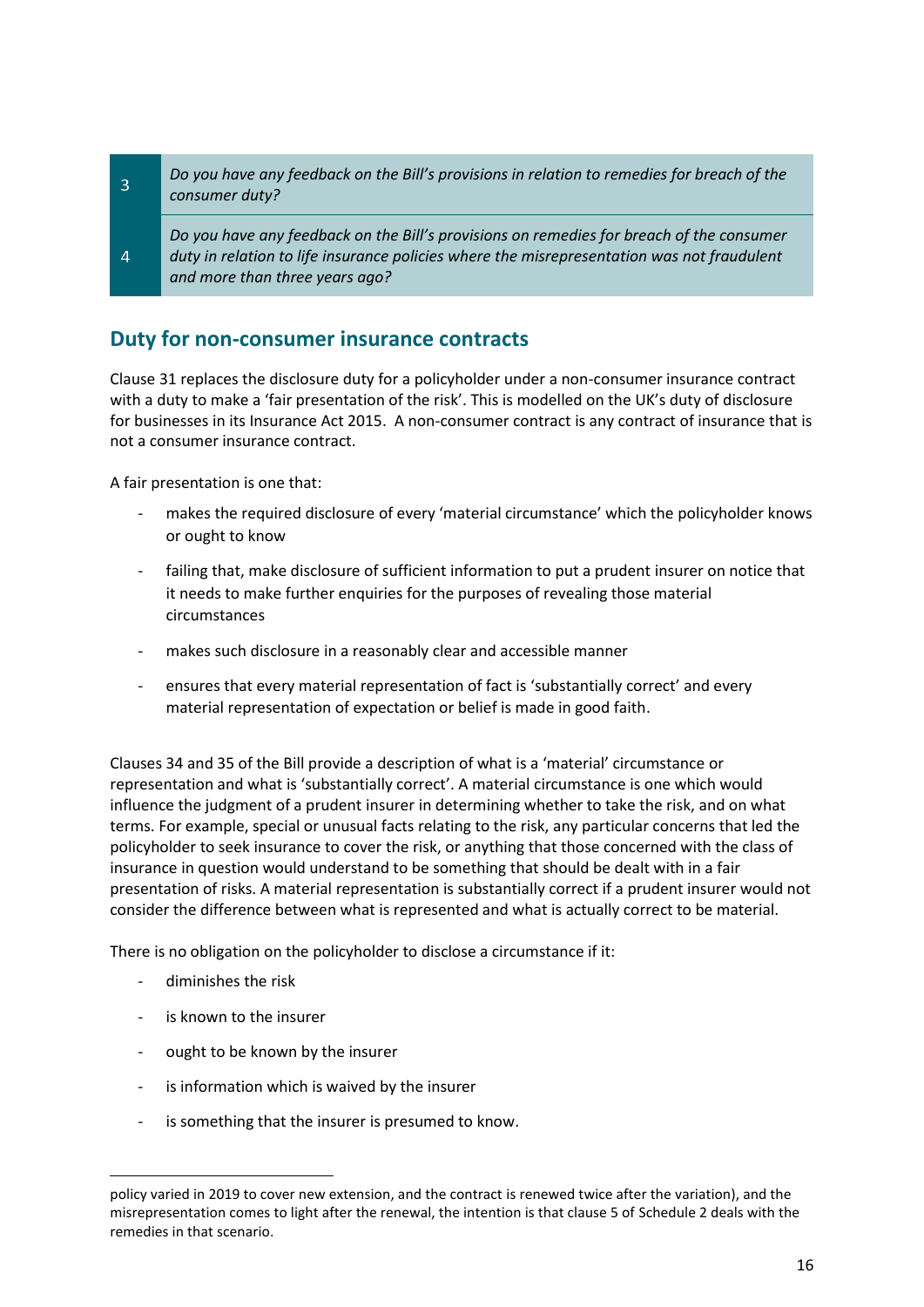Clauses 39-49 of the Bill relate to what different parties know or ought to know for the purposes of the non-consumer disclosure duty provisions, based on the UK provisions. For example, clause 41 provides that what a policyholder (that is not an individual) knows includes what its senior management and those responsible for the policyholder's insurance know. Clause 43 provides that a policyholder ought to know what should reasonably have been revealed by a reasonable search of information available to the policyholder. Clause 48 provides that individuals have knowledge of something when they have deliberately failed to make an enquiry in case it results in confirmation of a suspicion (ie they are wilfully blind).

*Do you have any feedback on the Bill's provisions in relation to the disclosure duty for nonconsumers?* 

#### **Remedies for breach of duty of fair presentation**

Similar to the consumer duty, Subpart 5 of Part 2 of the Bill provides in relation to non-consumer policyholders that:

- An insurer has a remedy if the policyholder breaches the duty to make a fair presentation of risk and the insurer would not have entered into the contract or would have entered the contract on different terms absent the breach (a 'qualifying breach')
- The insurer's remedy differs based on whether the qualifying breach
	- o was deliberate or reckless; or
	- o was neither deliberate or reckless

Like 'qualifying misrepresentations' the remedies available to an insurer are set out in Schedule 2, and are the same as described in the earlier tables relating to remedies for breach of the consumer duty.

*Do you have any feedback on the Bill's provisions in relation to remedies for breach of the non-consumer duty?*

#### **Insurer's duties**

 $6\overline{6}$ 

 $\overline{5}$ 

The Government has agreed:

- to require insurers to inform policyholders of the disclosure duty and its consequences before they enter the contract
- that if an insurer seeks permission to access medical or other third party records about a consumer, the insurer must inform consumers of the information the insurer will likely access.

Subpart 6 of Part 2 of the Bill gives effect to the Government's decisions. The insurer is required to clearly inform the policyholder of the above matters, orally or in writing.

The requirement to inform policyholders of the disclosure duty applies also to variations of insurance contracts if the variation provides additional insurance cover or will increased the sum insured under the contract, and if the variation is not automatic (the variation is not automatic if it is expressly agreed between the insurer and the policyholder before the contract is varied).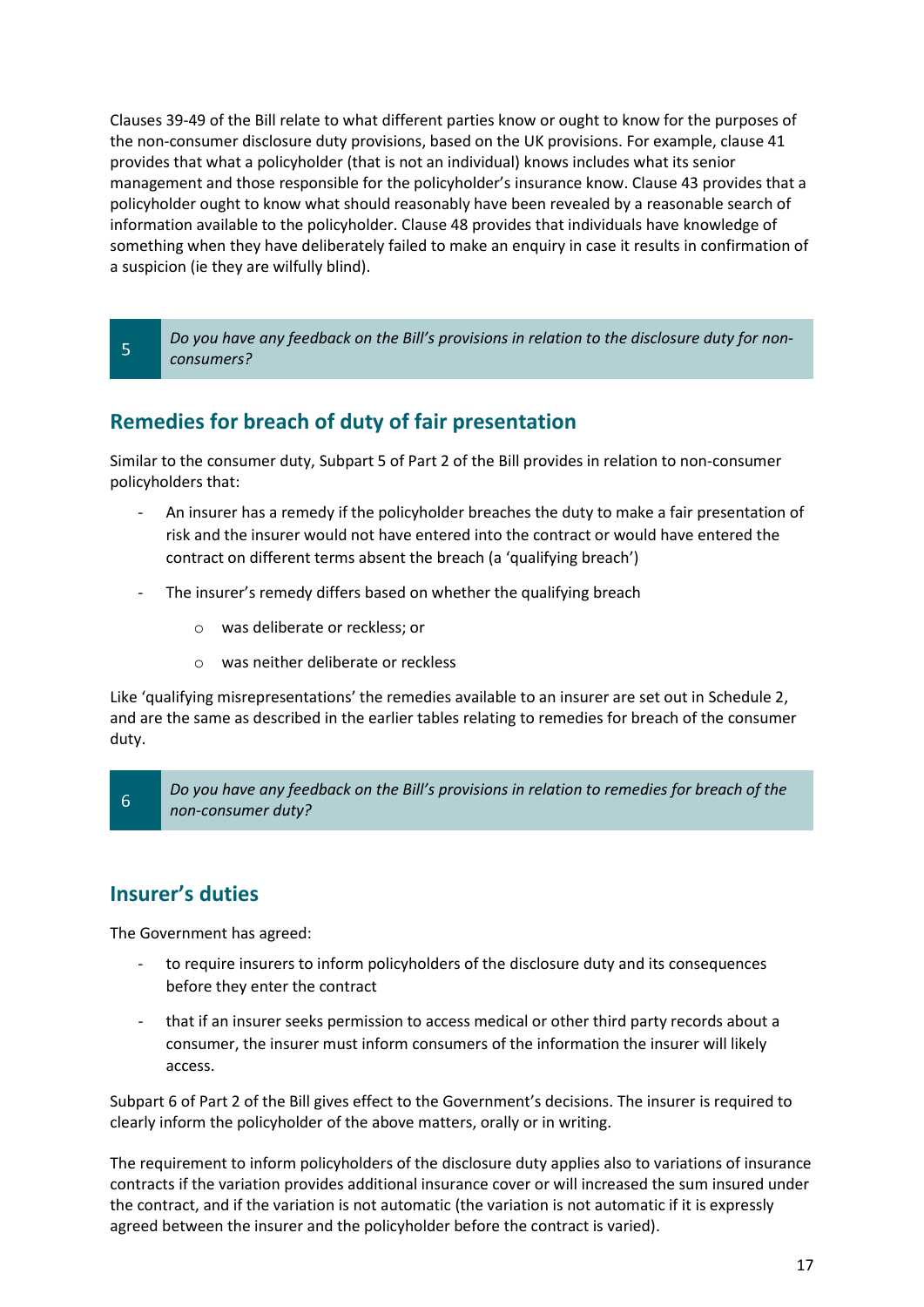The requirement to inform consumer policyholders about access to third party information also applies where a contract is varied and the policyholder has not previously given consent to the insurer to access the third party information.

Where an insurer breaches these duties, the insurer loses its remedies for qualifying misrepresentations or breaches under Schedule 2, unless:

- a consumer policyholder knew the misrepresentation was untrue or misleading; or
- a non-consumer policyholder knew the breach was in breach of their duty of fair presentation.

Failure by the insurer to meet these duties may also give rise to civil liability under the Financial Markets Conduct Act 2013 (FMC Act) as these duties are considered to be market services licensee obligations. This includes civil pecuniary penalties of up to \$600,000, which is consistent with maximum penalties for failures to meet other disclosure duties under that Act.

| $\mathcal{T}$ | Do you have any feedback on the provisions in relation to the insurer's duties to inform<br>policyholders of the disclosure duties, and insurer access to third party information,<br>including how the duties apply for variations of insurance contracts? |
|---------------|-------------------------------------------------------------------------------------------------------------------------------------------------------------------------------------------------------------------------------------------------------------|
| <b>8</b>      | Do you have any feedback on the consequences in the Bill if an insurer breaches duties to<br>inform policyholders of the disclosure duties, and insurer access to third party information?                                                                  |

#### **Duty of utmost good faith**

The Government has also agreed that the duty of utmost good faith will be codified in legislation and will apply to both parties in an insurance contract. Clauses 59 and 60 of the Bill give effect to this decision.

Under the common law, both parties to an insurance contract must act with the utmost good faith. The requirement is a fundamental principle of insurance contract law. It applies when a contract is formed as well as during and after a claim is lodged.

Under the Bill, the duty is codified to reflect the common law position in New Zealand but leaves the courts flexibility to develop the law further.<sup>7</sup> There are no pecuniary penalties for breach of the duty.

Clause 60 of the Bill clarifies that the duty of utmost good faith (upon which the current duty of disclosure is based on) does not impose a disclosure duty on the policyholder other than the duty to take reasonable care not to make a misrepresentation (consumers) or the duty to make a fair presentation of risk (non-consumers).

#### $\overline{q}$ *Do you have any feedback on how the Bill codifies the duty of utmost good faith?*

#### **Miscellaneous provisions**

The miscellaneous provisions in clauses 61-62 cover various matters. The Bill abolishes "basis of the contract" clauses, which have the effect of converting pre-contractual information supplied to

<sup>&</sup>lt;sup>7</sup> We note that the courts' interpretation of the common law duty of utmost good faith has already evolved since the Government made decisions on changes to insurance contract law in November 2019. See *Southern Response Earthquake Services Ltd v Dodds* [2020] NZCA 395 and *Taylor v Asteron Life Ltd* [2020] NZCA 354.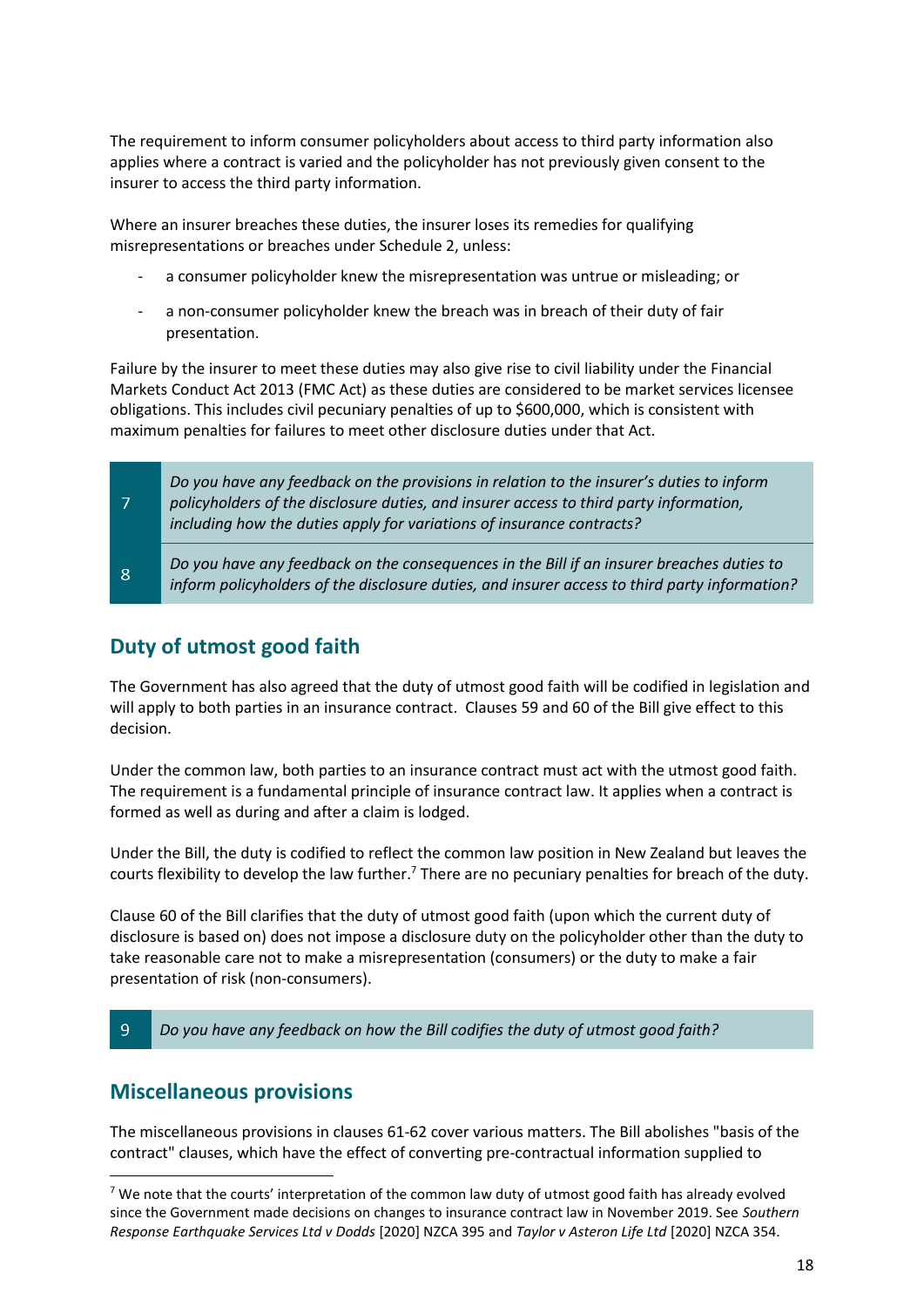insurers into warranties. It also voids any terms of any contract that would put a policyholder in a worse position in relation to disclosure and representations to the insurer and remedies for qualifying misrepresentations than they would be in under the Bill.

#### <span id="page-18-0"></span>**Specified intermediaries passing on information**

Under section 10(2) and (3) of the ILRA 1977, insurers are deemed to know information known to "representatives of insurers", which is defined to include any person entitled to commission for arranging insurance. This could include a broker. If a representative fails to pass onto the insurer information about the policyholder (eg that the policyholder had a pre-existing condition), the insurer is still deemed to know that information. Clauses 20 and 45 of the Bill continue to reflect this concept.

In response to submissions that it is not always appropriate for the insurer to bear the consequences of a failure by a representative to pass on information, the Government agreed that a legislative requirement would be introduced for representatives to pass onto the insurer all relevant material information known to the representative. This means the insurer can recover losses or damages from the representative if the representative fails to pass on information.

Clauses 63 to 64 give effect to the Government's agreement:

- Clause 63 requires specified intermediaries to take all reasonable steps to pass onto the insurer all material representations a policyholder made to the intermediary in relation to a consumer insurance contract, unless the intermediary believes on reasonable grounds a representation to be a misrepresentation. A materiality element has been included here so that the intermediary is not obliged to pass on an unrelated representation that the policyholder may have made during the course of discussions with the intermediary.
- For a non-consumer contract, clause 64 provides the intermediary must take all reasonable steps to disclose to the insurer every material circumstance known to the intermediary.

The term "specified intermediary" has been adopted instead of the "representative of insurer" terminology in section 10 of the ILRA 1977 to better reflect that the intermediary may be an agent of the policyholder. We acknowledge that it is not ideal that the Bill has separate concepts of "specified intermediary", "insurance intermediary" and "broker", on top of the concepts of "intermediary" in the Financial Markets (Conduct of Institutions) Amendment Bill, as well as common law "agents". However, this appears unavoidable as all these concepts capture different groups of people.

We welcome feedback on the scope of representations or information that the specified intermediary is required to pass on under clauses 63 and 64. We are interested to hear what changes may need to be made to reflect best practice, including where an intermediary believes the policyholder to be making a *mis*representation. For example, should specified intermediaries be *prohibited* from passing on matters that the intermediary believes to be misrepresentations, rather than being *not required* to pass on those matters as currently set out in clause 63(3)?

We are not aware of any similar models overseas to draw on in this area. In the UK and Australia, the insurer is deemed to know information known to the intermediary only if the intermediary is an agent of the insurer.

The objectives of clauses 20 and 45 of the Bill (which carry over sections 10(2) and (3) of the ILRA 1977) and clauses 63-64 are that:

- in the event a specified intermediary fails to pass on material information to the insurer:
	- o protection for policyholders is maintained so that they do not bear the loss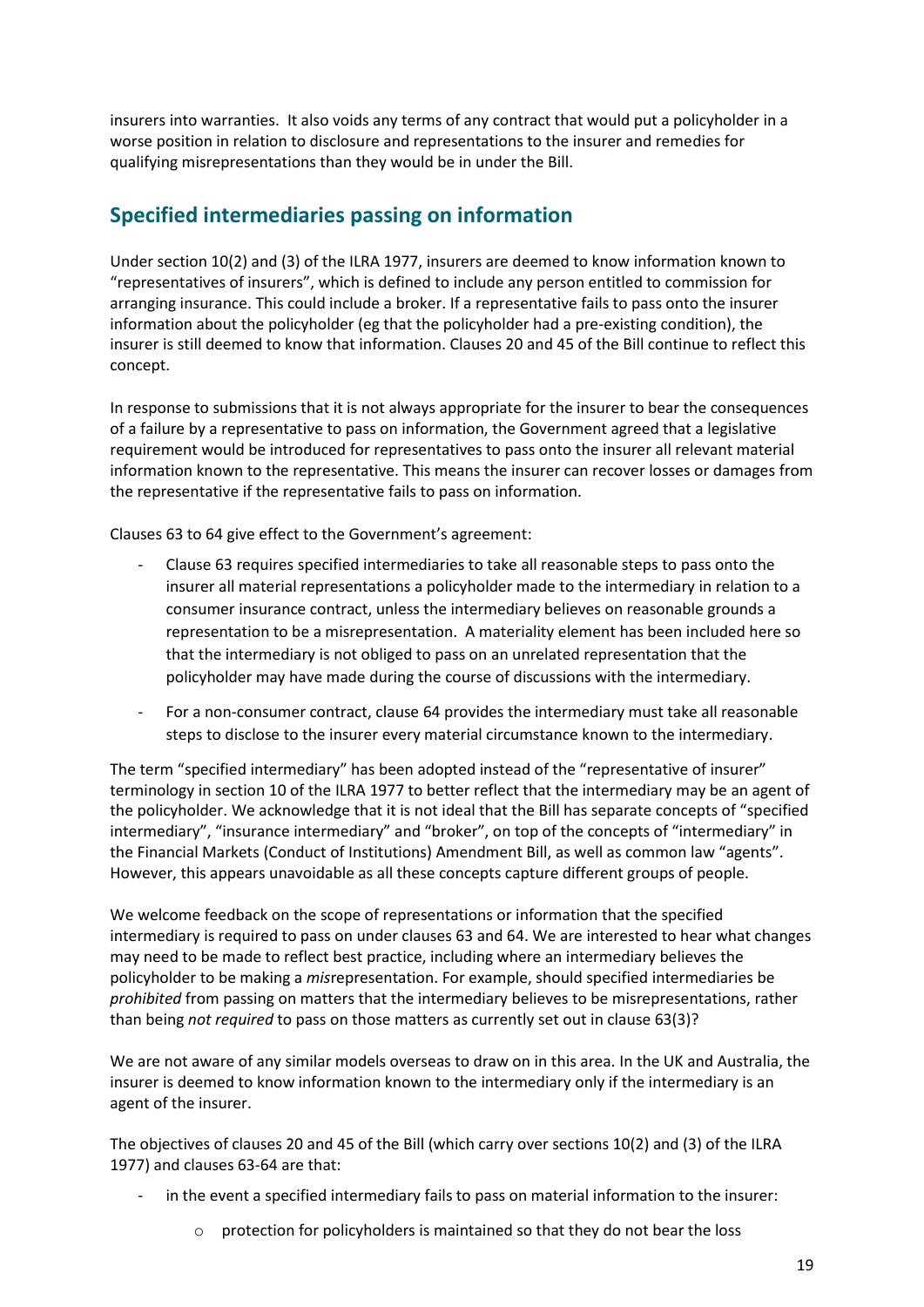- o the insurer has an avenue of redress against a specified intermediary
- obligations placed on specified intermediaries are not unreasonable.

However, it may be difficult to appropriately define the scope of representations or information that the specified intermediary is required to pass on under clauses 63 and 64 of the Bill and achieve the right balance between the objectives. We therefore also welcome suggested alternative approaches to how to achieve the objectives sought.

- *Do you have any feedback on the Bill's provisions relating to information provided by a*  10 *policyholder to a specified intermediary?*
- 11 *Do you have any other feedback on the drafting of Part 2 of the Bill?*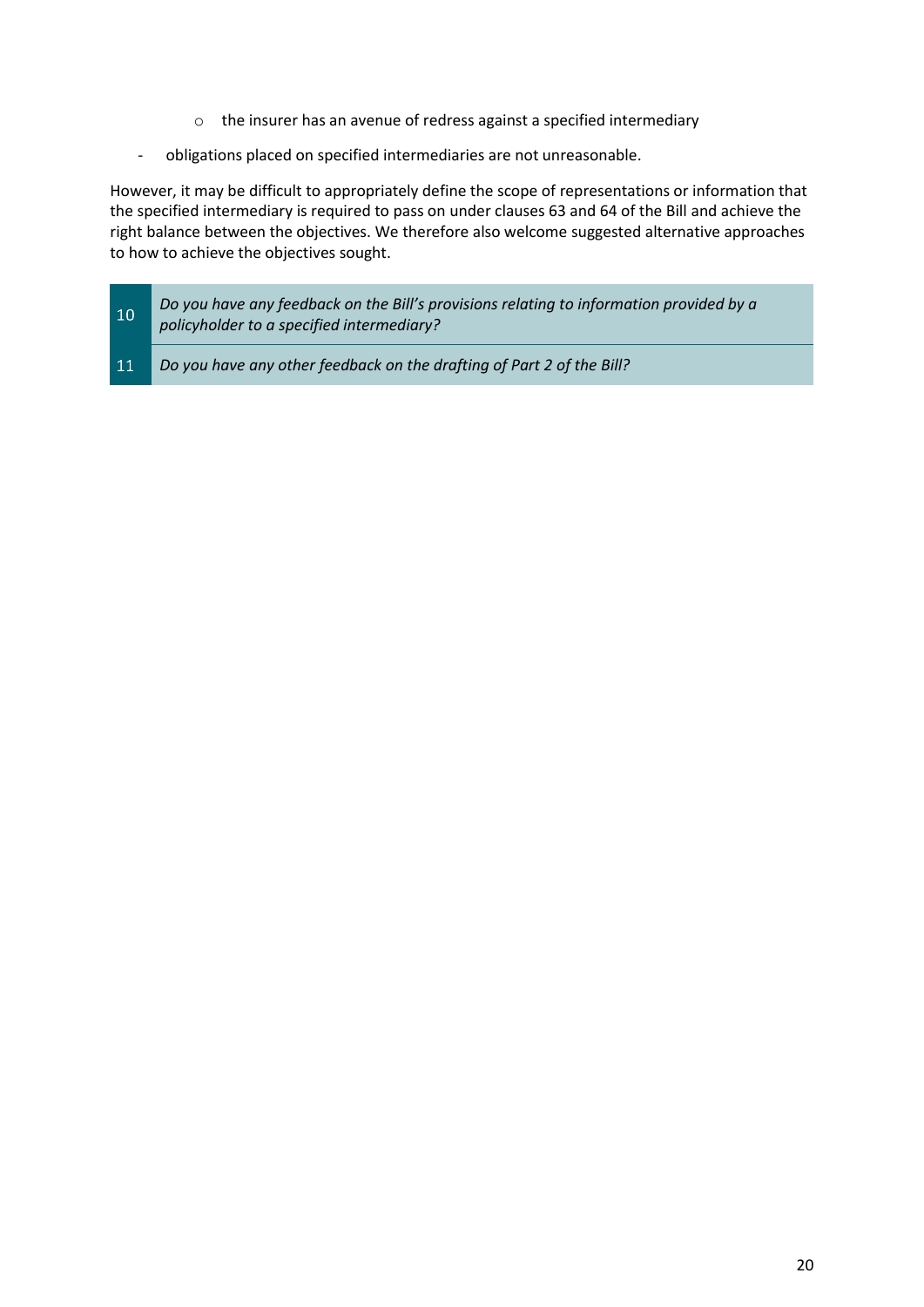## <span id="page-20-0"></span>**Part 3 of the Bill relates to the terms of insurance contracts**

As discussed further below, Part 3 gives effect to the changes the Government agreed to in relation to:

- time limits for making claims under claims-made liability policies (section 9 of the ILRA 1977)
- insurers' ability to rely on increased risk exclusions (section 11 of the ILRA 1977)
- third party claims for liability insurance money (sections 9 and 9A of the LRA 1936)

It also carries over and updates other provisions from the ILRA 1977 and ILRA 1985, as outlined at the end of this part.

### **Time limits for making claims under claims-made liability policies**

Section 9 of the ILRA 1977 currently provides that insurers cannot decline a claim on the basis that the policyholder did not notify the claim to the insurer within time limits set out in the policy, unless the insurer has suffered prejudice. Clauses 68 and 70 of the Bill carry forward section 9 of the ILRA 1977.

There is an exception however. While the position in section 9 of the ILRA 1977 remains appropriate for many types of insurance policies, the Government has agreed that "claims-made policies" should be treated differently. A claims-made policy provides cover to the policyholder for third party claims against a policyholder where the third party claim is made during the policy term. Professional indemnity policies are typically claims-made policies. Some claims-made policies contain an extension clause, so that cover is also provided where the policyholder notified the insurer during the policy term of a potential third party claim.

The Government agreed that an insurer under a claims-made policy can decline a claim if the policyholder notifies the insurer of a third party claim or a potential third party claim after a defined period after the end of a policy term. This reflects that claims-made policies were intended to allow insurers to estimate risks with greater accuracy so that they know at the end of the policy term what risks they are exposed to. Clause 69 of the Bill gives effect to the Government's decision and sets out the position in relation to claims-made policies.

Under clause 69, it is proposed that an insurer can decline a claim under a claims-made policy if:

- the policyholder did not notify the insurer of the relevant claim or circumstances that may give rise to the claim before 60 days after the end of the policy term; and
- the insurer clearly informed the policyholder in writing no later than 14 days after the end of the policy term of the effect of failing to notify the insurer of the claim or circumstances before the end of the 60 day period.

The 60 days period is intended to allow policyholders who become aware of a claim (or circumstances that might give rise to a claim) close to the end of their policy term to have an extended (but not indefinite) period to establish the relevant facts and make a notification. We are interested in feedback about whether a 60 day period is appropriate and the proposed insurer notification requirements in clause 69.<sup>8</sup>

<sup>8</sup> A 28 days period had been proposed in Australia. See exposure draft Insurance Contracts Amendment Bill 2007. However, the proposal was abandoned because the way that liability insurance policies were offered in Australia meant that the above issues in relation to section 9 of the ILRA 1977 are not as much of an issue in Australia.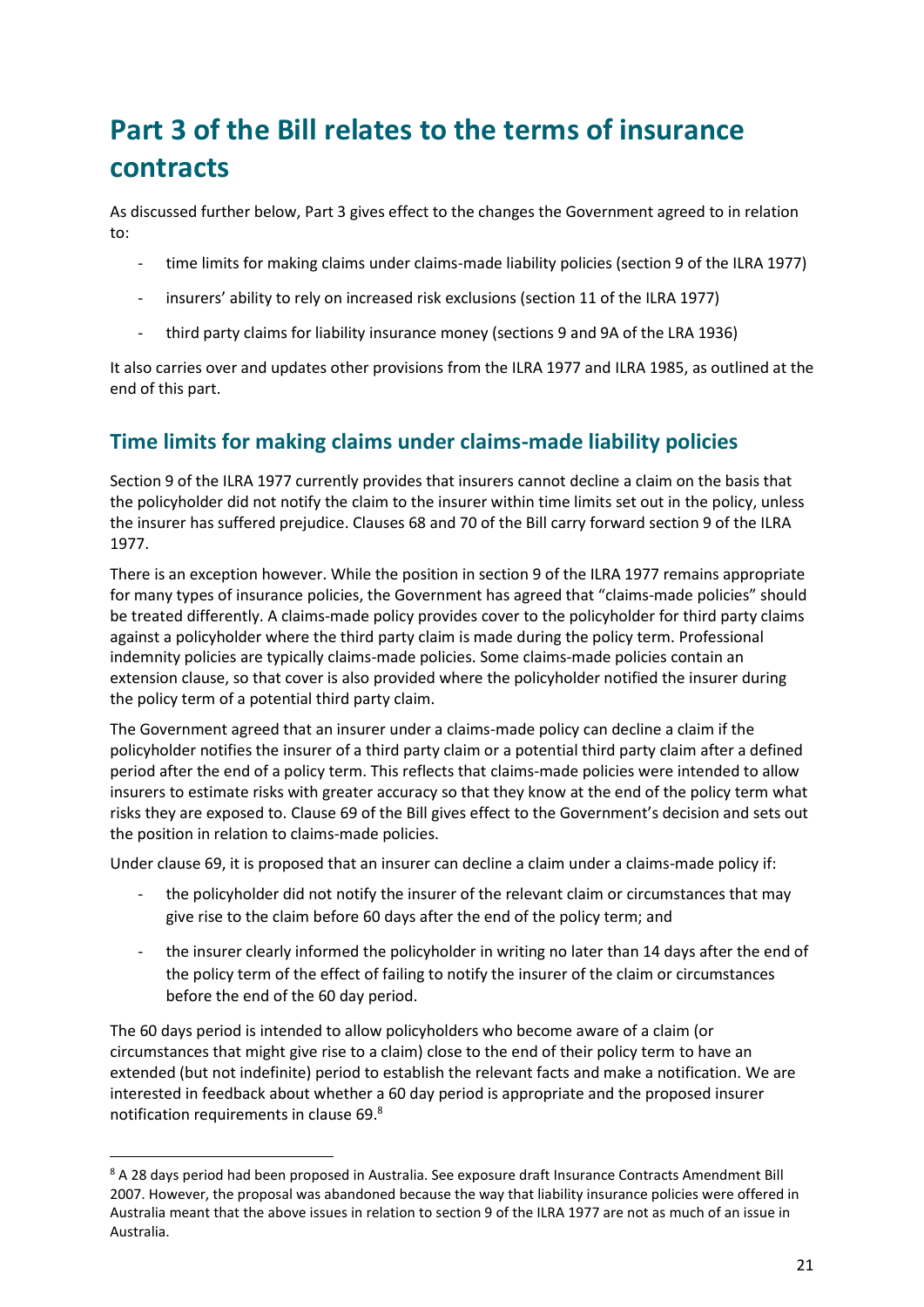| $12 \overline{ }$ | For claims-made policies, do you consider that 60 days after the end of the policy term is an<br>appropriate period for allowing the policyholder to notify relevant claims or circumstances<br>that might give rise to a claim?                                                  |
|-------------------|-----------------------------------------------------------------------------------------------------------------------------------------------------------------------------------------------------------------------------------------------------------------------------------|
| 13                | Do you consider that insurers should be required to notify policyholders in writing no later<br>than 14 days after the end of the policy term of the effect of failing to notify a claim or<br>circumstances that might give rise to a claim before the end of the 60 day period? |
| $\overline{14}$   | Do you have any other comments on clause 69 of the Bill (Time limits for making claims<br>under claims-made liability policies)?                                                                                                                                                  |

#### **Insurers' ability to rely on increased risk exclusions**

Section 11 of the ILRA 1977 provides that:

- if a policy exclusion relevant to a claim was inserted because of increased risk of loss occurring in the excluded circumstances (an "increased risk exclusion");
- but the exclusion did not cause or contribute to the loss subject to a claim,

then the insurer must accept a claim. For example, a policy excludes cover if the insured vehicle is driven without a current Warrant of Fitness, but lack of a warrant did not contribute to loss because vehicle was hit while stationary at a stop light. Clause 71(1) and (2) of the Bill carries forward section 11 of the ILRA 1977.

The Government however agreed that certain policy exclusions should not be subject to the rule in section 11. This is because some circumstances raise a greater statistical likelihood of loss even if they do not cause the loss. eg some policies exclude loss when a vehicle is driven for commercial use. Commercial use is unlikely to cause or contribute to a loss, but there is increased likelihood of loss because such vehicles tend to be driven more. Section 11 currently limits insurers' ability to exclude such increased risks. Clause 71(3) of the Bill gives effect to the Government's decision by providing that exclusions relating to the following are not subject to the rules in clause 71(1):

- the age, identity, qualifications, or experience of a driver of a vehicle, a pilot of an aircraft, an operator of goods or a master or pilot of a ship; or
- the geographical area in which the loss must occur; or
- a vehicle, aircraft, goods or ship being used for a commercial purpose.

The list of exclusions is that identified previously by the Law Commission.

The intention had previously been to introduce a regulation-making power so that the exclusions in clause 71(3) could be added to in future via regulations. However we now consider that, subject to feedback, it would be more appropriate for any such changes to take place at an Act-level rather than at regulations-level.

15

*Do you have any feedback on the exclusions listed in clause 71(3), which are not subject to the rule for increased risk exclusions in clause 71(1)?*

#### **Third party claims for liability insurance money**

Subpart 4 of Part 3 of the Bill allows a third party who has been wronged by a policyholder to claim directly against the policyholder's insurer.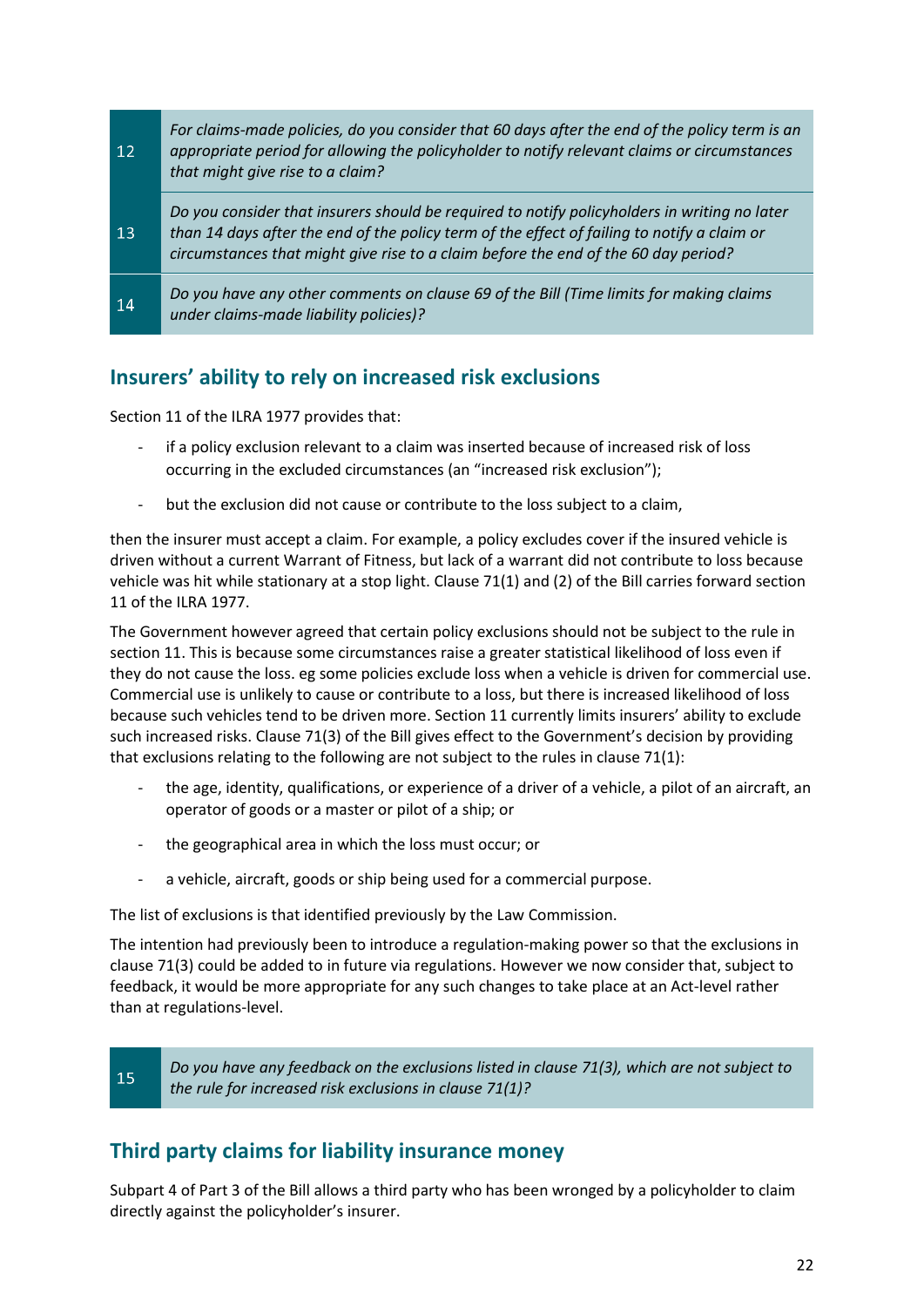The new provisions are to replace section 9 of the Law Reform Act 1936. That section allows third parties to claim against insurers using a statutory charge. There are multiple issues with how the statutory charge operates, including whether costs are to be paid out to policyholders to defend a claim, as well as other timing and priority issues when there are multiple statutory charges. Cabinet agreed to replace section 9 with a provision that allows third parties to claim directly against the insurer.

The Bill does not create a property right or statutory charge, which resolves many of the problems with section 9.

The provisions in the Bill mainly follow the approach taken in New South Wales in the Civil Liability (Third Party Claims Against Insurers) Act 2017. Some provisions, including the information sharing provision, follow the Third Parties (Rights Against Insurers) Act 2010 (UK).

Some of the key features are:

- Leave of the Court: As in NSW, leave of the Court is required for a claim.<sup>9</sup> In New Zealand, leave of the Court is currently required under a section 9 claim. We expect that the Court would apply a similar test for leave as under the current section 9 provisions.
- *Limited to insolvency/death:* Unlike NSW, the circumstances in which a person can claim are limited to where a policyholder is insolvent or dead. This does not differ significantly from NSW in practice however, as the NSW Courts would consider whether the defendant policyholder would not be able to meet the judgment obtained against it when considering whether to grant leave to the third party.
- *Reinsurance is excluded:* The Bill excludes reinsurance. For treaty reinsurance (where the aggregate claims against the insurers exceed a trigger aggregate deductible figure) it is not possible to determine whether reinsurance applies without knowing all the claims against the policyholder and all the claims against the insurers. This would cause delays.
- Link to limitation period: the Bill treats the claim against the insurer as a claim against the policyholder for limitation purposes, which removes the need for the third party to claim against the policyholder.
- *Insurer cannot rely on defences after event giving rise to liability:* As in section 385J(6) of the Maritime Transport Act 1994, insurers cannot rely on defences arising from their acts or after the event that gives rise to liability. There is no such clause in the NSW Act. That is because section 54 of their Insurance Contracts Act 1984 permits the court to disallow any defence arising after the claim unless the policyholder has caused prejudice to the insurers.
- *Multiple claimants:* the Bill gives priority to the first claimant to obtain a judgment or settlement. This puts third parties in the same position as if they were claiming against the policyholder (up to the limits of the policy), and incentivises claimants to advance their claims in a timely way.
- *Information provision:* If the third party reasonably thinks that another person (such as the policyholder) has information that would assist them in their claim, they can request certain specified information under Schedule 3 of the Bill. These provisions are modelled on Schedule 1 of the UK legislation. We welcome feedback on whether changes are necessary in the New Zealand context. NSW does not contain similar provisions we understand because

<sup>&</sup>lt;sup>9</sup> Unlike NSW, the draft Bill does not provide for leave of the Court to be sought after proceedings have commenced (see section 5(2) of the Civil Liability (Third Party Claims Against Insurers) Act 2017) as we understand it would be unusual in the context of New Zealand civil procedure, and it seems to us unnecessary to provide for this.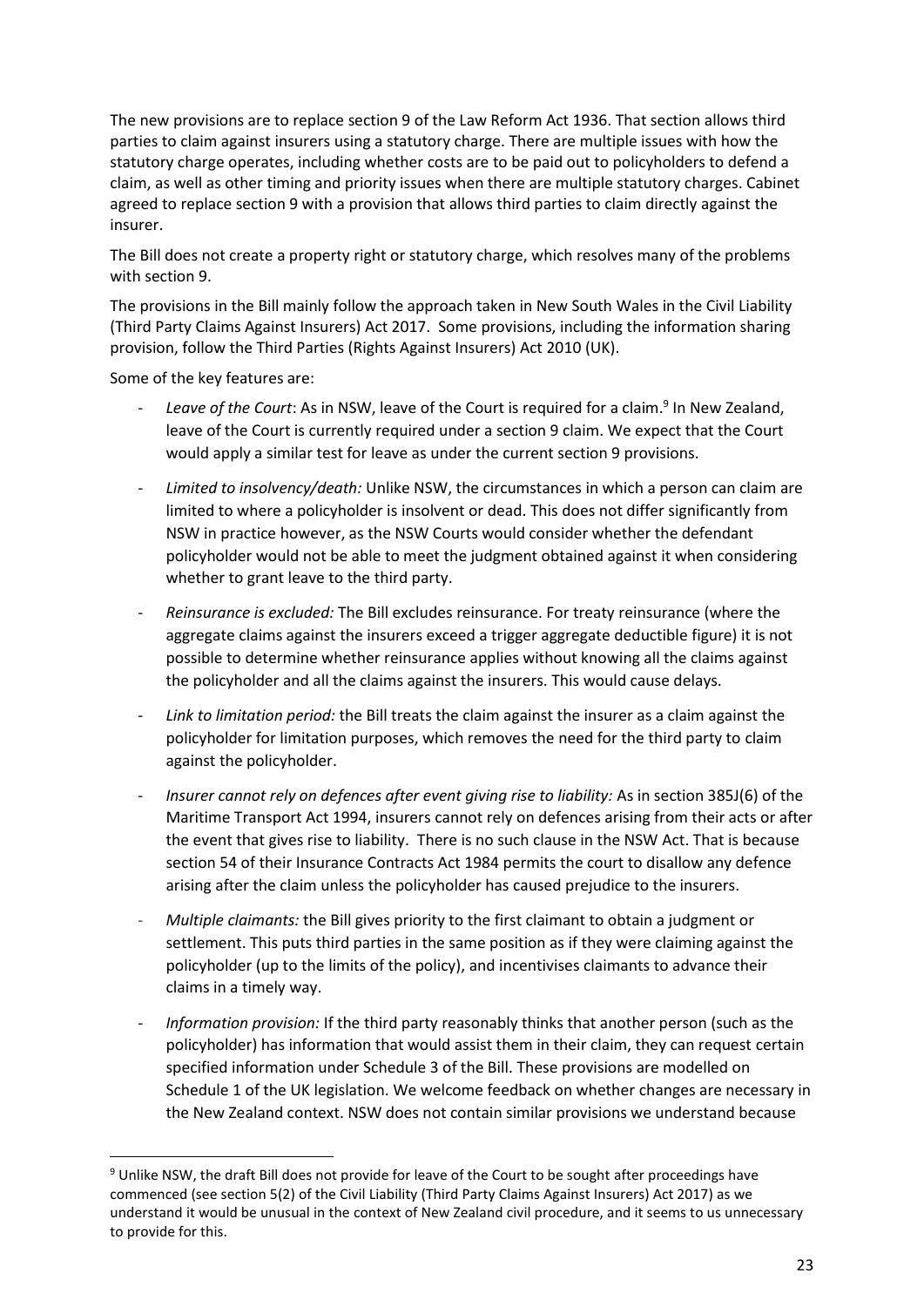NSW civil procedure rules provide for preliminary discovery if another person may have information that would assist.

*Do you have any other feedback on Subpart 4 of Part 3 of the Bill (Third party claims for*   $16<sup>°</sup>$ *liability insurance money)?*

*Do you have any feedback on Schedule 3 of the Bill (Information and disclosure for third party claimants)?*

#### **Carrying over and updating existing provisions**

Part 3 also carries over provisions relating to:

- pro rata conditions of average, insurable interest not being required, and contracts for the sale of land. Minor drafting changes have been made for readability (see clauses 72-82 of the Bill / section 6-7, 13-16 of ILRA 1985)
- arbitration clauses in contracts of insurance not being binding when entered into by a policyholder otherwise than in trade. The Bill makes a small change to refer to "a consumer insurance contract" rather than a contract "entered into by an insured otherwise than in trade" to align with the terminology of the rest of the Bill (see clause 67 of the Bill / section 8 of the ILRA 1977)
- an application for shares in a company to not be contained in proposal for insurance. Fine levels have been increased to align with the rest of the Bill and to better reflect the commercial size of the parties (see clause 94 of the Bill / section 12A of the ILRA 1977)

Some provisions of the ILRA 1977 and 1985 have not been carried over as we consider they are no longer needed:

- certain transitional provisions from the ILRA 1977 and  $1985^{10}$
- section 7 of the ILRA 1977 in relation to misstatements of age under a life policy as it is unclear to us why misstatements of age should be treated differently
- section 4 of the ILRA 1977 has been incorporated into Schedule 2 of the Bill
- section 12 of the ILRA 1977 relating to actions in relation to contracts of insurance to be tried before a Judge alone is now redundant as section 15 of the Senior Courts Act 2016 governs the use of juries in High Court civil proceedings

Section 10 of the ILRA 1977 has not been carried over, as the effect of 10(2) and (3) (insurer deemed to have notice of matters known to representatives) has been incorporated into Part 2 of the Bill. We understand that section 10(1) of the ILRA 1977 (representative who acts for insurer during negotiations of insurance contract deemed to be agent of insurer at all times until contract concluded) has not had much real effect and has caused confusion. We have not carried over section 10(1) but welcome feedback on whether it is still necessary in some form.

18 *Do you have any comments on not carrying over section 10(1) of the ILRA 1977?*

#### 19 *Do you have any other feedback on the drafting in Part 3 of the Bill?*

<sup>10</sup> Section 13 of the ILRA 1977 relating to events before the commencement of the 1977 Act; Section 4(2) of the ILRA 1985 relating to policies held by a person who died or was adjudged bankrupt before 1986; Section 5(2) of the ILRA 1985 relating to life annuity policies issued under the Inalienable Life Annuities Act 1910.

<sup>17</sup>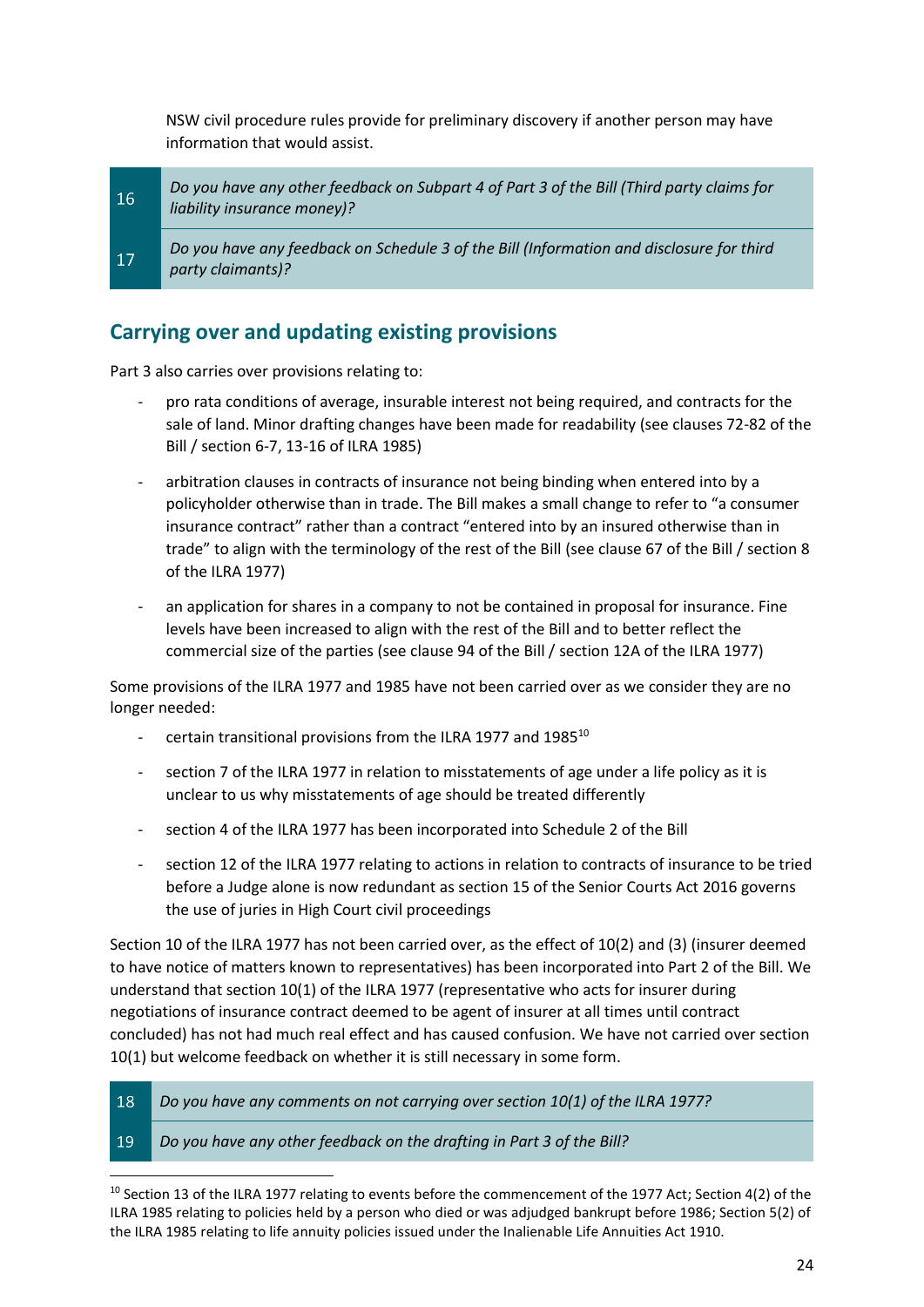## <span id="page-24-0"></span>**Part 4 of the Bill relates to payments of monies to insurance intermediaries**

The Insurance Intermediaries Act 1994 (IIA) primarily provides protections for clients of insurance intermediaries (including insurance brokers). For example, it provides that payment by a policyholder to an intermediary discharges the policyholder's liability to the insurer. This means that the policyholder does not bear the loss if the premium then fails to reach the insurer.

Part 4 of the Bill mostly carries over the provisions of the IIA, to give effect to the Government's agreement to consolidate a number of insurance Acts.

Some small changes have been made, such as

- updates to the wording of section 8 of the IIA for clarity (see clause 99)
- other minor wording updates, for example to remove references to cheques, add a reference to "security interest" in light of the Personal Property and Securities Act 1999 (see clause 114/ section 16 of IIA), and to refer to "banks" rather than "financial institutions".

#### **Feedback sought in relation to holding of premium money**

We received submissions during our review from some insurers raising issues with:

- section 8 of the IIA providing that an insurance broker can hold onto premiums for 50 days (or a different period by arrangement) before passing onto insurers
- section 15 of the IIA allowing the intermediary to invest the premium and other money held in insurance broking accounts (eg claims payments) and keep any profits made on such investments.

Some insurers suggested that this creates an incentive for brokers to hold onto premiums for as long as possible and we understand that 80-90 days had been negotiated between brokers and insurers instead of the default 50 days for holding premium money. This is seen as increasing the risks associated with brokers defaulting on their payment obligations or becoming insolvent. Insurers also considered it an issue that they remain liable for the Fire Service Levy, GST and any relevant reinsurance premiums without access to the premium paid.

The ability for intermediaries to keep returns from investments also seems unusual at first blush, compared to the position for intermediaries of other financial products under the client money and property rules in the FMC Act. However, the circumstances are different because as noted above, the policyholder does not bear the loss if the premium fails to reach the insurer, whereas clients may bear the risk of loss if a client money and property provider $^{11}$  fails to properly keep and apply the money. This may mean it is appropriate for less stringent requirements to apply to intermediaries.

We are however seeking feedback on whether changes should be made to requirements for how insurance brokers must hold premium and other money subject to Part 4 of the Bill, including whether:

- brokers' ability to invest premium money and keep returns on investment should be limited;
- more stringent requirements should apply to premium money held in insurance broking client accounts in line with the client money and property rules in the FMC Act eg whether premium money should be required to be held on trust and only in a New Zealand or certain overseas bank accounts.

<sup>&</sup>lt;sup>11</sup> See Subpart 5B of Part 6 of the Financial Markets Conduct Act 2013.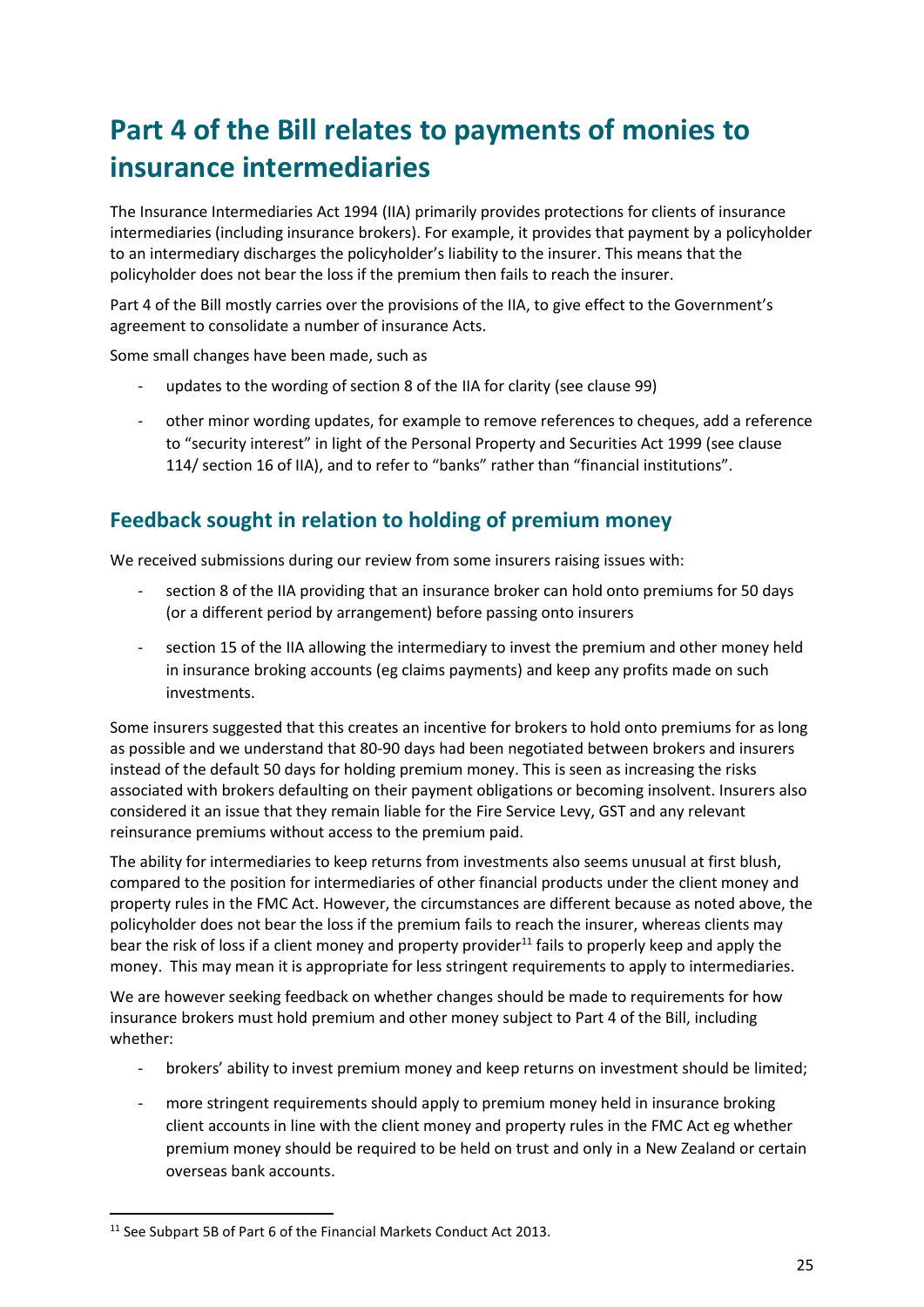We have no preferred options at this stage and will consider whether changes may be appropriate after reviewing the feedback received. We acknowledge that restricting brokers' ability to invest would remove a source of income for brokers, and this could mean brokers seek increased commissions from insurers to make up for that loss.

*Do you consider that changes should be made to requirements for how insurance brokers must hold premium money such as restrictions on brokers' ability to invest or more stringent requirements in line with the client money and property rules in the FMC Act?*

#### **Proposed penalties for non-compliance**

20

Maximum penalties for failures by brokers to pass on premiums, make payments to the policyholder or comply with regulations are proposed to be significantly increased to civil pecuniary penalties of \$200,000 for individuals and \$600,000 for body corporates (see clause 181(2)). This brings the penalties in line with similar provisions in the FMC Act relating to how client money and property providers must deal with client money, and reflects that some intermediaries could be large commercial entities.

Clause 103 of the Bill provides that if a broker fails to comply with the duty in clause 102 (broker to notify insurer within 7 days if a premium has not been received by the broker by the end of the period by which broker must pass premiums onto insurer), then the broker must pay interest to the insurer. Clause 103 has been added as it is best practice to have a consequence for non-compliance with a duty. Section 10 of the IIA (the equivalent to clause 102) did not appear to have a consequence. However, we seek feedback on whether the consequence in clause 103 is appropriate, or whether it is even necessary to retain clause 102 as a legislative duty.

| 21              | Do you have any feedback on the proposed penalties for non-compliance with Part 4 of the<br>Bill?                                                                                                         |
|-----------------|-----------------------------------------------------------------------------------------------------------------------------------------------------------------------------------------------------------|
| 22 <sub>1</sub> | Is it necessary to retain clause 102 (broker to notify insurer within 7 days if a premium has not<br>been received by the broker), and if so, what should be the consequence for breach of clause<br>102? |
| 23              | Do you have any other feedback on Part 4 of the Bill?                                                                                                                                                     |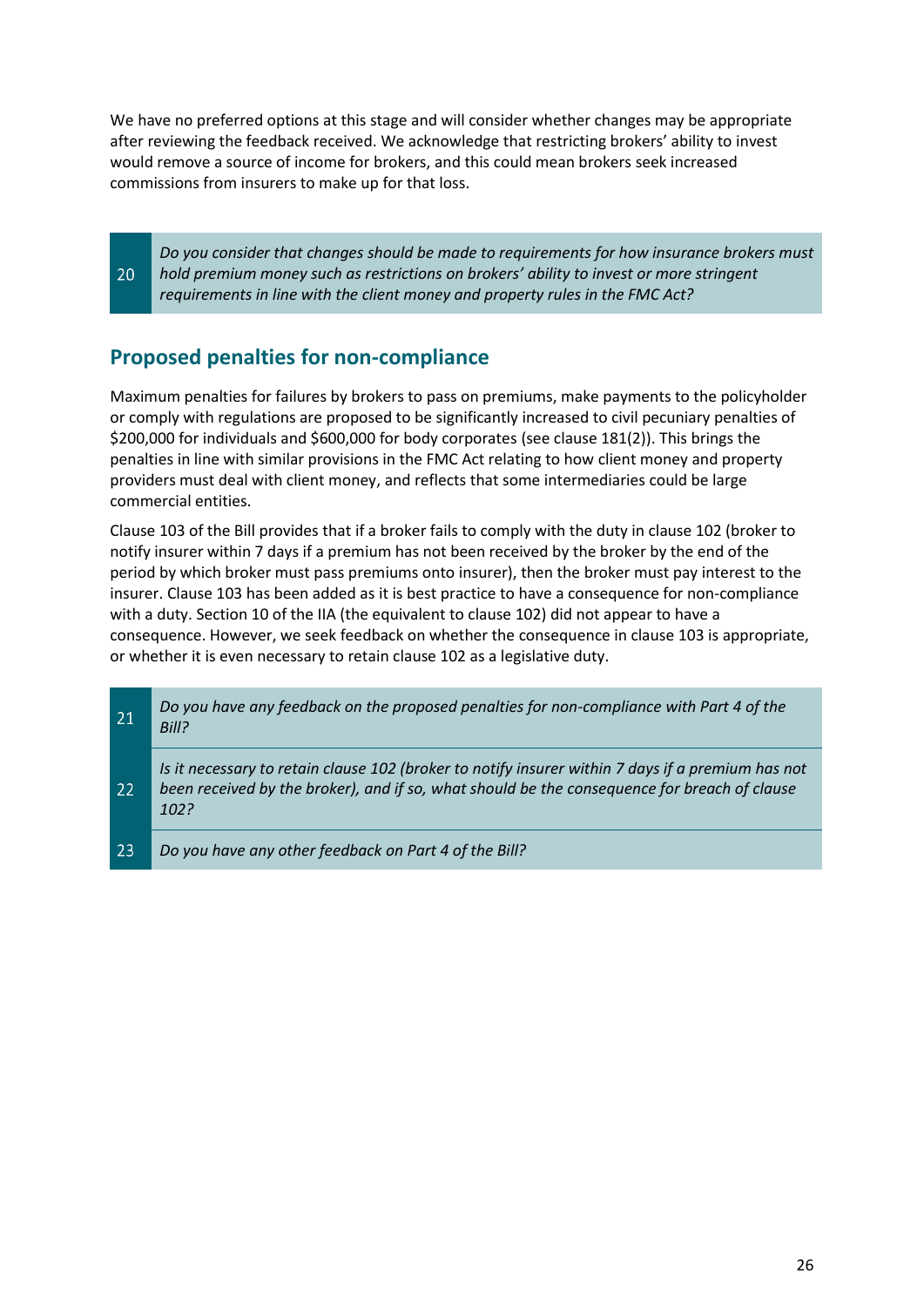## <span id="page-26-0"></span>**Part 5 of the Bill relates to contracts of life insurance**

The Life Insurance Act 1908 (LIA) includes provisions relating to:

- interest payable following the death of the insured
- process for assignment and mortgages of policies
- surrender value
- life insurance of minors
- insurance by partners.

Part 5 of the Bill carries over and updates some provisions of the LIA. Some provisions have not been carried over as they are considered to be no longer needed.

#### **Interest payable from 91st day after date of death**

Section 41A of the LIA provides that if a death claim under a life policy is not paid within 90 days after the death of the person insured, the insurer is liable to pay interest from the  $91<sup>st</sup>$  day until the claim is paid. The interest rate is the greater of the rate specified in the policy or the civil debt interest rate in the Interest on Money Claims Act 2016, being the average of the 6 observations for the retail 6 month term deposit rate published by the Reserve Bank plus 0.15%.<sup>12</sup>

Clauses 120-122 of the Bill carry over the effect of section 41A of the LIA with minor drafting updates for readability.

However, life insurers have raised that interest should not be payable where delay paying a claim is due to matters outside of the insurer's control, such as delay in obtaining probate, or delay in the insurer being notified of the death claim. Insurers have also suggested that, particularly prior to 2018<sup>13</sup> when the interest rate under the LIA was higher, policyholders were incentivised to delay notifying claims or delay obtaining all the required documents knowing they could benefit from interest under section 41A.

We acknowledge that, particularly prior to 2018, insurers may have in some cases been required to pay unduly high interest amounts due to circumstances outside of their control. However, the Bill also needs to take into account that delays obtaining required documents may also be outside of the control of the policyholder, that insurers are able to earn interest from the money during the period of the delay, and that section 41A may be helpful to incentivise insurers to process death claims expediently.

It is not clear to us that it is necessary to make changes from section 41A. However, if insurers put forward further reasons for making change, we seek feedback on whether their concerns could be dealt with if we prescribe that interest only begins accruing after 90 days if the insurer has been notified of the death claim and (where relevant) letters of administration or probate have been obtained.

24

*If you consider that change needs to be made regarding interest payable from 91st day after date of death, please provide any further reasons and provide feedback on whether interest should only begin accruing after 90 days if the insurer has been notified of the death claim and (where relevant) letters of administration or probate have been obtained.* 

<sup>&</sup>lt;sup>12</sup> A claim for \$100,000 would accrue interest of \$1,521.87 from 1 July 2020 to 1 July 2021.

<sup>13</sup> Interest on Money Claims Act 2016 came into force in 2018.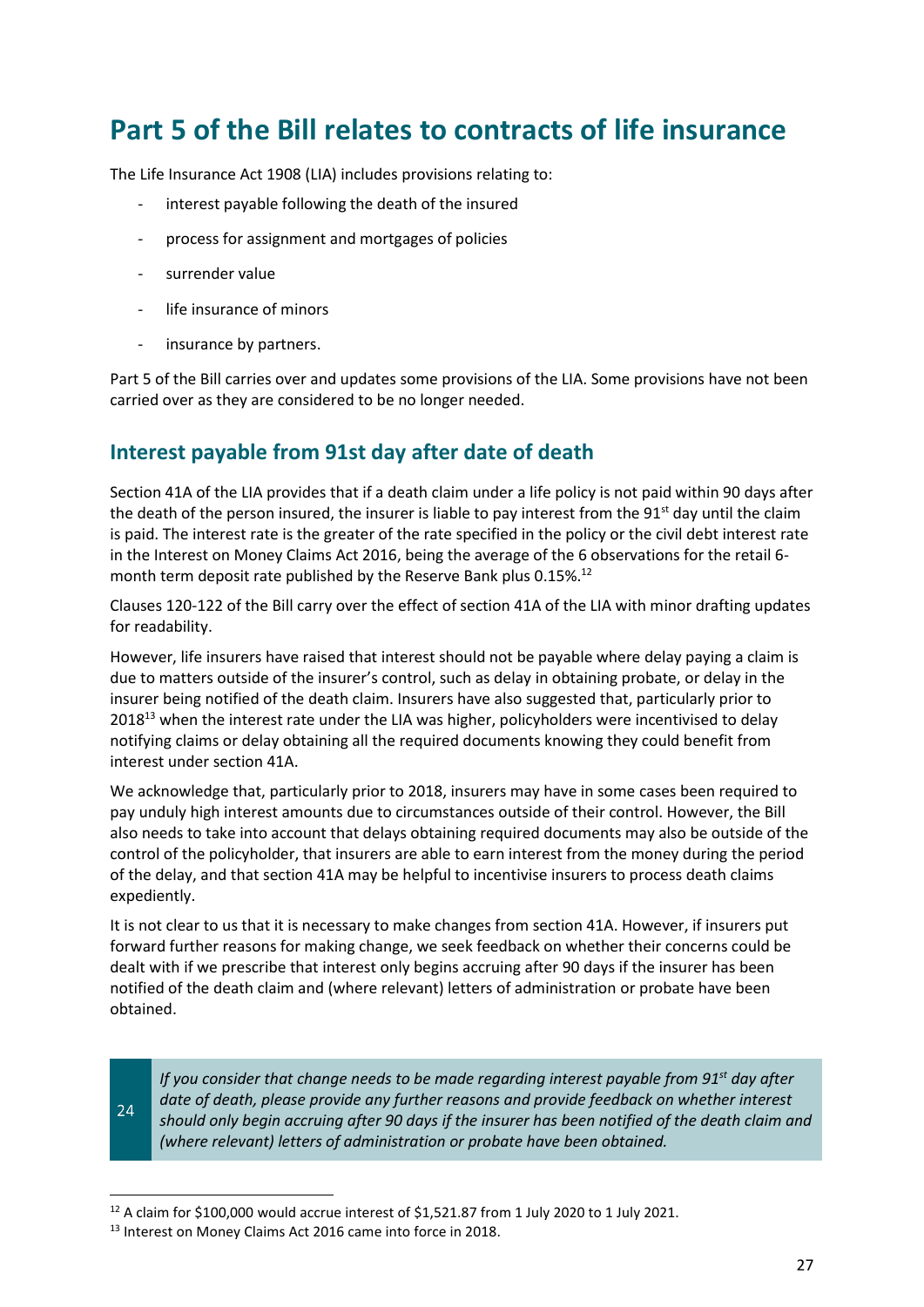### **Mortgaging of policies**

The LIA contains a number of provisions relating to the mortgaging of life insurance policies. From discussions with some life insurers, we understand that the practice of mortgaging life insurance policies no longer occurs. The Bill therefore does not carry forward the LIA provisions relating to mortgages.

In relation to any legacy policies that may still allow for mortgaging, Schedule 1 of the Bill provides that the LIA provisions continue to apply to mortgages under policies that were entered into prior to the repeal of the LIA.

For parties that wish to mortgage life insurance policies where the policy is entered into after the Bill comes into force, the provisions of the Personal Property and Securities Act 2009 would need to be complied with (see clauses 185-187).

*Do you have any feedback on the proposal that any mortgaging of life insurance policies under new policies be dealt with under the Personal Property and Securities Act 2009?*

#### **Assignment of policies**

25

The LIA also sets out the process for:

- registration of assignments of life insurance policies (section 43)
- when the right to a policy is acquired by bankruptcy or will etc (section 52)
- registrations generally (sections 53-61)

The requirements are prescriptive and outdated, for example requiring endorsements to be made on paper policies.

We understand from discussions with some life insurers that assignments other than by way of ordinary transfer no longer occur.

In relation to assignments, the Bill therefore provides for ordinary transfers only.

Clause 123 sets out the high level process for an ordinary transfer. The Bill requires:

- an instrument to be submitted to the insurer in the manner prescribed by regulation (if any) or in the form reasonably required by the insurer;
- the instrument to contain the transferee's agreement to the transfer; and
- the insurer to register the instrument in the manner prescribed by the Act and regulations (if any).

The form of the instrument and the manner of submitting it to the insurer can be prescribed by regulations. However, the Bill moves away from the prescriptive approach of the LIA and there are no plans to prescribe requirements in regulations at this stage. The prescriptive forms in the Schedule of the LIA are not being carried over. The distinction in section 43 between the processes required in relation to New Zealand and overseas based life insurers has also been removed. We consider both should be equally able to comply with the amended requirements in the Bill.

Clause 126 provides that a life insurer must on receiving a transfer record it in a register, confirm to the person who presented the instrument that it has been registered, and retain a record of the instrument.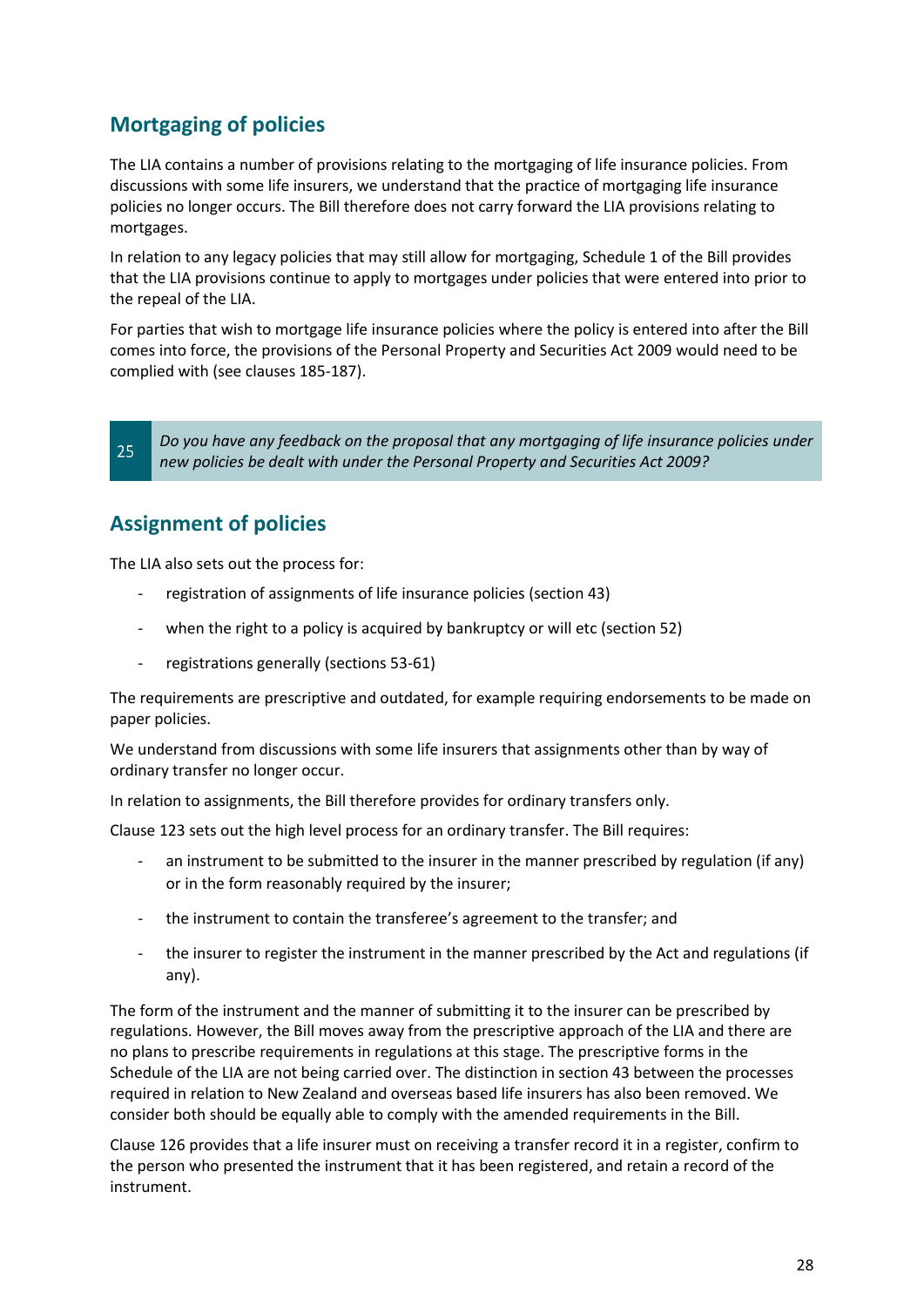Other aspects of the LIA, such as:

- the effect of an assignment by transfer
- the ability of the High Court to order registration
- ability of insurers to require evidence of matters affecting validity
- the impact of unregistered dealings

have been carried over to the Bill. They include updates to reflect the Bill's move away from the LIA's prescriptive and paper-based approach and to modernise the drafting eg referring to the insurer rather than the Secretary. Clause 127 adds that if an instrument is defective, the insurer must as soon as reasonably practicable notify the person who presented the instrument of the defect.

The process for registering title to a policy acquired by bankruptcy or will etc is updated in a similar manner in clause 125.

Clause 136 provides that a life insurers may not charge a fee for registering an instrument under the Bill (the LIA provides that no more than 5 shillings may be charged for registration).

Clause 139 sets out offences for failure to comply with clauses 120 to 136, without reasonable excuse. It replaces the outdated penalty mechanism in section 80 of the LIA. The maximum fine has been set at \$50,000 to reflect the large commercial size of many life insurers and is consistent with other penalties in the financial markets regulatory system.

#### **Surrender value**

Sections 63 and 64 of the LIA relating to surrender value have been carried over in clauses 137 and 138 of the Act, with a minor update to refer to "secured party" instead of mortgagee.

#### **Minors**

Sections 66A to 74 of the LIA relates to life insurance of minors. These provisions have largely been carried over with minor updates (eg clause 153 refers to "capital or income" rather than "corpus or the interest" per section 71 of the LIA). Substantive changes have been made in relation to the following:

- Section 67B of the LIA limits the payment amount payable under life insurance policies for minors under 10 years old. The limit is \$2,000 plus the interest-adjusted total amount of premiums paid under the policy. The amount paid out under life insurance policies is generally insufficient to cover funeral costs. The Government agreed to change the \$2,000 limit to \$10,000 plus an inflation adjustment. Clause 146 of the Bill gives effect to this.
- Section 71 of the LIA has been updated in clause 153 so that it no longer refers to money payable under a life policy being applied to certain matters as Public Trust or the trustee "think fit". This is to reflect the mandatory duties in the Trusts Act 2019.
- Clause 155 provides that money received under this Part can be invested in accordance with the Trusts Act 2019, replacing the more complex provisions of sections 73 and 74 of the LIA. The changes are consistent with the changes recommended previously by the Law Commission.

*Do you have any feedback on the Bill's requirements relating to assignments and registrations*  26 *generally?*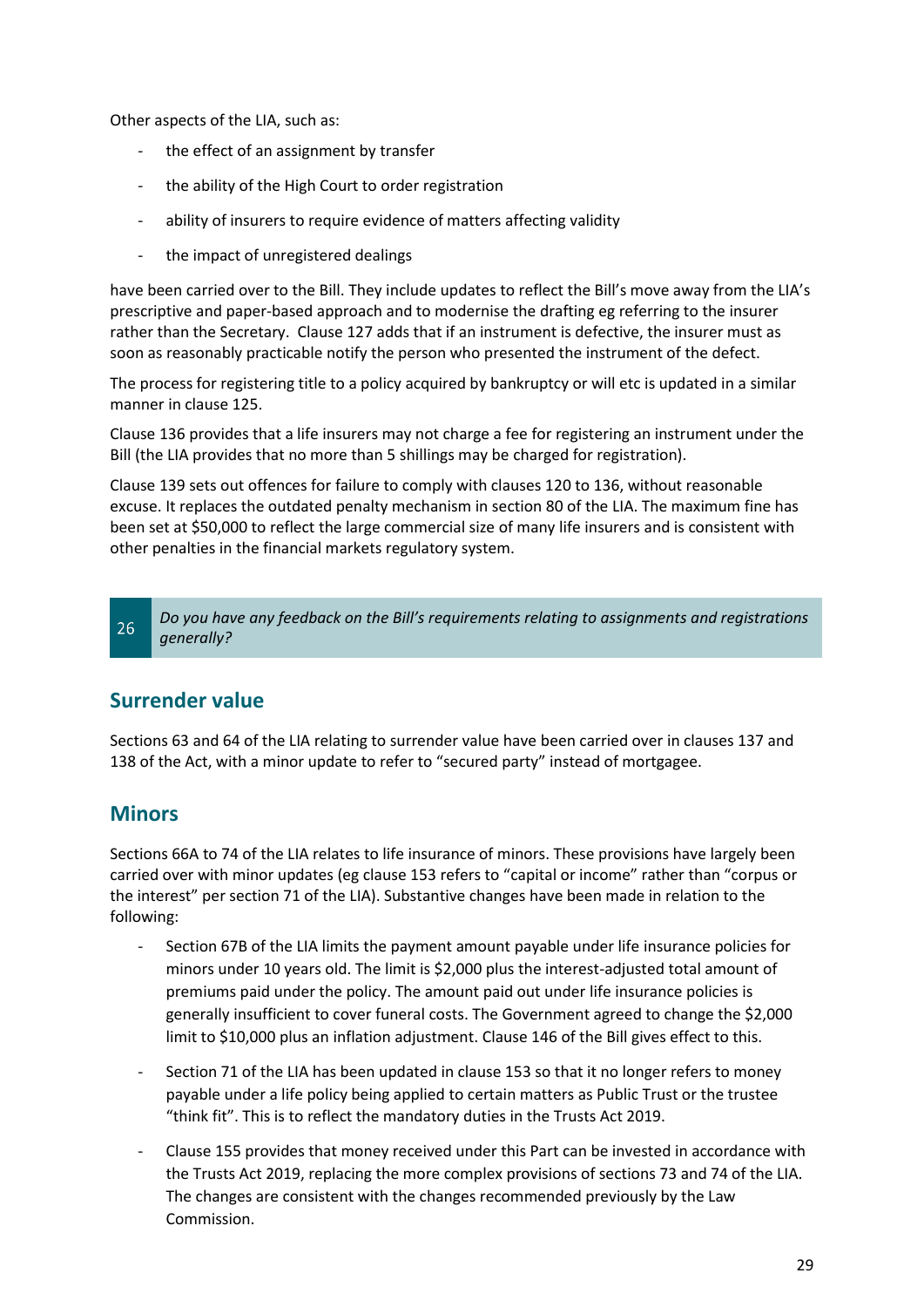The offences in section 67E have been updated in clause 149. Fine levels have been increased to align with the rest of the Bill, to better reflect the commercial size of the parties and in light of the increase in the amount payable under life insurance policies for minors. The offences have also been amended to only apply where provisions were "knowingly" breached.

#### **Life insurance for spouses, partners and children**

Section 75A of the LIA relates to a policy entered into by a person for the benefit of the person's spouse, partner or children. Section 2(1) of the Life Insurance Amendment Act 1920 relates to the reversion or vesting of life policy assigned to a spouse or partner. These provisions have been carried over with minor updates to clause 156 to 158 of the Bill (including stating that "partner" includes civil union and de facto partners). However, we seek feedback on whether these provisions are still necessary.

#### **Other provisions**

Clause 160 carries over with minor updates sections 2 and 5 of the Life Insurance Amendment Act 1925.

Other provisions, such as those relating to industrial insurance under the Life Insurance Amendment Act 1920 and section 77 of the LIA relating to settlement policies under repealed Acts, have not been carried over.



28 *Do you have any other feedback on Part 5 of the Bill?*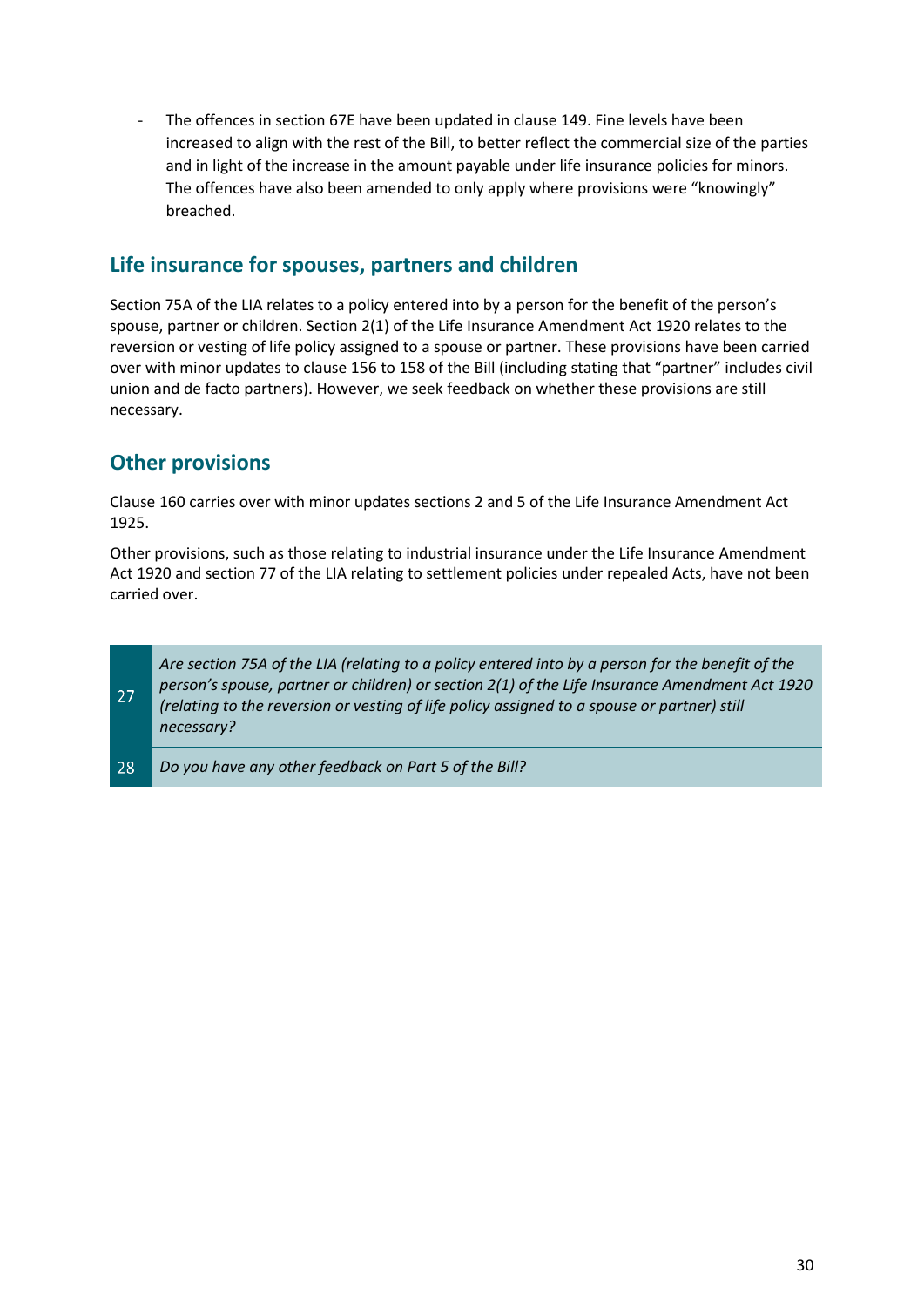## <span id="page-30-0"></span>**Part 6 of the Bill contains regulation-making powers and miscellaneous provisions**

Clauses 161 and 162 of the Bill contain regulation-making powers to support the rest of the Bill, including carrying over the regulation-making powers in the IIA.

Clause 163 provides that the Marine Insurance Act 1908 (MIA) does not limit any provision of the Bill and clause 164 provides that the provisions of the Bill cannot be contracted out of.

29 *Do you have any feedback on Part 6 of the Bill?*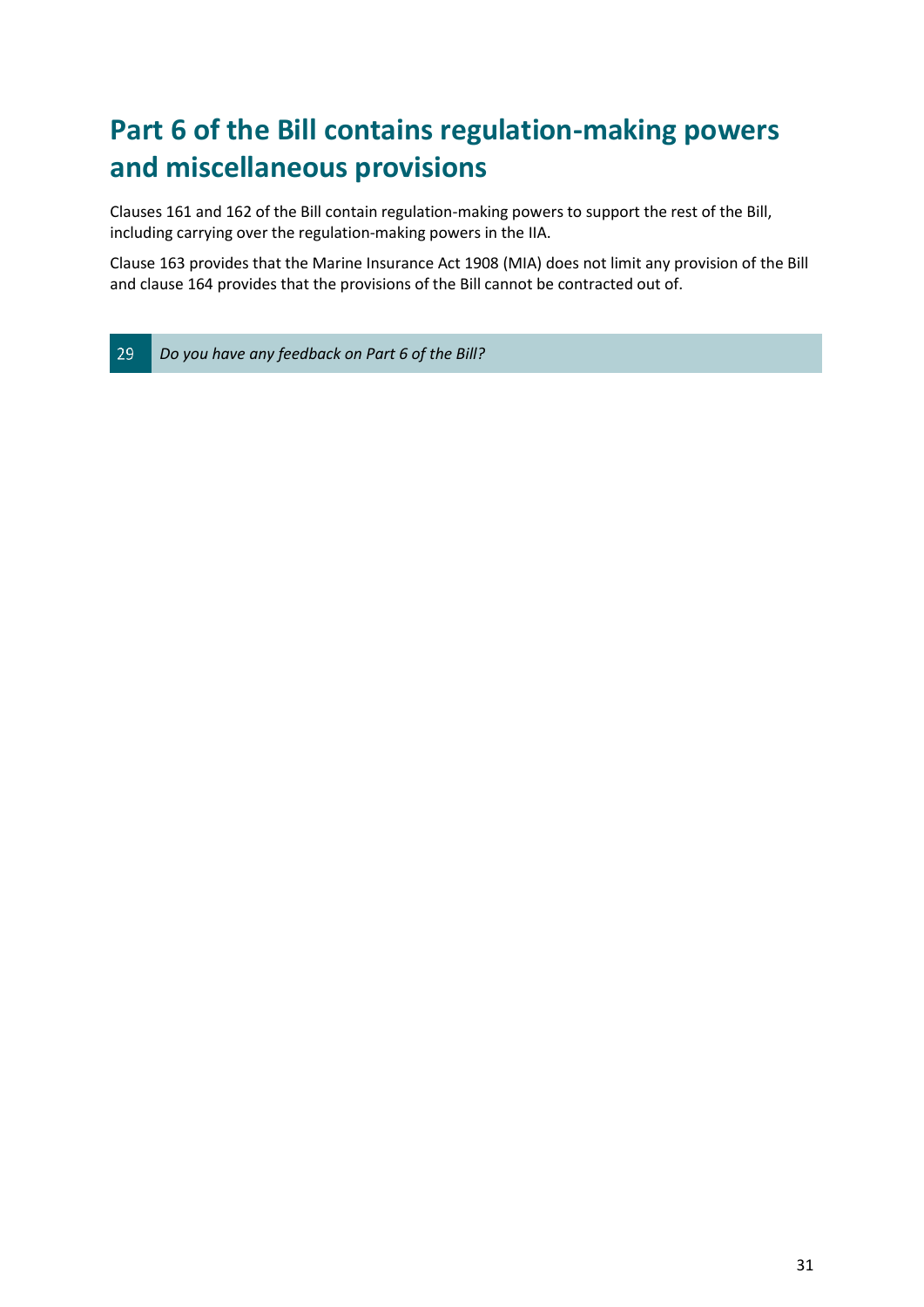## <span id="page-31-0"></span>**Part 7 of the Bill amends other Acts, including in relation to unfair contract terms and presentation of consumer policies**

As discussed further below, part 7 gives effect to the changes the Government agreed to in relation to:

- requiring insurance policies to be written and presented clearly, and
- removing insurance specific exemptions from the unfair contract terms provisions in the Fair Trading Act 1986 and clarifying how the generic exemptions apply to insurance.

Part 7 also repeals the IIA, ILRA 1977, ILRA 1985, LIA, part 3 of the LRA 1936, and redundant provisions of the MIA.

#### **Marine Insurance Act 1908**

Clause 168 of the Bill repeals certain redundant provisions of the MIA.

The Bill repeals sections 18-20 of the MIA, as the new disclosure rules in part 2 of the Bill will apply.

The Bill repeals most of the MIA provisions relating to warranties, except for section 40 (Warranty of seaworthiness of ship) and 41 (No implied warranty that goods are seaworthy).

- Sections 34 and 35 are repealed because they are incompatible with section 11 of the ILRA 1977, which takes precedence over the MIA. Section 11 of the ILRA has carried over into the Bill (see clause 71).
- Sections 36-39 are repealed as they refer to eighteenth century customs which are no longer relevant today.
- Section 42 is repealed because case law has determined that the warranty of legality simply reflects the common law on the circumstances in which a person entering into an illegal contract or committing an illegal act in the course of performing a contract is unable to enforce that contract.

The Bill amends section 40 of the MIA to provide that an insurer cannot rely on a section 40 warranty if the policyholder proves that breach of the warranty did not cause or contribute to the loss for which the policyholder seeks to be indemnified. This is to ensure consistency with clause 71 of the Bill (which replaces section 11 of the ILRA 1977).

30 *Do you see any unintended consequences from removing these provisions from the MIA?*

#### **Unfair contract terms**

Clauses 171-175 of the Bill amends the unfair contract terms provisions in the Fair Trading Act 1986 (the FTA) in relation to insurance contracts. The Government agreed to remove insurance specific exceptions from the unfair contract terms provisions in the FTA and consult on two different options for clarifying how the unfair contract terms apply to insurance.

The Bill sets out two options for feedback.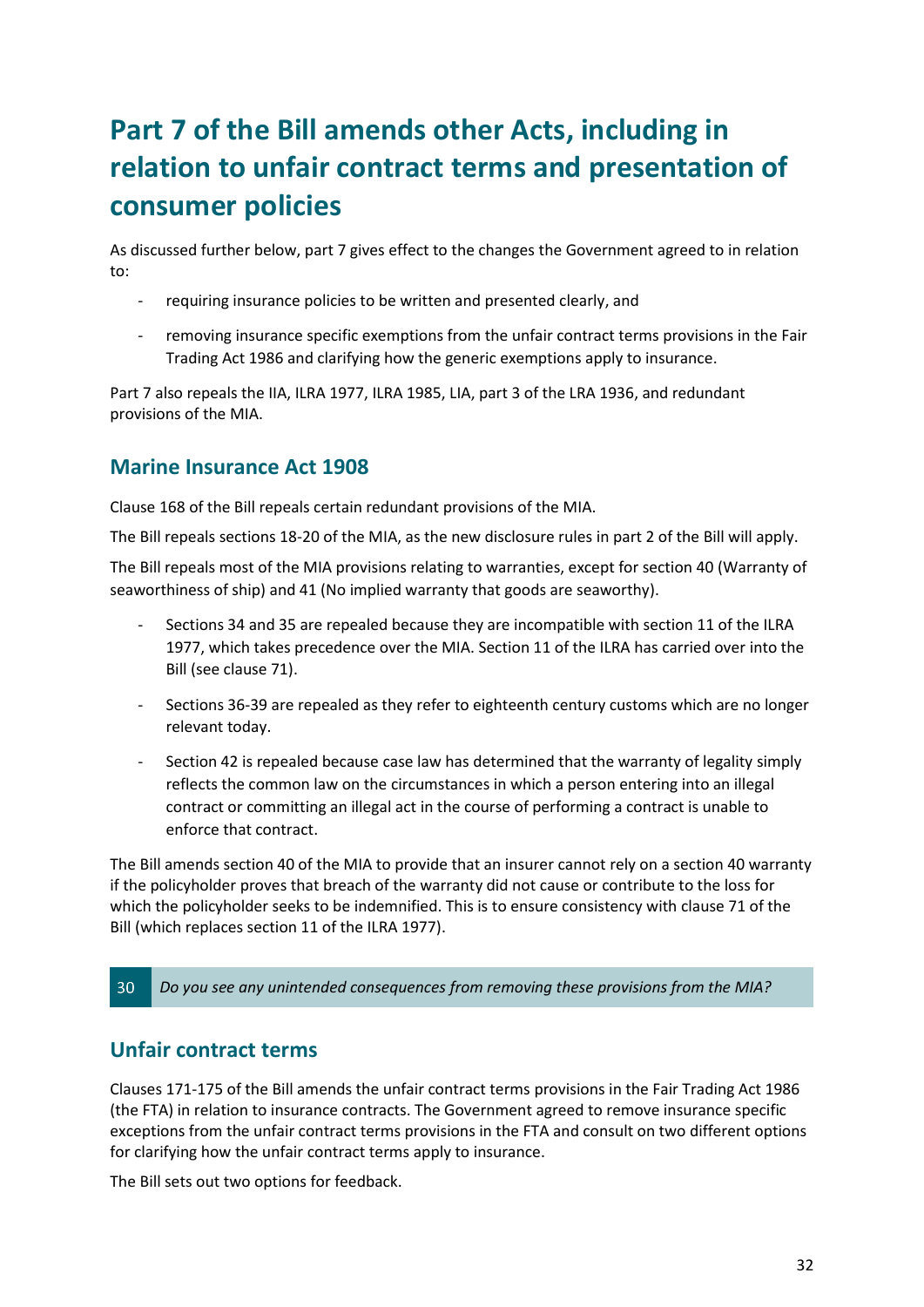As final policy decisions have not yet been made in this area, this section of the commentary contains more background information compared to other sections.

#### *Background*

The current provisions in the FTA prohibit "unfair" contract terms in standard form consumer contracts. The definition of "consumer contracts" in the FTA is broadly aligned with the approach in the definition of consumer insurance contract in Part 2 of the Bill.<sup>14</sup>

As a result of changes made in the Fair Trading Amendment Act 2021, the provisions will also be extended to apply to standard form small trade contracts.<sup>15</sup>

A term can be declared "unfair" if it would cause a significant imbalance in the rights and obligations of the parties to the contract, is not reasonably necessary to protect the legitimate interests of the party who would benefit from the term, and would cause detriment to a party to the contract. Terms that cannot be declared unfair ('generic exceptions') are terms that:

- define the main subject matter of the contract
- set the upfront price payable under the contract
- are required or expressly permitted by any enactment

There are also currently some exceptions for insurance contract terms ('insurance-specific exceptions'). The following terms in insurance contracts cannot be declared to be unfair:

- The subject or risk insured against
- The sum insured
- Excluded/limited liability on the happening of certain events
- The basis on which claims may be settled
- Payment of premiums
- The duty of utmost good faith
- Requirements for disclosure.

The generic exceptions were introduced because the main subject matter and upfront price are generally terms that consumers have a choice about and can negotiate over, and therefore these terms should not be able to be considered unfair.

The insurance-specific exceptions meanwhile, were introduced to provide certainty about what cannot be declared to be unfair in an insurance contract on the basis that these types of terms are needed to protect the legitimate interests of insurers.

However, the Government has agreed to remove the insurance exceptions due to concerns about consumers not having the same level of protection from genuinely unfair terms in insurance contracts as they do for other types of contracts. Instead, insurers would rely on the generic

<sup>&</sup>lt;sup>14</sup> See 46H-46M if the Fair Trading Act 1986. The contract is a consumer contract if the goods or services are supplied in trade, they are of a kind ordinarily acquired for personal, domestic or household use or consumption, and under the particular contract in question, they are not acquired for any of the commercial purposes listed in the FTA.

<sup>15</sup> See section 7 of the Fair Trading Amendment Act 2021, which inserts new sections 26B to 26E into the Fair Trading Act 1986. See also the transitional arrangements in the Schedule of the Amendment Act.

The unfair contract terms provisions will be extended to apply to standard form small trade contracts from 16 August 2022. However, the application of the unfair contract terms to business-to-business *insurance* contracts is being delayed until the changes discussed in this document are passed into law.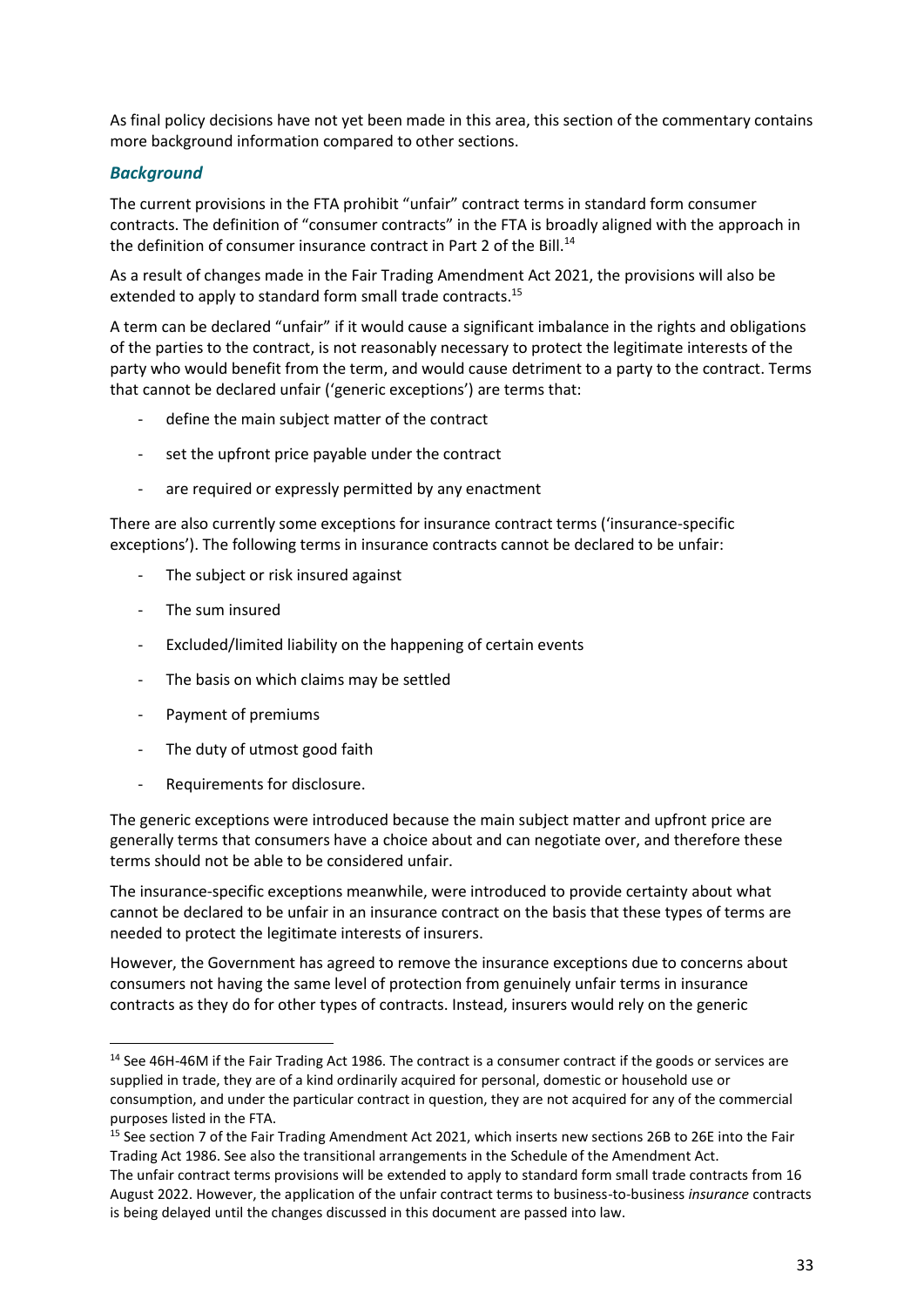exceptions for terms that define the main subject matter and upfront price of the contract, but with clarification in the legislation about how the main subject matter exception applies to insurance contracts.

The Bill sets out two options for how the main subject matter is defined for insurance.

#### *Option A*

The Government agreed to consult on an option that defines the main subject matter of insurance contracts in narrow terms.

Clause 171 of the Bill gives effect to this first option, which is consistent with the position in Australia as from 5 April 2021.

Clause 171 provides that the main subject matter exception extends only to insurance terms that set the main subject matter in narrow terms to:

- the thing being insured (i.e. the house that is insured or the life of Joan Smith that is insured, but not terms that define all the exclusions to cover);
- transparent terms that set the sum insured (i.e. the house is insured for \$300,000); and
- transparent terms that set the quantum or existence of the excess, or other deductible.

While the Government did not explicitly agree that sum insureds would be included under this first option, we consider it desirable to clarify that a transparent term setting the sum insured cannot be declared as unfair. The sum insured is a key basis for the existence of the contract and it would be reasonable to expect the consumer to have had a choice about whether to enter into the contract based on the sum insured.

Consistent with the Australian legislation, option A also excludes transparent terms that set excesses or deductibles from being considered unfair.<sup>16</sup> The rationale is that the quantum of the excess can increase or lower premiums, so is a feature that the consumer chooses.

#### *Option B*

The second option the Government agreed to consult on defines the main subject matter of insurance contracts in broader terms (i.e. terms that define the risk accepted by the insurer and the insurer's liability). This would mean that policy limitations and exclusions that affect the scope of cover would be considered part of the main subject matter and would not be open to review for unfairness.

Clause 172 of the Bill gives effect to this option. Under this second option provides the main subject matter exception extends to terms that:

- identify the event/subject/risk insured
- specify the sum insured (whether transparent or not)
- set excesses or deductibles (whether transparent or not)
- exclude or limit liability in certain circumstances (eg exclusion from cover if a house did not have a working smoke alarm).

#### *Comment on options*

Option A gives better protection to consumers and recognises that consumers usually do not have the opportunity to understand or negotiate what can be lengthy terms that set exclusions or limitations from cover. It is also consistent with the position in Australia and the UK.

<sup>&</sup>lt;sup>16</sup> See section 12BI of the Australian Securities and Investments Commission Act 2001.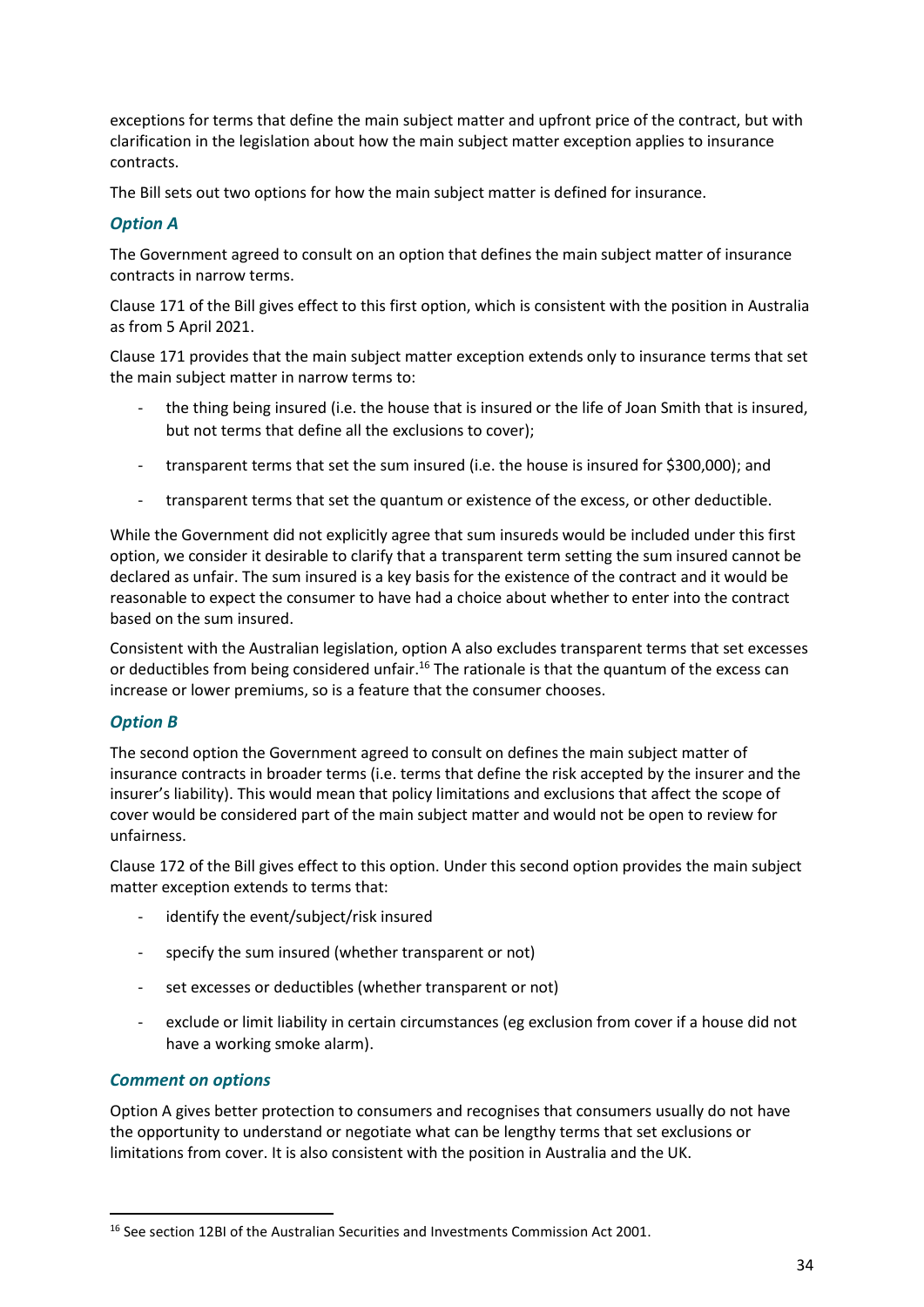Insurers have, however, argued that opening up insurance terms to be challenged as unfair along the lines of Option A would create significant uncertainty. If an exclusion clause is declared to be unfair, insurers could end up paying out claims in circumstances which they did not intend to cover. Under Option A, insurers may have a good case for defending exclusion clauses on the basis that they were "reasonably necessary to protect the legitimate interests" of the insurer and therefore did not meet one of the three limbs of the test for an unfair term under the FMA. However, insurers have suggested that relying on the legitimate interests test creates uncertainty, which could lead to increased premiums and impact insurers' ability to obtain reinsurance.

| 31 | Which option do you prefer and why?                                |
|----|--------------------------------------------------------------------|
| 32 | Do you have any feedback on the drafting of either of the options? |

#### *Enforcement*

Currently, the Commerce Commission can seek a declaration from the court that a term in a standard form contract is an unfair contract term under the FTA.

The Government has agreed for the Financial Markets Authority (FMA) to also be able to seek such a declaration for a term in a contract for a financial service or a "financial advice product", <sup>17</sup> including insurance contracts.

A change to the Financial Markets Conduct Act 2013 (FMC Act) is needed to give effect to this decision. That change is out of scope for this Insurance Contracts Bill because it extends to products and services other than insurance. Instead, that change is planned to be made through the next Regulatory Systems Amendment Bill<sup>18</sup> planned for introduction in 2022. It is anticipated that the FMA would take primary responsibility for enforcement in relation to unfair contracts terms in contracts for financial services or financial advice products (other than consumer credit contracts).

#### **Duties to assist policyholders to understand insurance contracts**

The Government agreed to require consumer insurance policies to be written and presented clearly, so that consumers easily understand them. The Government also agreed to allow for regulations to prescribe, in relation to consumer insurance policies:

- specific presentation requirements, for the purpose of improving understanding
- that insurers must publish certain information in a prescribed format, to assist consumers with choosing an insurance provider and to promote transparency.

These duties and regulation-making powers are set out in Part 7 of the Bill.

These obligations relating to the presentation of policies apply to policies entered into by licensed insurers that are consumer insurance contracts, or contracts of insurance that provide for life and/or health insurance.<sup>19</sup>

Note also:

- clause 177 of the Bill amends an existing provision of the FMC Act to reflect the repeal of the IIA; and

<sup>&</sup>lt;sup>17</sup> Essentially investment financial products plus insurance contracts and consumer credit contracts.

<sup>&</sup>lt;sup>18</sup> Regulatory Systems Amendment Bills are omnibus bills that amend various Acts administered by MBIE.

 $19$  The definition of consumer insurance contract in Part 2 of the draft Bill differs in form to the definition in part

<sup>7</sup> of the draft Bill and in the Financial Markets (Conduct of Institutions) Amendment Bill. The difference is because group insurance arrangements need to be dealt with separately for the purpose of part 2 of the Bill.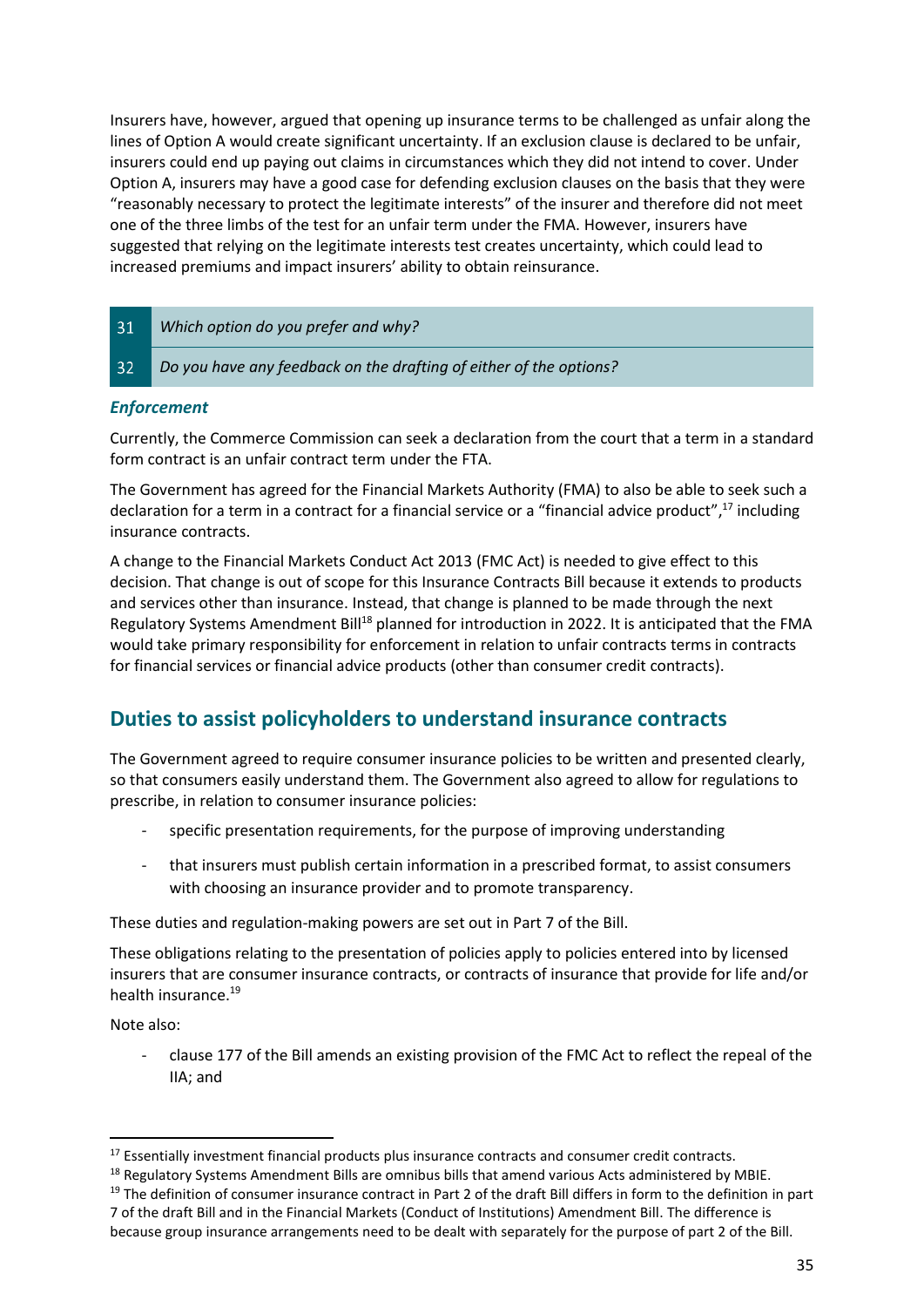- clause 180 of the Bill re-numbers an existing provision of the FMC Act. This is simply to help with the flow of the sections.

#### *Obligations for contract wording and presentation*

The Bill amends the FMC Act to impose a duty on licensed insurers to ensure contracts are worded and presented in a clear, concise and effective manner (see clause 179 of the Bill inserting new section 447A of the FMC Act):

- Insurers must ensure that the contract is worded in a "clear, concise and effective manner". This is similar to the obligations for Product Disclosure Statements (PDS) for other financial products under section 61 of the FMC Act.
- In complying with the above obligation, insurers must have regard to whether the wording assists consumers to understand their rights and obligations under the contract.

The Bill clarifies that other material provided alongside the contract may be taken into account in determining whether an insurer has met the requirement.

Consistent with PDS requirements, the Bill does not impose a monetary or other civil penalties for breach of this obligation, although any supporting regulations could carry civil liability. However, the FMA would have the power to issue a stop order to prohibit an insurer from using a contract if it did not meet the obligation (refer clause 182 and 183). The obligation will also be a market services licensee obligation, once insurers are licensed through the Conduct of Financial Institutions regime. This would mean the FMA could use a range of tools to enforce compliance (see section 414 of the FMC Act). The legislative objectives may be supported by FMA guidance (subject to resource and funding).

*Do you have any comments on the obligation that consumer insurance contracts be worded*  33 *and presented in a clear, concise and effective manner?*

#### *Regulations relating to form and presentation of contracts*

The Bill provides for the power to make regulations relating to the form and presentation of insurance contracts under the above overarching obligation (see clause 184 of the Bill).

MBIE intends to consult in more detail about the content of any regulations at a later stage, but welcome initial feedback at this point. However, there is presently no intention to make regulations that contain detailed requirements of how each aspect of an insurance contract is to be presented (such as the prescriptive PDS requirements in the Schedules of the Financial Markets Conduct Regulations 2014) or prescribe standard forms for key fact sheets or summaries as are in place overseas.

Regulations under the Bill could instead (for example):

- require contracts to include a statement on the front page stating where the policy exclusions can be found or requiring explanatory material or guidance
- specify the font size and format requirements to ensure readability.

#### *Regulations relating to publishing information*

The Bill also provides for the power to make regulations requiring insurers to make certain information available (refer clause 184).

The purposes of these regulations would be to:

assist consumers to make decisions relating to the provision of insurance, and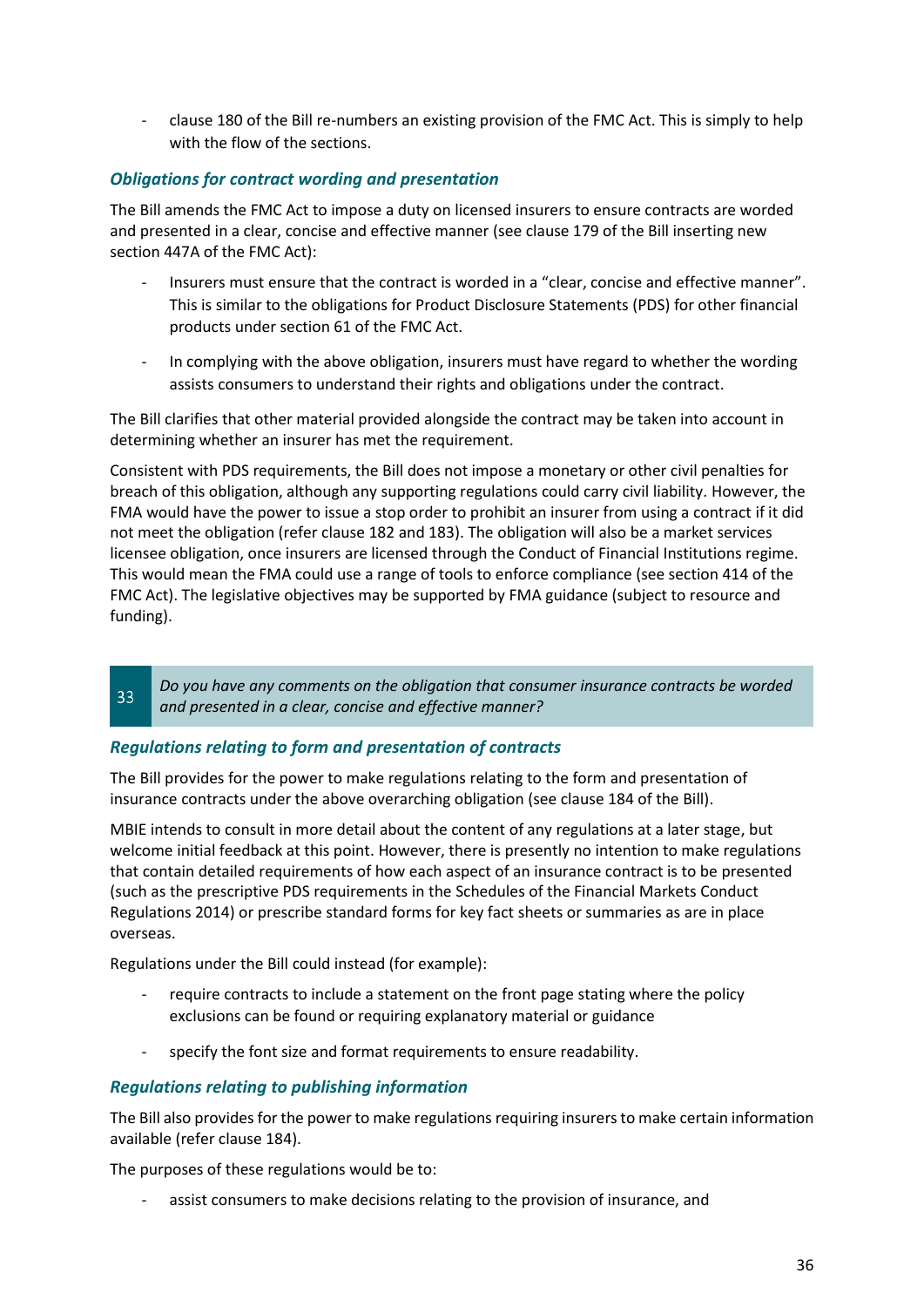promote and facilitate transparency in connection with an insurer's business.

Regulations could require an insurer to disclose information about their business, such as claim acceptance rates, the length of time to settle claims, contract cancellations, complaints made against the insurer, and disputes the insurer is or has been involved in.

If regulations were made, they would also specify:

- where the information should be published (for example, on an insurer's website),
- when the information must be published (eg annually), and
- how the information is calculated or prepared (for example how to calculate claims declined).

Again, MBIE intends to consult in more detail about the content of any regulations at a later stage, but welcome initial feedback at this point. However, there is presently no intention to make regulations under the power in clause 184.

Clauses 185-187 of the Bill amends the Personal Property Securities Act 1999 to reflect changes in relation to mortgages of life insurance policies as discussed in Part 5 of this document.

| 34 | Do you have any comments on the regulation-making powers in clause 184?                                                                                                                                                                                        |
|----|----------------------------------------------------------------------------------------------------------------------------------------------------------------------------------------------------------------------------------------------------------------|
| 35 | Do you think regulations specifying form and presentation requirements for consumer, life<br>and health insurance contracts (eg a statement on the front page that refers to where policy<br>exclusions can be found) would be helpful? If so, please explain. |
| 36 | Do you think regulations specifying publication requirements for insurers would help<br>consumers to make decisions about insurance products? If so, please explain.                                                                                           |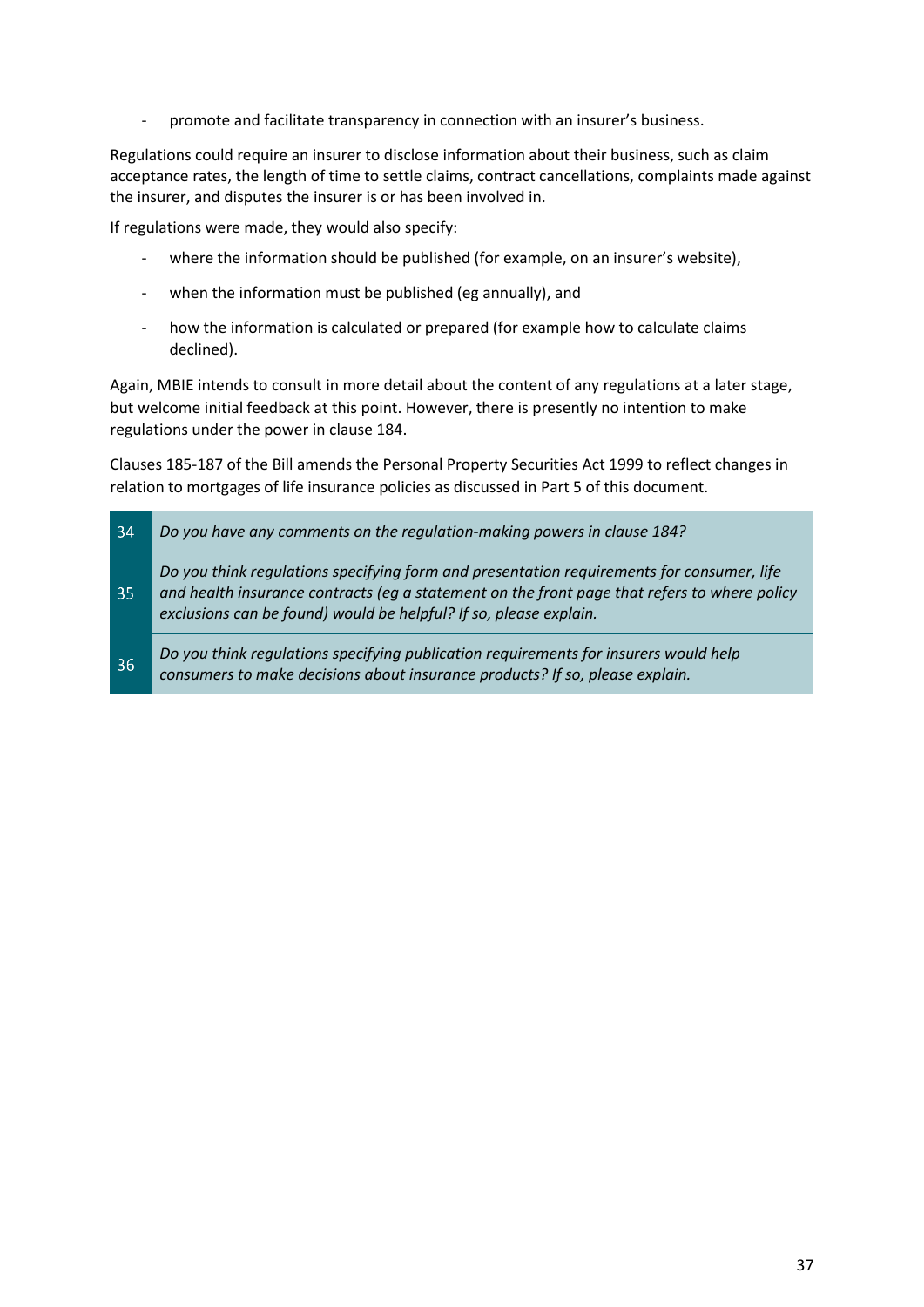## <span id="page-37-0"></span>**Timing and transitional arrangements (including Schedules 1 and 4)**

#### **Commencement**

As set out in clause 2 of the Bill, its provisions come into force by Order in Council. Different provisions of the Bill can come into force on different dates. All provisions will come into force by the 3<sup>rd</sup> anniversary of Royal assent of the Bill.

We do not expect to recommend commencement dates until after the Bill is in its final legislative stages and will engage further with interested parties before doing so. In setting commencement dates, we would take into account that:

- insurers will need time to prepare for changes relating to unfair contract terms, policy presentation and disclosure duty changes in particular; and
- insurers and intermediaries will also be preparing for changes resulting from the Financial Markets (Conduct of Institutions) Amendment Bill and other regulatory changes.

37 *Do you have any initial feedback on when the Bill's provisions should come into effect?*

#### **Transitional arrangements**

There will be a number of existing contracts of insurance in place on the date or dates that the provisions of the Bill come into force.

The Bill contains some transitional provisions to clarify how the Bill's provisions will work in relation to existing contracts.

| New disclosure duties                                          | Clause 2 of Schedule 1 of the Bill provides that new rules in Part 2 apply                                                                                                                                           |
|----------------------------------------------------------------|----------------------------------------------------------------------------------------------------------------------------------------------------------------------------------------------------------------------|
|                                                                | to contracts, renewals or variations entered into after clause 2 is in force.                                                                                                                                        |
| Mortgages and                                                  | Schedule 1 of the Bill provides that the LIA 1908 continues to apply to:                                                                                                                                             |
| certain assignments<br>under existing life<br>insurance policy | an assignment other than by way of ordinary transfer of an<br>existing life policy                                                                                                                                   |
|                                                                | a mortgage of an existing life policy<br>$\sim 100$                                                                                                                                                                  |
| Unfair contract terms                                          | Schedule 4 of the Bill provides that the amended unfair contract terms<br>provisions in the Bill do not apply to a contract entered into before<br>Schedule 4 commences, or a renewal or variation of such contract. |

For other provisions of the Bill, we consider that the following transitional arrangements should apply:

- the changes to the FMC Act would apply to contracts entered into after commencement, and those parts of contract varied after commencement;
- in relation to third party rights (Subpart 4 of Part 3), section 9 of the LRA 1936 would continue to apply to actions brought against insurers under that section before that section is repealed.
- *Do you have any feedback on the transitional provisions in Schedules 1 or 4, or other proposed*  38 *transitional arrangements?*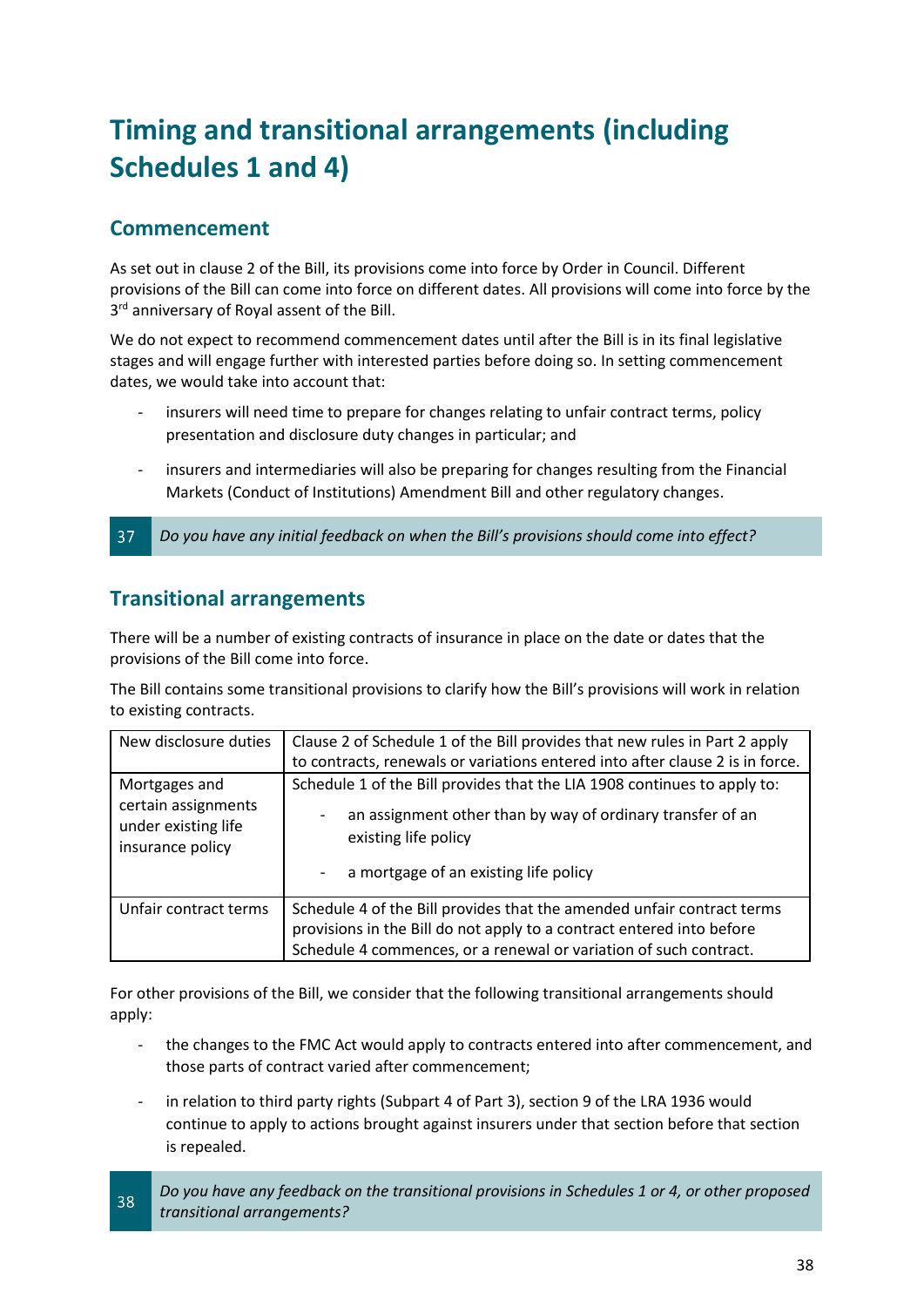## <span id="page-38-0"></span>**Schedule 5 of the Bill contains amendments to other Acts**

Schedule 5 contains consequential amendments to other Acts

Schedule 5 disapplies aspects of the Contract and Commercial Law Act 2017 in relation to contracts of insurance as the consequences for a misrepresentation by a policyholder is dealt with in this Bill. It also makes a number of consequential amendments to other Acts as a result of repeals and changes in terminology in the Bill.

Schedule 5 also adds the following provisions to the list of "financial markets legislation" in the Financial Markets Authority Act 2011, meaning that the FMA can use its information gathering and other powers under that Act for monitoring and enforcement in relation to those provisions.

- Subpart 6 of Part 2 (duty to inform policyholders in relation to disclosure duties)
- Clause 94 (application for shares in company not to be contained in proposal for insurance)
- Part 4 (payment of monies to insurance intermediaries)
- Clauses 126-136 (registration of assignments etc of life insurance)
- Clauses 146-149 (limits on life insurance payments in respect of minors)

These are provisions that have offences, pecuniary penalties or other enforcement mechanisms attached to their breach.

The FMA would also:

- have responsibility for enforcing the duties in Part 7 of the Bill relating to assisting policyholders to understand insurance contracts, as those duties sit within the FMC Act; and
- be expected to, following the passage of the next Regulatory Systems Amendment Bill, share responsibility with the Commerce Commission for enforcing compliance with the unfair contract terms provisions in relation to contracts for financial services or financial advice products (as mentioned in the commentary on Part 7 of the Bill and as agreed by Cabinet)

Schedule 5 also contains amendments to other Acts, including repealing section 6(1)(b) of the Trade Unions Act 1908, which specified that the LIA shall not apply to any trade unions. We expect that section 6(1)(b) does not have any real impact and is not needed.

#### 39 *Do you have any feedback on Schedule 5 of the Bill?*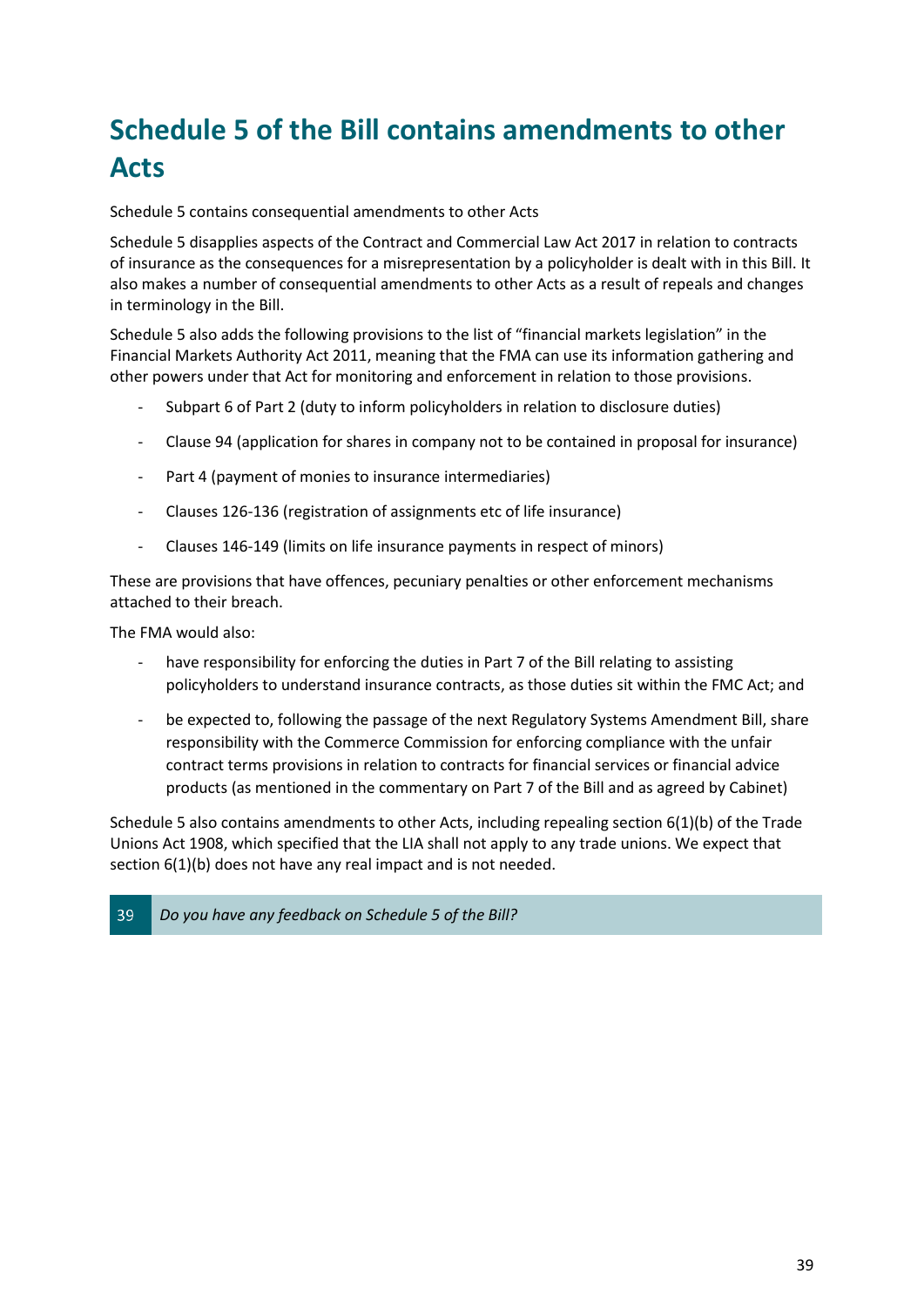# <span id="page-39-0"></span>**Annex 1: Mapping existing provisions to the Bill**

|                | <b>EXISTING PROVISION</b>                                                                    | <b>COMMENT OR BILL</b><br><b>PROVISION</b> |
|----------------|----------------------------------------------------------------------------------------------|--------------------------------------------|
|                | <b>Insurance Intermediaries Act 1994</b>                                                     |                                            |
|                | Title                                                                                        |                                            |
| $\mathbf{1}$   | <b>Short Title</b>                                                                           | N/A                                        |
| $\overline{2}$ | Interpretation                                                                               | Cl 95 as needed                            |
| 3              | Act to bind the Crown                                                                        | Cl <sub>9</sub>                            |
|                | Payments to insurance intermediaries                                                         |                                            |
| 4              | Payment by insured to intermediary to be discharge of<br>insured's liability to insurer      | CI 96                                      |
| 5              | Payment by insurer to intermediary not to be discharge of<br>insurer's liability to insured  | CI 97                                      |
| 6              | Prohibition on contracting-out                                                               | CI 98                                      |
| $\overline{7}$ | Contracts governed by foreign law                                                            | Refer cl 7                                 |
|                | Duties of brokers in relation to premiums                                                    |                                            |
| 8              | Duties of broker in relation to premiums                                                     | CI 99-100<br>See part 4 of commentary      |
| 9              | Payment by broker to another insurance intermediary may<br>constitute payment to insurer     | CI 101                                     |
| 10             | Duty to notify insurer if premium not paid                                                   | CI 102-103<br>See part 4 of commentary     |
| 11             | Notification by broker to another insurance intermediary<br>may constitute notice to insurer | CI 104                                     |
| 12             | Lloyd's brokers                                                                              | CI 105                                     |
|                | Duties of brokers in relation to payments due to insured                                     |                                            |
| 13             | Duties of broker in relation to payments due to insured                                      | CI 106-107                                 |
|                | Insurance broking client accounts                                                            |                                            |
| 14             | Broker to operate insurance broking client account                                           | CI 108-110                                 |
| 15             | Investment of broking money                                                                  | CI 111-113<br>See part 4 of commentary     |
| 16             | Broking money not capable of being attached, etc                                             | CI 114                                     |
|                | Distribution of insurance broking client account money on<br>insolvency                      |                                            |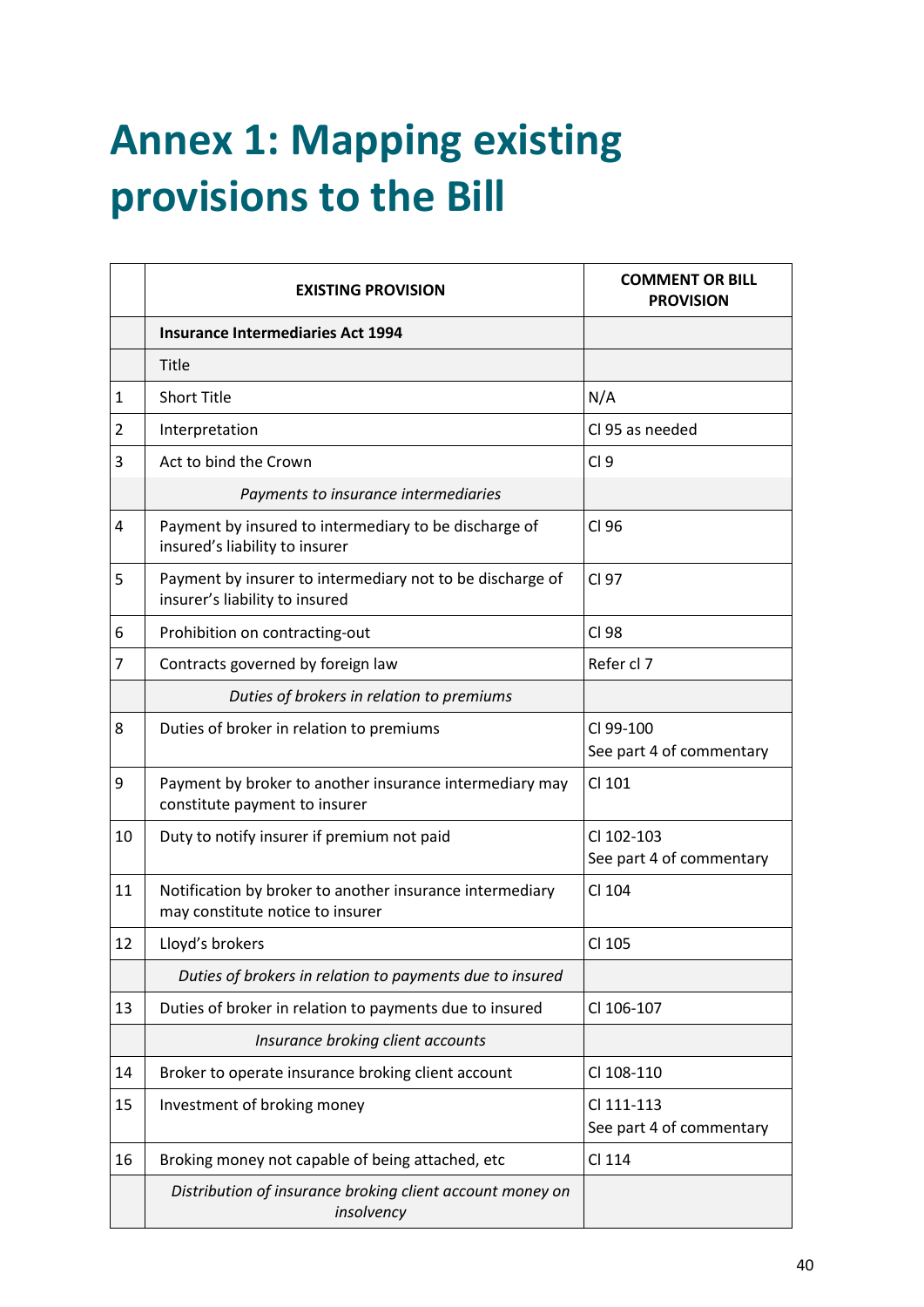|              | <b>EXISTING PROVISION</b>                                                                          | <b>COMMENT OR BILL</b><br><b>PROVISION</b>                       |
|--------------|----------------------------------------------------------------------------------------------------|------------------------------------------------------------------|
| 17           | Distribution of insurance broking client account money on<br>insolvency                            | CI 115-118                                                       |
|              | Miscellaneous provisions                                                                           |                                                                  |
| 18           | Regulations                                                                                        | CI 162                                                           |
| 19           | Act not to apply to contracts of reinsurance                                                       | CI 119                                                           |
| 20           | Application of section 10 of Insurance Law Reform Act 1977                                         | Not needed as relevant part<br>of section 10 not carried<br>over |
|              | <b>Insurance Law Reform Act 1977</b>                                                               |                                                                  |
|              | Title                                                                                              |                                                                  |
| $\mathbf{1}$ | <b>Short Title</b>                                                                                 | N/A                                                              |
| 2            | Interpretation                                                                                     | Updated definitions used in<br>cl <sub>5</sub>                   |
| 3            | Act to bind the Crown                                                                              | Cl <sub>9</sub>                                                  |
| 4            | Misstatements in contracts of life insurance                                                       | Cl $2(2)$ and $4(2)$ of Sch 2<br>See part 2 of commentary        |
| 5            | Misstatements in other contracts of insurance                                                      | Not carried over                                                 |
| 6            | Incorrectness and materiality defined                                                              | See part 2 of commentary                                         |
| 7            | Misstatement of age                                                                                |                                                                  |
| 8            | Arbitration clauses not binding                                                                    | CI 67<br>See part 3 of commentary                                |
| 9            | Time limits on claims under contracts of insurance                                                 | CI 68-70<br>See part 3 of commentary                             |
| 10           | Salesman, etc, to be agents of insurer                                                             | Cl 20, 45<br>See part 2 of commentary                            |
| 11           | Certain exclusions forbidden                                                                       | CI 71<br>See part 3 of commentary                                |
| 12           | Actions on or in relation to contracts of insurance to be tried Not needed<br>before a Judge alone | See part 3 of commentary                                         |
| 12A          | Application for shares in company not to be contained in<br>proposal for insurance                 | CI 94<br>See part 3 of commentary                                |
| 13           | Application of Act                                                                                 | Not carried over<br>See part 3 of commentary                     |
| 14           | Marine Insurance Act 1908 to be subject to this Act                                                | CI 163                                                           |
| 15           | No contracting out                                                                                 | CI 164                                                           |
| 16           | Repeal                                                                                             | Not needed                                                       |
|              | <b>Insurance Law Reform Act 1985</b>                                                               |                                                                  |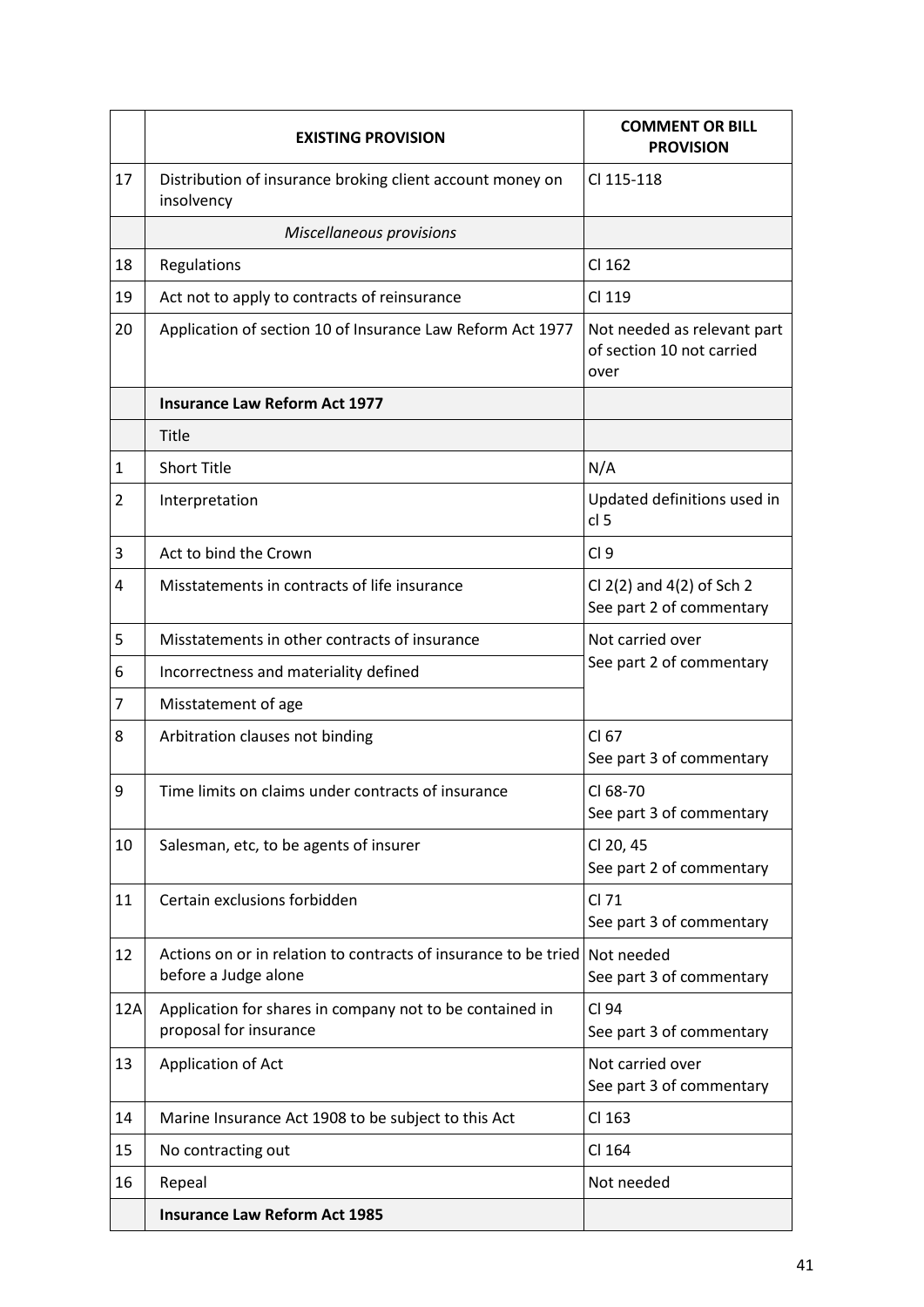|              | <b>EXISTING PROVISION</b>                                                                                       | <b>COMMENT OR BILL</b><br><b>PROVISION</b>        |
|--------------|-----------------------------------------------------------------------------------------------------------------|---------------------------------------------------|
|              | <b>Title</b>                                                                                                    |                                                   |
| $\mathbf{1}$ | Short Title and commencement                                                                                    | N/A                                               |
| 2            | Act to bind the Crown                                                                                           | CI <sub>9</sub>                                   |
| 3            | Interest payable from 91st day after date of death                                                              | Amendment provision -<br>Refer Life Insurance Act |
| 4            | Abolition of protection of life policies from creditors                                                         | Not needed (amendment/<br>transitional provision) |
| 5            | Repeal of Inalienable Life Annuities Act 1910                                                                   | Not needed (amendment/<br>transitional provision) |
| 6            | Need for insurable interest in life policy abolished                                                            | CI 76                                             |
| 7            | Need for insurable interest restricted                                                                          | CI 75                                             |
| 8            | Repeal of Life Assurance Act 1774                                                                               | Not needed (amendment<br>provision)               |
| 9            | New sections substituted                                                                                        | Not needed (amendment<br>provision)               |
| 10           | Consequential amendment to Minors' Contracts Act 1969                                                           | Not needed (amendment<br>provision)               |
| 11           | Consequential repeals                                                                                           | Not needed (amendment<br>provision)               |
| 12           | Repeal of power to regulate provisions of fire insurance<br>policies                                            | Not needed (amendment<br>provision)               |
| 13           | Purchaser of land entitled to benefits of insurance between<br>dates of sale and possession                     | CI 78-81                                          |
| 14           | Double insurance relating to contracts for sale of land                                                         | CI 82                                             |
| 15           | Prohibition on inclusion of pro rata condition of average in<br>contract of insurance relating to dwellinghouse | CI 72                                             |
| 16           | Disclosure of pro rata condition of average                                                                     | CI 73-74                                          |
|              | <b>Part 3 of Law Reform Act</b>                                                                                 |                                                   |
| 9            | Amount of liability to be charge on insurance moneys<br>payable against that liability                          | Subpart 4 of Part 3<br>See part 3 commentary      |
| 9A           | Claims for damages or compensation against estate of<br>deceased owner where no administrator                   | Subpart 4 of Part 3                               |
| 10           | Consequential repeals                                                                                           | Not needed (amendment<br>provision)               |
|              | Life Insurance Act 1908                                                                                         |                                                   |
|              | <b>Title</b>                                                                                                    |                                                   |
| 1            | <b>Short Title</b>                                                                                              | N/A                                               |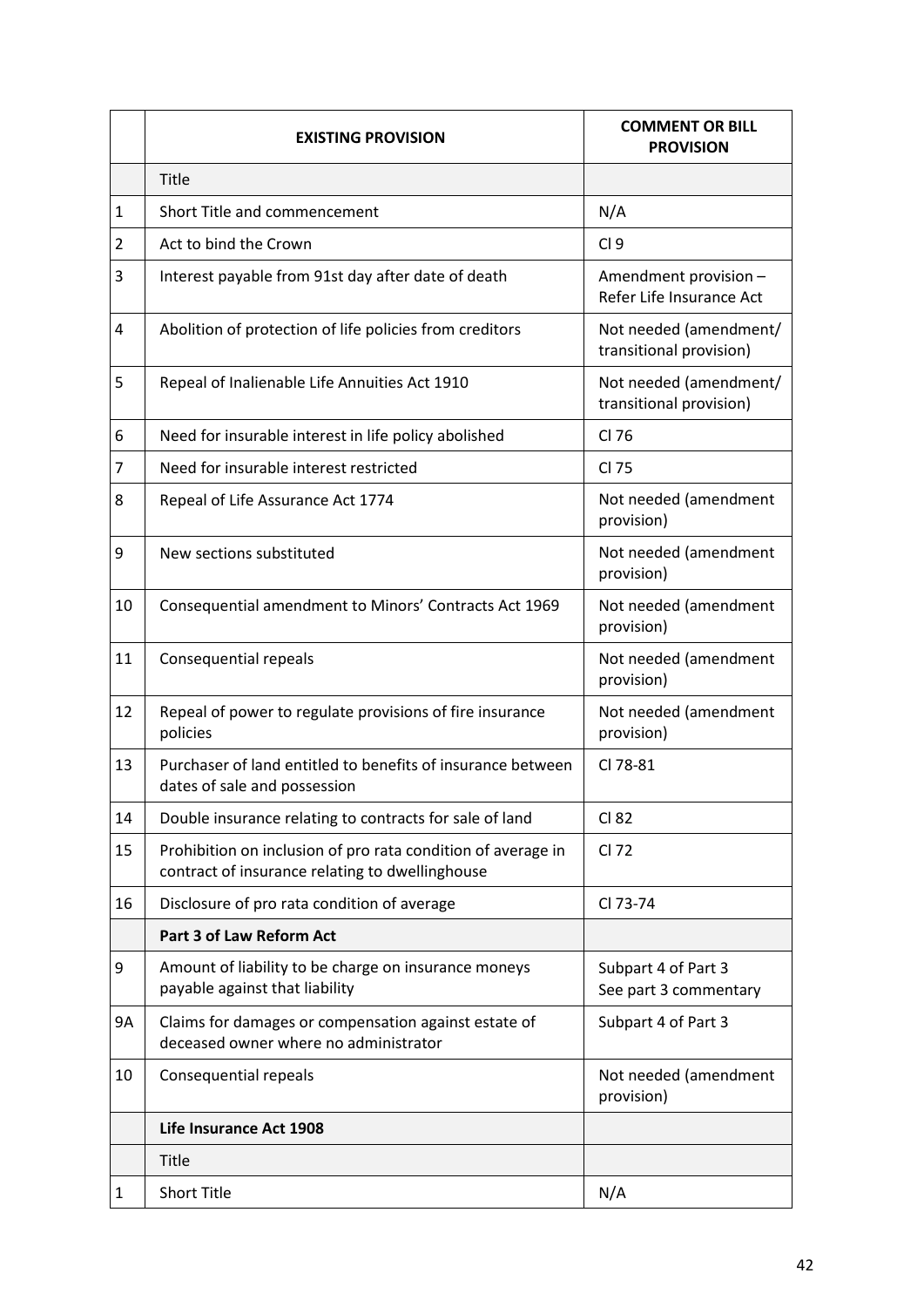|     | <b>EXISTING PROVISION</b>                                                              | <b>COMMENT OR BILL</b><br><b>PROVISION</b>             |
|-----|----------------------------------------------------------------------------------------|--------------------------------------------------------|
|     | Part 1<br>Life insurance companies<br>[Repealed]                                       |                                                        |
|     | Part 1A<br>Judicial management of companies<br>[Repealed]                              |                                                        |
|     | Part 2<br>Life insurance policies                                                      |                                                        |
| 41  | Interpretation                                                                         | Not needed given other<br>changes                      |
| 41A | Interest payable from 91st day after date of death                                     | CI 120-122<br>See questions in part 5 of<br>commentary |
|     | Assignments and mortgages of policies                                                  |                                                        |
| 42  | Company not affected by notice of trust                                                | CI 135                                                 |
| 43  | Registration of ordinary transfer of policy                                            | Cl 123-124, 126<br>See part 5 of commentary            |
| 44  | Form of mortgages                                                                      | Considered not needed                                  |
| 45  | Covenants, etc, implied in mortgages                                                   | See part 5 of commentary                               |
| 46  | Several mortgages may be registered                                                    |                                                        |
| 47  | Registration of mortgage after advances by the company                                 |                                                        |
| 48  | Mortgagee when selling may execute assignment                                          |                                                        |
| 49  | Company or purchaser not affected by notice of improper<br>sale, etc                   |                                                        |
| 50  | How mortgages discharged                                                               |                                                        |
| 51  | How discharges registered                                                              |                                                        |
| 52  | How title to policy acquired by bankruptcy, etc, registered                            | CI 125<br>See part 5 of commentary                     |
| 53  | Provisions as to registration, etc, of assignment of policies to<br>apply to mortgages | Not needed<br>See part 5 of commentary                 |
| 54  | Secretary before registering may require proof of signatures                           | CI 128                                                 |
| 55  | Registration may be ordered by court                                                   | CI 129                                                 |
| 56  | What is date of registration                                                           | CI 130                                                 |
| 57  | Secretary to keep record of registrations                                              | CI 131                                                 |
| 58  | Notice of unregistered dealings not to affect company or<br>purchasers                 | CI 132                                                 |
| 59  | Provision for lost or destroyed policies or instruments                                | CI 133                                                 |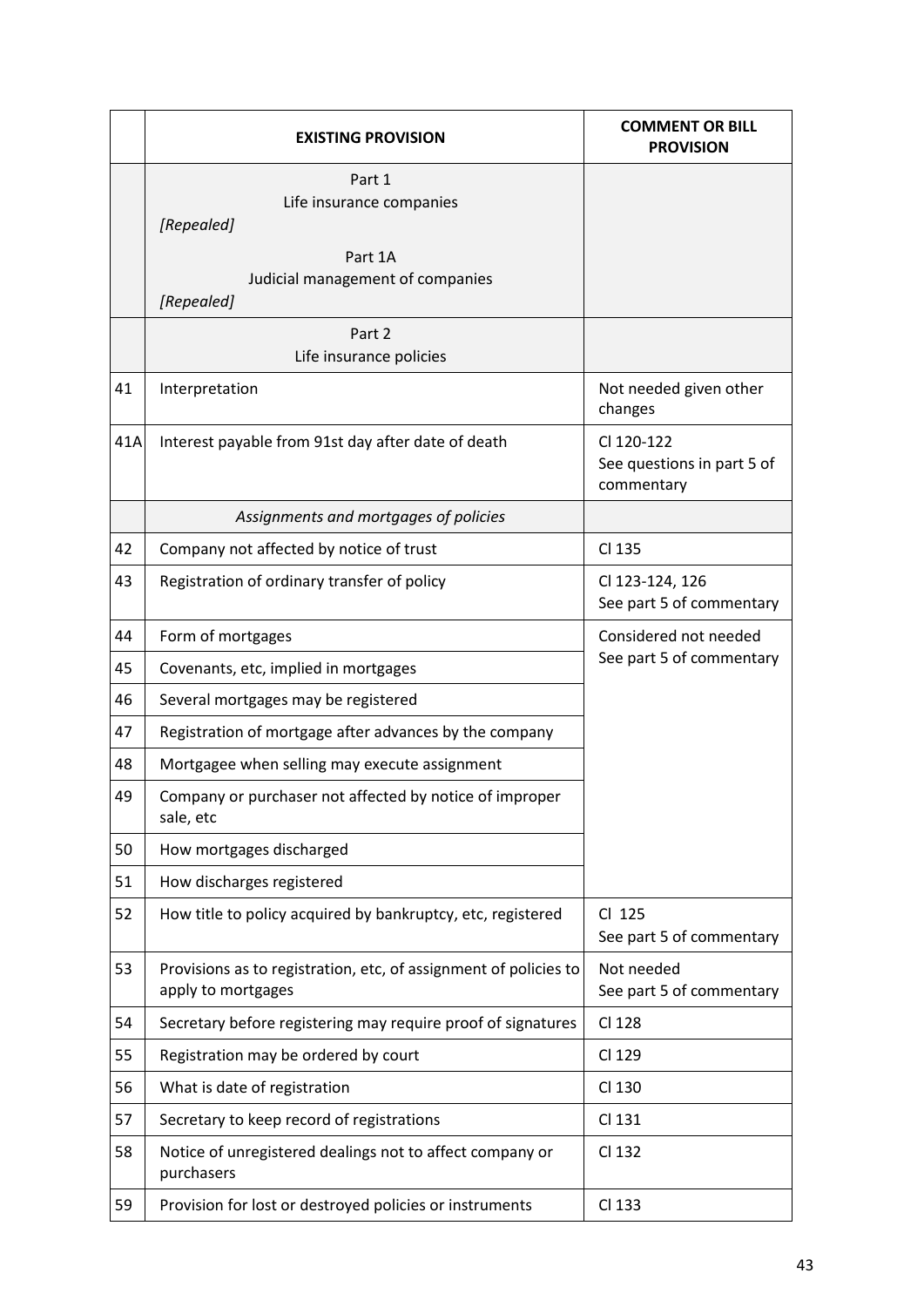|     | <b>EXISTING PROVISION</b>                                                                            | <b>COMMENT OR BILL</b><br><b>PROVISION</b> |
|-----|------------------------------------------------------------------------------------------------------|--------------------------------------------|
| 60  | Courts may enforce equities                                                                          | CI 134                                     |
| 61  | Fee for registration                                                                                 | CI 136                                     |
| 62  | Reversion of assigned policy in certain case [Repealed]                                              | N/A                                        |
| 63  | Company not prevented from applying surrender value to<br>keep policy in force                       | CI 137                                     |
|     | Protection of policies                                                                               |                                            |
| 64  | Policies to be kept in force by surrender value                                                      | CI 138                                     |
| 65  | Certain policies absolutely protected from bankruptcy,<br>etc [Repealed]                             | N/A                                        |
| 66  | Policies protected [Repealed]                                                                        | N/A                                        |
|     | Insurance of minors                                                                                  |                                            |
| 66A | Insurance by minor who is under the age of 10 years                                                  | CI 140                                     |
| 66B | Insurance by minor who is of or over the age of 10 years                                             | CI 141                                     |
| 66C | Dealings by minors with policies                                                                     | CI 142                                     |
| 66D | Presumption in respect of policies issued and dispositions<br>made                                   | CI 143                                     |
|     | Insurances by parents on lives of children<br>[Repealed]                                             |                                            |
| 67  | Insurance on life of minor who is under the age of 16 years                                          | CI 144                                     |
| 67A | Endowment insurances on lives of minors                                                              | CI 145                                     |
|     | Limitations on payments in respect of death of minors                                                |                                            |
| 67B | Limitation on total amount of payments where deceased<br>minor under the age of 10 years             | CI 146<br>See part 5 of commentary         |
| 67C | Limitation on persons to whom payments may be made<br>where deceased minor under the age of 16 years | CI 147                                     |
| 67D | Company to supply statement in respect of limitations                                                | CI 148                                     |
| 67E | Offences                                                                                             | CI 149<br>See part 5 of commentary         |
| 68  | Certain policies excluded from the operation of last<br>preceding section [Repealed]                 | N/A                                        |
|     | Moneys payable under a policy for benefit of minors, etc                                             |                                            |
| 69  | Moneys payable to minors or persons incapable of giving<br>discharges may be made to Public Trust    | CI 150-151                                 |
| 70  | Powers of Public Trust receiving moneys                                                              | CI 152                                     |
| 71  | Trustee may apply money of minors, etc, for their<br>maintenance, etc                                | CI 153                                     |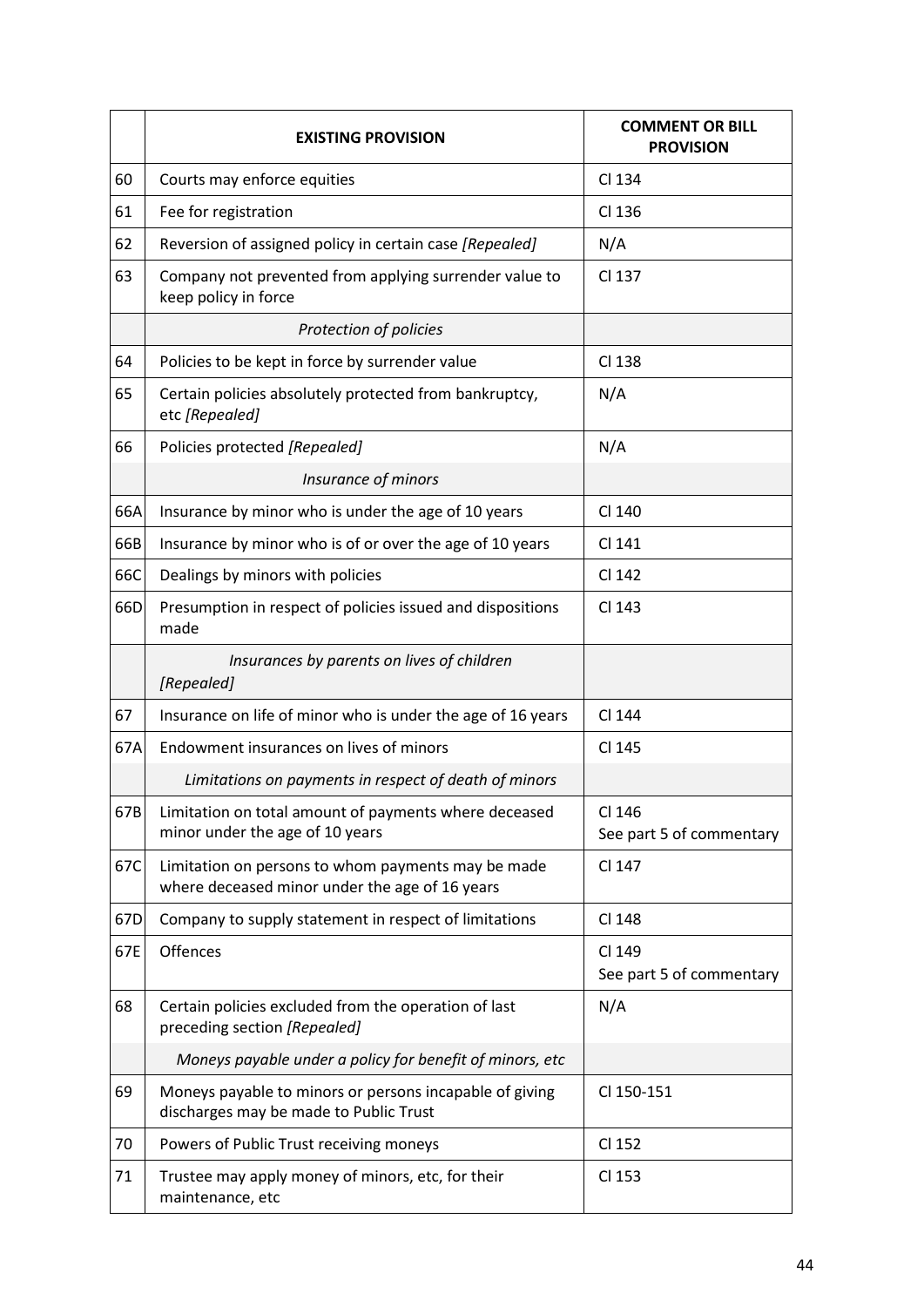|     | <b>EXISTING PROVISION</b>                                                                             | <b>COMMENT OR BILL</b><br><b>PROVISION</b>   |
|-----|-------------------------------------------------------------------------------------------------------|----------------------------------------------|
| 72  | Payment to trustee a valid discharge to company                                                       | CI 154                                       |
| 73  | How insurance moneys received by trustee may be invested                                              | CI 155<br>See part 5 of commentary           |
| 74  | Income of minor, etc, not required for maintenance, etc,<br>shall be capitalised                      | CI 155                                       |
|     | Insurances by minors<br>[Repealed]                                                                    |                                              |
| 75  | Insurances by minors and dealings by minors with<br>policies [Repealed]                               | N/A                                          |
|     | Insurances by married women                                                                           |                                              |
| 75A | Wife may insure her own or her husband's life for her own<br>benefit                                  | CI 156-157<br>See part 5 of commentary       |
|     | Payments without probate                                                                              |                                              |
| 76  | Conditions on which payments may be made without<br>requiring probate or administration [Repealed]    | N/A                                          |
|     | Provisions as to settlement policies under repealed Acts                                              |                                              |
| 77  | Provisions as to settlement policies                                                                  | Not carried over                             |
|     | Annual statement, etc, by company                                                                     |                                              |
| 78  | Company to furnish annual statements of all its<br>policies [Repealed]                                | N/A                                          |
| 78A | Minister may alter form [Repealed]                                                                    | N/A                                          |
| 79  | Company to furnish separate statements of New Zealand<br>business [Repealed]                          | N/A                                          |
| 79A | Chief Executive of the Ministry of Economic Development<br>may require further information [Repealed] | N/A                                          |
| 80  | Penalty for non-compliance with Act                                                                   | CI 139<br>See part 5 of commentary           |
|     | Various templates etc in schedules                                                                    | Not carried over<br>See part 5 of commentary |
|     | Life Insurance Amendment Act 1920                                                                     |                                              |
| 2   | Reversion or vesting of policies assigned to husband, wife,<br>civil union partner, de facto partner  | CI 158-189<br>See part 5 of commentary       |
|     | Industrial insurance                                                                                  |                                              |
| 7   | Interpretation                                                                                        | We understand not needed                     |
| 8   | Industrial companies to deposit forms with Minister                                                   |                                              |
| 9   | Industrial insurance policies to contain approved provisions                                          |                                              |
| 10  | Non-forfeiture of industrial policies                                                                 |                                              |